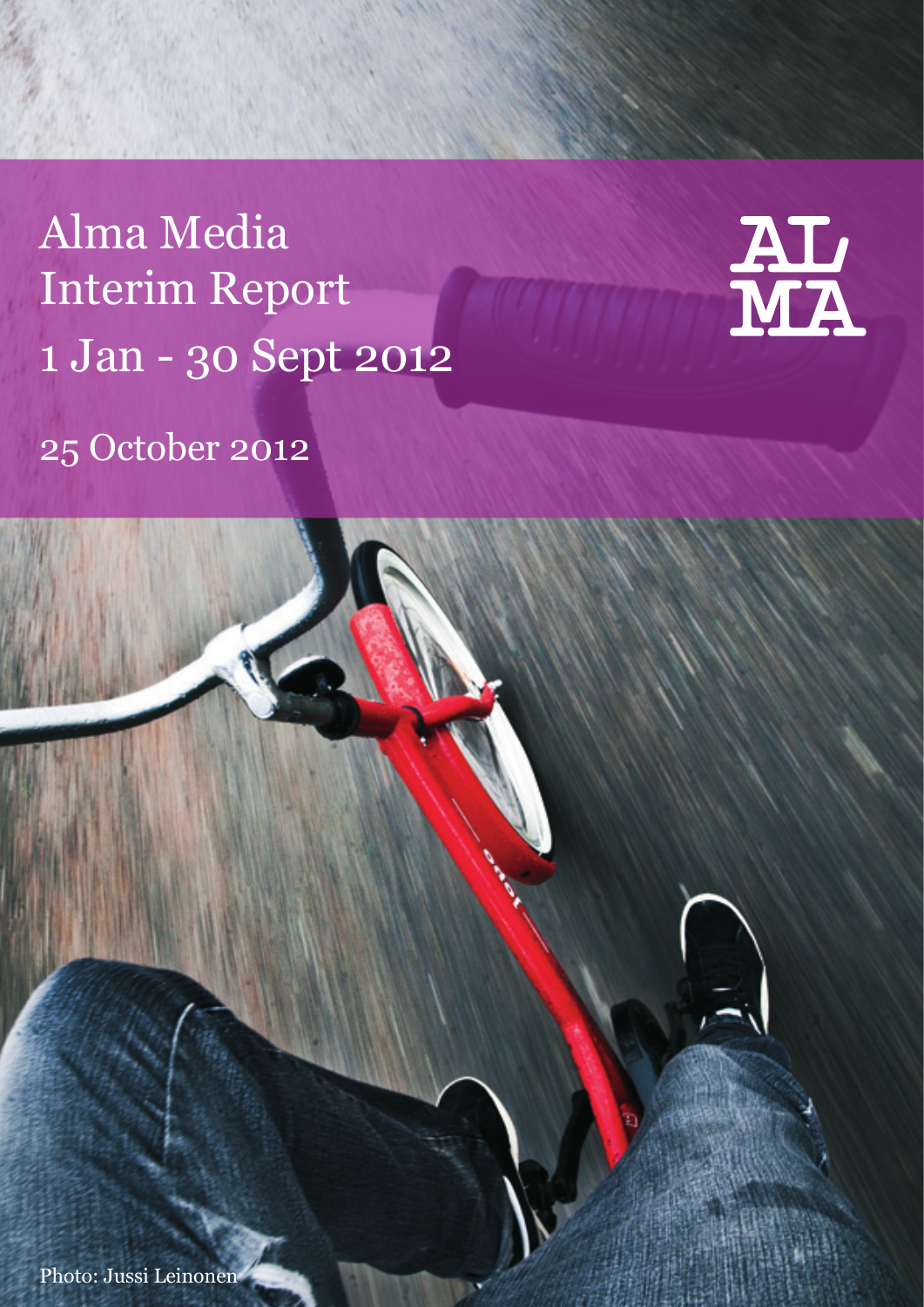# Alma Media's Interim Report for January - September 2012: GROWTH IN ONLINE ADVERTISING SALES, ADVERTISING SALES IN PRINT MEDIA CONTINUED TO DECLINE

## **Financial performance in July–September 2012:**

- Revenue was MEUR 75.2 (75.1), up o.2%.

- Circulation revenue was MEUR 30.0 (32.5), down 7.5%, advertising revenue MEUR 36.1 (34.3), up 5.1% and content and service revenue MEUR 9.1 (8.3), up 9.8%.

- EBITDA (Earnings before interests, taxes, depreciation and amortisation) excluding non-recurring items was MEUR 12.0 (14.2), down 15.3%

- EBITDA was MEUR 11.3 (14.6), down 22.4%.

- Operating profit excluding non-recurring items was MEUR 8.9 (12.0), 11.8% (16.0%) of revenue, down 26.1%.

- Operating profit was MEUR 8.1 (12.4), 10.8% (16.5%) of revenue, down 34.4%.

- Revenue of acquired businesses was MEUR 5.5 and operating profit MEUR 0.9.

- Profit for the period was MEUR 8.1 (12.2), down 33.6%.

- Earnings per share were EUR 0.10 (0.16).

#### **Financial performance in January–September 2012:**

- Revenue was MEUR 237.4 (234.9), up 1.1%.

- Circulation revenue was MEUR 90.2 (93.4), down 3.4%, advertising revenue MEUR 118.6 (114.7), up 3.4%, and content and service revenue MEUR 28.6 (26.8), up 6.8%.

- EBITDA excluding non-recurring items was MEUR 34.5 (39.6), down 13.0%.

- EBITDA was MEUR 29.8 (39.2), down 23.9%.

- Operating profit excluding non-recurring items was MEUR 25.0 (32.9), 10.5% (14.0%) of revenue, down 23.9%.

- Operating profit was MEUR 18.9 (32.4), 8.0% (13.8%) of revenue, down 41.6%.

- Revenue of acquired businesses was MEUR 15.6 and operating profit MEUR 2.9.

- Profit for the period was MEUR 15.3 (28.0), down 45.3%.

- Earnings per share were EUR 0.20 (0.36).

| Key figures                   | 2012           |                | 2011    | Change  | 2012    | 2011    |         | Change  | 2011    |
|-------------------------------|----------------|----------------|---------|---------|---------|---------|---------|---------|---------|
| <b>MEUR</b>                   | Q <sub>3</sub> | Q <sub>3</sub> |         | %       | $Q1-Q3$ | $Q1-Q3$ |         | %       | $Q1-Q4$ |
| Revenue                       | 75.2           | 75.1           | 0.1     | 0.2     | 237.4   | 234.9   | 2.5     | 1.1     | 316.2   |
| Circulation revenue           | 30.0           | 32.5           | $-2.4$  | $-7.5$  | 90.2    | 93.4    | $-3.2$  | $-3.4$  | 124.8   |
| Advertising revenue           | 36.1           | 34.3           | 1.8     | 5.1     | 118.6   | 114.7   | 3.9     | 3.4     | 155.3   |
| Contents and service revenue  | 9.1            | 8.3            | 0.8     | 9.8     | 28.6    | 26.8    | 1.8     | 6.8     | 36.1    |
| Total expenses excluding non- |                |                |         |         |         |         |         |         |         |
| recurring items               | 66.4           | 63.1           | 3.3     | 5.2     | 212.6   | 202.2   | 10.4    | 5.2     | 273.6   |
| EBITDA excluding non-         |                |                |         |         |         |         |         |         |         |
| recurring items               | 12.0           | 14.2           | $-2.2$  | $-15.3$ | 34.5    | 39.6    | $-5.1$  | $-13.0$ | 51.9    |
| <b>EBITDA</b>                 | 11.3           | 14.6           | $-3.3$  | $-22.4$ | 29.8    | 39.2    | $-9.3$  | $-23.9$ | 51.2    |
| Operating profit excluding    |                |                |         |         |         |         |         |         |         |
| non-recurring items           | 8.9            | 12.0           | $-3.1$  | $-26.1$ | 25.0    | 32.9    | $-7.9$  | $-23.9$ | 42.9    |
| % of revenue                  | 11.8           | 16.0           |         |         | 10.5    | 14.0    |         |         | 13.6    |
| Operating profit              | 8.1            | 12.4           | $-4.3$  | $-34.4$ | 18.9    | 32.4    | $-13.5$ | $-41.6$ | 42.0    |
| % of revenue                  | 10.8           | 16.5           |         |         | 8.0     | 13.8    |         |         | 13.3    |
| Profit for the period         | 8.1            | 12.2           | $-4.1$  | $-33.6$ | 15.3    | 28.0    | $-12.7$ | $-45.3$ | 30.8    |
| Earnings per share, EUR       |                |                |         |         |         |         |         |         |         |
| (basic)                       | 0.10           | 0.16           | $-0.05$ | $-33.6$ | 0.20    | 0.36    | $-0.2$  | $-45.2$ | 0.39    |
| Earnings per share, EUR       |                |                |         |         |         |         |         |         |         |
| (diluted)                     | 0.10           | 0.16           | $-0.05$ | $-33.4$ | 0.19    | 0.35    | $-0.2$  | $-45.0$ | 0.39    |
| Acquired businesses           |                |                |         |         |         |         |         |         |         |
| Revenue                       | 5.5            | 0.0            | 5.5     |         | 15.6    | 0.0     | 15.6    |         | 0.0     |
| <b>EBITDA</b>                 | 1.6            | 0.0            | 1.6     |         | 5.1     | 0.0     | 5.1     |         | 0.0     |
| Operating profit              | 0.9            | 0.0            | 0.9     |         | 2.9     | 0.0     | 2.9     |         | 0.0     |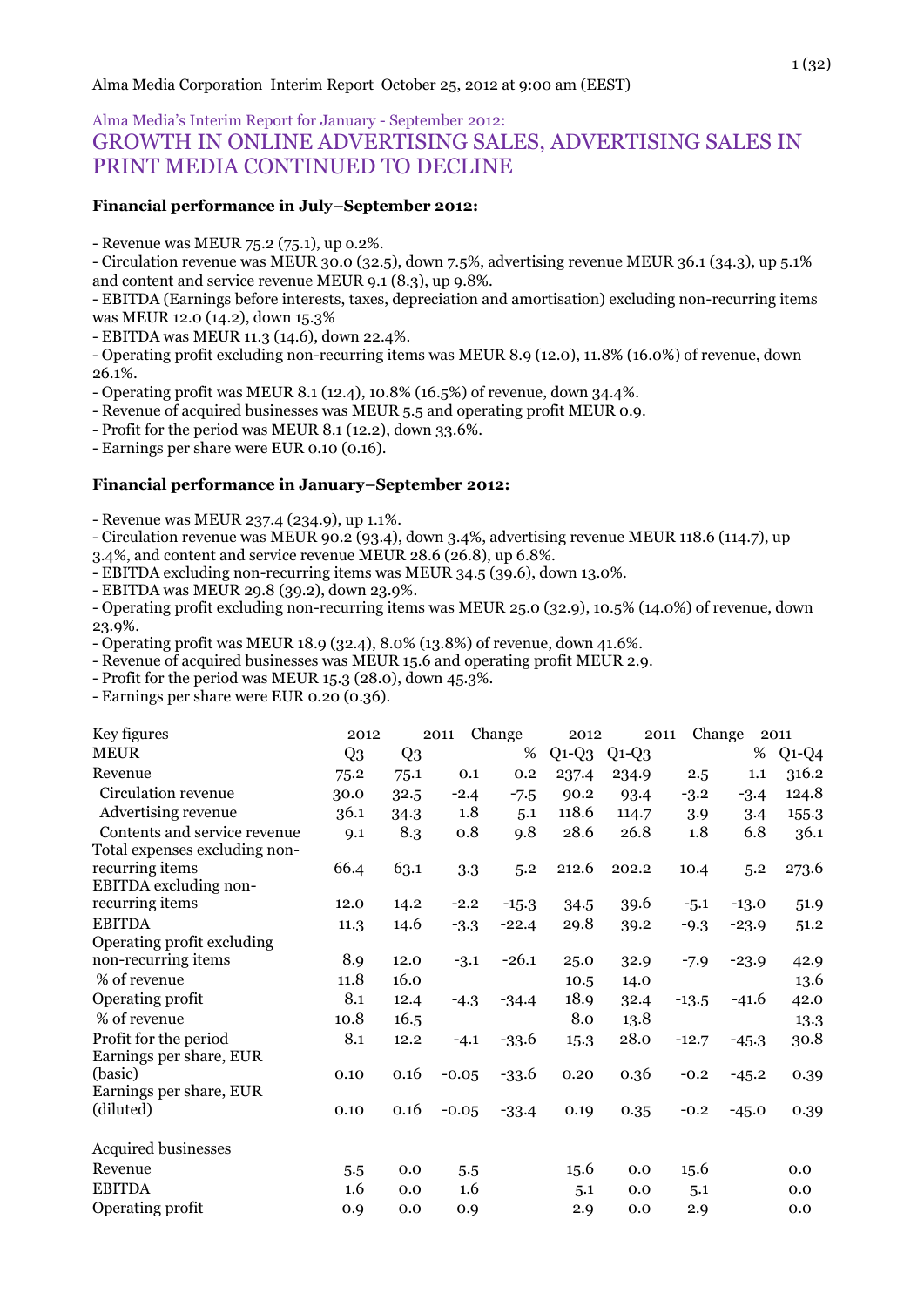#### **Outlook for 2012:**

Due to the uncertainty prevailing in the macroeconomic conditions of the Group's main markets, it is exceptionally complicated to estimate the development of circulation and advertising revenues. Digital services are expected to further increase their share of the media market. Alma Media expects that the change in value-added tax, effective since the beginning of 2012, may decrease the circulations of the Group's newspapers.

Alma Media repeats its estimate given in the interim report of July 20, 2012, according to which the company expects its full-year revenue for 2012 to increase from the 2011 level, primarily due to the acquisitions made. Operating profit excluding non-recurring items is expected to be lower than in 2011. Full-year revenue for 2011 was MEUR 316.2, operating profit excluding non-recurring items MEUR 42.9 and operating profit MEUR 42.0.

## **Kai Telanne**, President and CEO:

The weakened national economy had a negative effect on the Finnish advertising market and therefore also on Alma Media's financial development in the third quarter.

In July–September, the total advertising spending declined by 5.3%, according to TNS Media Intelligence. The advertising volume of printed newspapers and local papers decreased by 8.8% (grew by 0.5%). Advertising in online media increased by 7.9% (20.3%) from the corresponding period in 2011. The circulations of printed papers continued to decline in the third quarter as expected.

In July–September, the revenue of Alma Media Group remained at the level of the corresponding period and amounted to MEUR 75.2. Online advertising sales of the Newspapers segment grew, in particular with the support of Iltalehti.fi's favourable development. Iltalehti.fi further strengthened its position in the growing markets of display advertising.

Kauppalehti's service and subscription model renewal, launched in May, has been well received among customers, which was reflected on the growth in the sales of the digital content services of the Kauppalehti Group in the third quarter.

Advertising sales in print media declined by 12.7% in July–September to MEUR 21.1 (24.2).

Alma Media's circulation revenue decreased by 7.5% in July–September as expected, mainly due to the decline in the single copy sales of afternoon tabloids, and was MEUR 30.0 (32.5).

Alma Media's strategy is to increase the share of digital business in its revenue. In line with this strategy, the company finalised corporate acquisitions in the Czech Republic and the Baltic countries at the turn of the year, and acquired E-Kontakti Oy in August. In the third quarter, digital products and services accounted for 24.4 (17.7)% of Alma Media's revenue.

Alma Media is presently in the middle of several change projects aiming at adapting to the structural change in the industry. One of the largest initiatives is the reorganisation of the Group's regional and local paper unit, Alma Regional Media, to strengthen the collaboration between the unit's 34 newspapers for better reader service. As part of the renewal of Alma Regional Media's operational model, Alma Regional Media and the newspapers Ilkka and Pohjalainen of Ilkka-Yhtymä agreed on wide-ranging operational content and development collaboration efforts in August. The letter of intent concerning the new collaboration was signed on August 30, 2012, and the new operational model being developed between the parties is intended to be in full operation from the beginning of 2014.

As a result of the statutory personnel negotiations in relation to the ongoing change projects, Alma Media's personnel decreases by a total of 155 full-time work years in January–September.

Alma Media's investment in the new printing facility in Tampere, Finland, is progressing as planned, with equipment installation already going on. The new facility will be operational in the first quarter of 2013. From the beginning of 2014, it will produce three seven-day regional papers in addition to its other products as the printing of the newspaper Hämeen Sanomat appearing in Hämeenlinna will be transferred to Alma Media as agreed in a letter of intent signed in September.

For further information, please contact: Kai Telanne, President and CEO, telephone +358 10 665 3500 Tuomas Itkonen, CFO, telephone +358 10 665 2244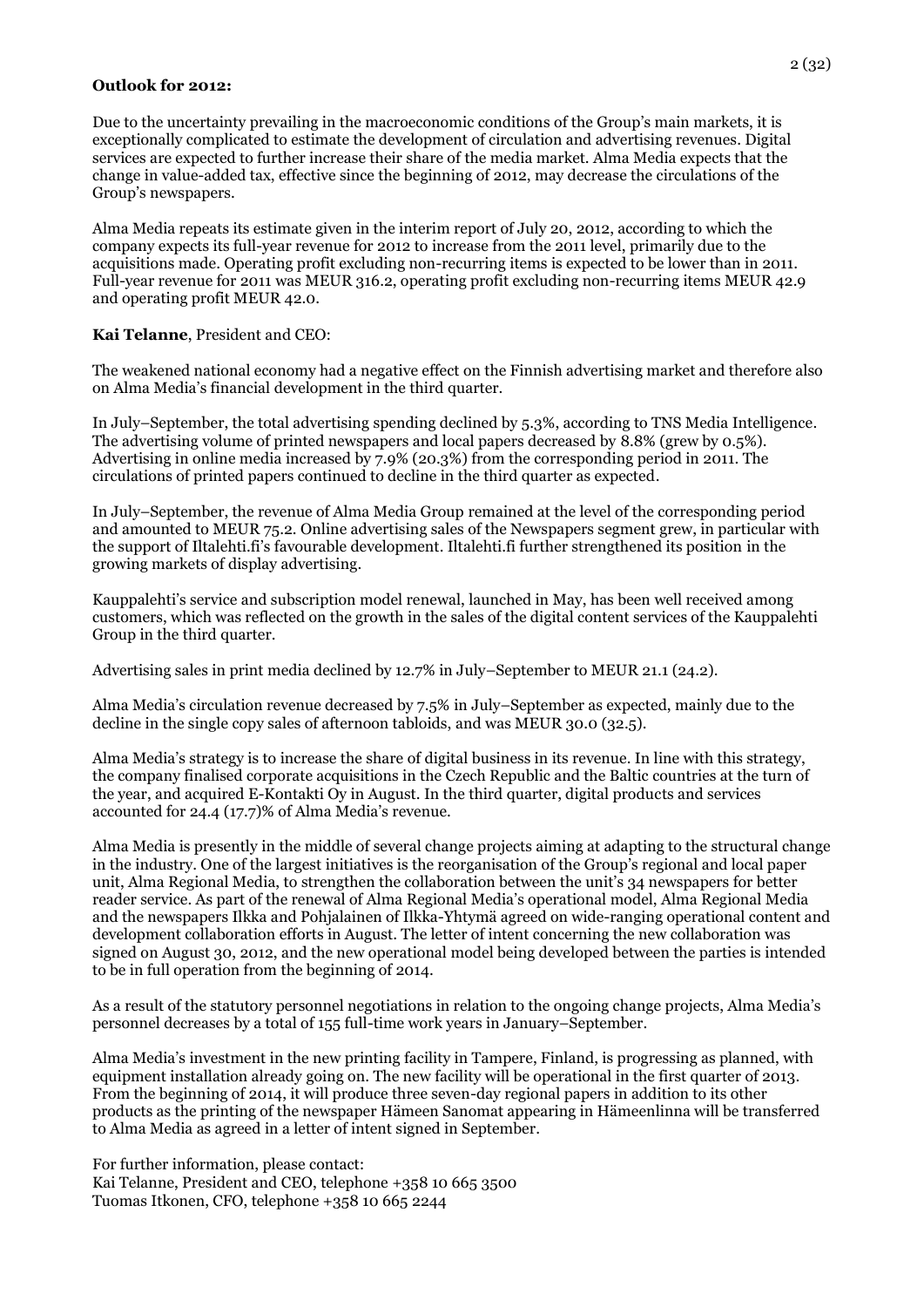## ALMA MEDIA GROUP INTERIM REPORT JANUARY 1–SEPTEMBER 30, 2012

The descriptive part of this review focuses on the result of July–September 2012. The figures are compared in accordance with the International Financial Reporting Standards (IFRS) with those of the corresponding period in 2011, unless otherwise stated. The figures in the tables are independently rounded.

| <b>KEY FIGURES</b>                                                          | 2012           | 2011           | Change   | 2012    | 2011    | Change   | 2011    |
|-----------------------------------------------------------------------------|----------------|----------------|----------|---------|---------|----------|---------|
| <b>MEUR</b>                                                                 | Q <sub>3</sub> | Q <sub>3</sub> | %        | $Q1-Q3$ | $Q1-Q3$ | %        | $Q1-Q4$ |
| Revenue                                                                     | 75.2           | 75.1           | 0.2      | 237.4   | 234.9   | 1.1      | 316.2   |
| Total expenses excluding non-recurring                                      |                |                |          |         |         |          |         |
| items                                                                       | 66.4           | 63.1           | 5.2      | 212.6   | 202.2   | 5.2      | 273.6   |
| EBITDA excluding non-recurring items                                        | 12.0           | 14.2           | $-15.3$  | 34.5    | 39.6    | $-13.0$  | 51.9    |
| <b>EBITDA</b>                                                               | 11.3           | 14.6           | $-22.4$  | 29.8    | 39.2    | $-23.9$  | 51.2    |
| Operating profit excluding non-                                             |                |                |          |         |         |          |         |
| recurring items                                                             | 8.9            | 12.0           | $-26.1$  | 25.0    | 32.9    | $-23.9$  | 42.9    |
| % of revenue                                                                | 11.8           | 16.0           |          | 10.5    | 14.0    |          | 13.6    |
| Operating profit                                                            | 8.1            | 12.4           | $-34.4$  | 18.9    | 32.4    | $-41.6$  | 42.0    |
| % of revenue                                                                | 10.8           | 16.5           |          | 8.0     | 13.8    |          | 13.3    |
| Profit before tax                                                           | 10.5           | 15.6           | $-32.6$  | 19.9    | 36.7    | $-45.8$  | 42.0    |
| Profit for the period                                                       | 8.1            | 12.2           | $-33.6$  | 15.3    | 28.0    | $-45.3$  | 30.8    |
| Return on Equity/ROE (Annual)*                                              | 48.8           | 69.2           | $-29.5$  | 23.5    | 37.4    | $-37.3$  | 29.1    |
| Return on Invets/ROI (Annual)*                                              | 26.6           | 61.0           | $-56.4$  | 17.0    | 36.3    | $-53.2$  | 26.1    |
| Net financial expenses                                                      | $-2.5$         | $-0.9$         | $-181.4$ | $-1.3$  | $-1.1$  | $-17.9$  | 2.5     |
| Net financial expenses, % of revenue                                        | $-3.4$         | $-1.2$         |          | $-0.6$  | $-0.5$  |          | 0.8     |
| Balance sheet total                                                         |                |                |          | 224.7   | 163.8   | 37.1     | 198.0   |
| Capital expenditure                                                         | 5.9            | 1.3            | 366.8    | 78.4    | 4.1     | 1796.4   | 6.3     |
| Capital expenditure, % of revenue                                           | 7.9            | 1.7            |          | 33.0    | 1.8     |          | 2.0     |
| Equity ratio                                                                |                |                |          | 39.8    | 64.6    | $-38.4$  |         |
|                                                                             |                |                |          |         |         |          | 57.0    |
| Gearing, %                                                                  |                |                |          | 56.3    | $-13.3$ | $-523.4$ | $-33.4$ |
| Interest-bearing net debt                                                   |                |                |          | 46.1    | $-12.4$ | $-472.4$ | $-32.3$ |
| Interest-bearing liabilities                                                |                |                |          | 67.0    | 8.5     | 684.9    | 25.5    |
| Non-interest-bearing liabilities<br>Average no. of personnel, calculated as |                |                |          | 75.8    | 62.2    | 21.8     | 75.7    |
| full-time employees, excl. delivery staff                                   | 1,949          | 1,867          | 4.4      | 1,915   | 1,839   | 4.1      | 1,816   |
| Average no. of delivery staff                                               | 955            | 1,027          | $-7.1$   | 955     | 968     | $-1.4$   | 961     |
|                                                                             |                |                |          |         |         |          |         |
| Share indicators                                                            |                |                |          |         |         |          |         |
| Earnings per share, EUR (basic)                                             | 0.10           | 0.16           | $-33.6$  | 0.20    | 0.36    | $-45.2$  | 0.39    |
| Earnings per share, EUR (diluted)                                           | 0.10           | 0.16           | $-33.4$  | 0.19    | 0.35    | $-45.0$  | 0.39    |
| Cash flow from operating                                                    |                |                |          |         |         |          |         |
| activities/share, EUR                                                       | 0.02           | 0.06           | $-69.7$  | 0.18    | 0.40    | $-55.3$  | 0.67    |
| Shareholders' equity per share, EUR                                         |                |                |          | 1.05    | 1.20    | $-11.9$  | 1.24    |
| Dividend per share                                                          |                |                |          |         |         |          | 0.40    |
| Effective dividend yield                                                    |                |                |          |         |         |          | 6.5     |
| $P/E$ Ratio                                                                 |                |                |          |         |         |          | 15.8    |
| Market capitalization                                                       |                |                |          | 366.9   | 457.5   | $-19.8$  | 463.5   |
|                                                                             |                |                |          |         |         |          |         |
| Average no. of shares (1,000 shares)                                        |                |                |          |         |         |          |         |
| - basic                                                                     | 75,487         | 75,487         |          | 75,487  | 75,290  |          | 75,339  |
| - diluted                                                                   | 75,657         | 75,884         |          | 75,673  | 76,478  |          | 75,772  |
| No. of shares at end of period (1,000)                                      |                |                |          |         |         |          |         |
| shares)                                                                     |                |                |          | 75,487  | 75,487  |          | 75,487  |

\*) see Main Accounting Principles of the Interim Report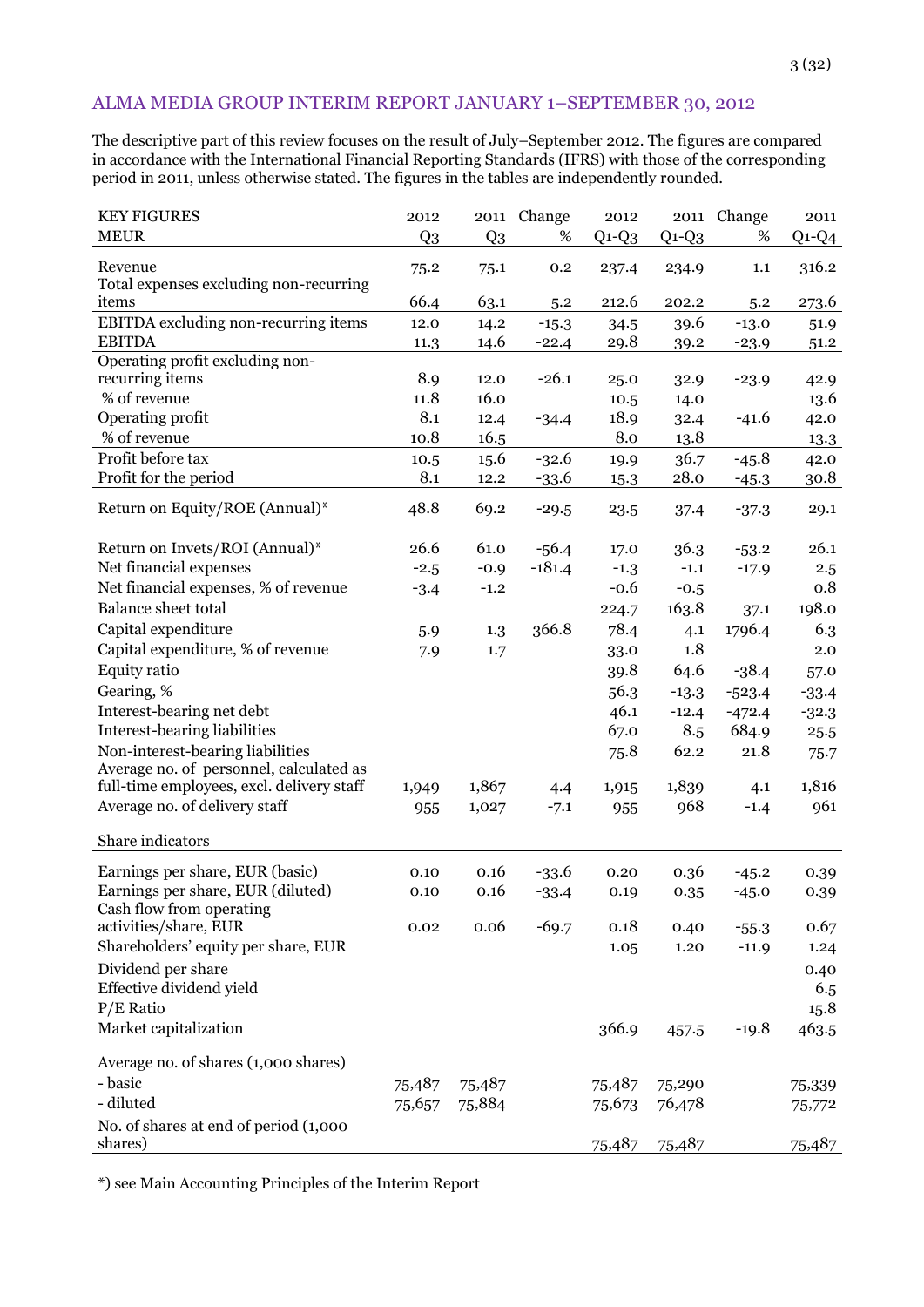#### **Market conditions**

The growth of the Finnish economy in 2012 will be slow. The GDP change is estimated at only 0–1%. GDP growth swung to a decline in summer, despite positive development earlier in the year. Towards the end of 2012, the economy is forecast to return to slight growth.

In the third quarter, the total advertising spending decreased by 5.3% (increased by 3.7%) according to TNS Media Intelligence. Advertising in local papers and newspapers declined by 8.8% (up 0.5%) but continued to grow in online media, by 7.9x% (20.3%) from the comparison period.

The market for afternoon papers, calculated in number of copies, declined by 13.6% (2.9%) in the third quarter of 2012.

## **Changes in Group structure**

On January 2, 2012, Alma Media Corporation acquired LMC s.r.o. The company is reported under Digital Consumer Services since January 2, 2012.

Northern Media, part of Alma Media's Newspapers segment, acquired the publishing rights of the free issue paper Kotikymppi that appears in Kemijärvi, Finland, on January 1, 2012.

On February 2, 2012, Alma Media Corporation acquired CV Online, the leading internet recruitment service company in the Baltic countries. The company is reported as part of the Digital Consumer Services segment since February 2, 2012.

Alma Mediapartners Oy, part of Alma Media Group, has acquired the entire stock of PlanMyRoom Finland Oy. The company is reported as part of the Digital Consumer Services segment starting May 2, 2012.

Alma Media Corporation acquired the entire stock of Suomen Hankintakeskus Oy. Suomen Hankintakeskus will be merged with Mascus, Alma Media's international marketplace for second-hand heavy machinery. From June 1, 2012, Suomen Hankintakeskus Oy is reported as part of the Digital Consumer Services segment.

Alma Media Corporation acquired a 51-per cent share of the US company Adalia Media. Adalia Media has been a licence partner of Mascus, Alma Media's international marketplace for second-hand heavy machinery since 2009. Starting June 1, 2012, Adalia Media Inc. is reported as part of the Digital Consumer Services segment.

On August 1, 2012, Alma Media Corporation acquired the entire stock of Finland's leading online dating service E-Kontakti Oy. Starting August 1, 2012, the company is reported as part of the Digital Consumer Services segment.

On August 1, 2012, Alma Media Corporation sold the entire stock of Bovision AB. The company used to be reported as part of the Digital Consumer Services segment.

More information on the acquired business operations of the Group is in the notes section of this Interim Report.

## **Group revenue and result in July–September 2012**

The Group's third-quarter revenue remained at last year's level amounting to MEUR 75.2 (75.1). The revenue of businesses acquired in 2012 was MEUR 5.5 (0.0). Revenue from print media was MEUR 51.2 (56.7), constituting 68.1% (75.5%) of the Group's total revenue. Revenue from digital products and services was MEUR 18.4 (13.3), a growth of 38.3% mainly through acquisitions. Digital products and services made up 24.4% (17.7%) of Group revenue. Other revenue amounted to MEUR 5.5 (5.1), accounting for 7.3% (6.8%) of Group revenue.

Revenue from advertising sales increased by 5.1% to MEUR 36.1 (34.3), representing a 47.9% (45.7%) share of Group total revenue. Advertising sales for print media decreased by 12.7% from the comparison period, being MEUR 21.1 (24.2). Online advertising sales grew by  $47.1\%$  to MEUR 14.5 (9.9).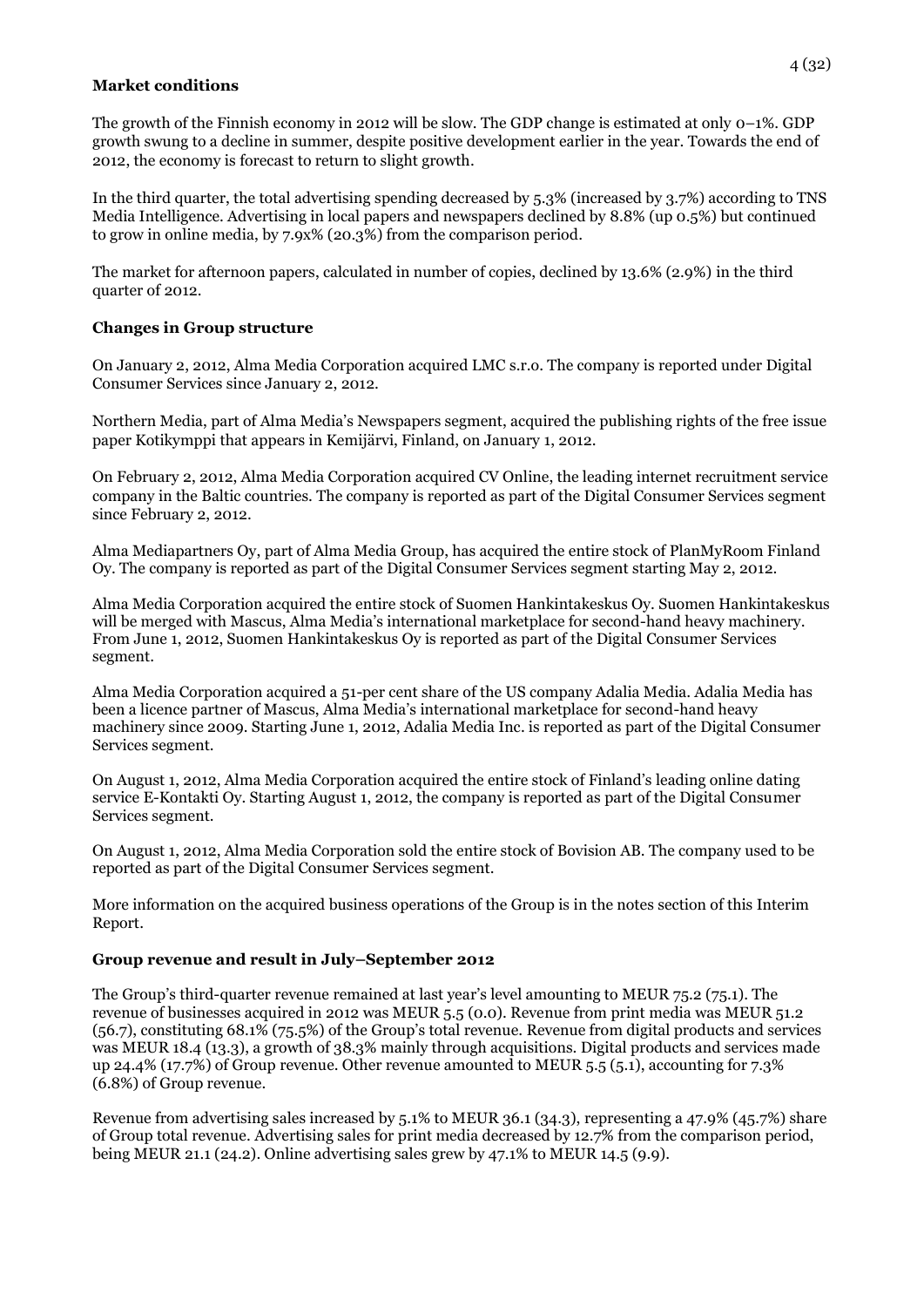Circulation revenue declined by 7.5% to MEUR 30.0 (32.5). The circulation revenue of the Newspapers segment was lower than in the comparison period, a result of a declining number of distributed copies. Kauppalehti's circulation revenue grew slightly from the comparison period.

Content and service revenue was MEUR 9.1 (8.3).

Total expenses excluding non-recurring items rose by MEUR 3.3 or 5.2%, and were MEUR 66.4 (63.1). Total expenses increased by 6.4%, being MEUR 67.2 (63.1). The share of acquired businesses in total expenses for the third quarter was MEUR 4.7. Total expenses were additionally increased mainly by reorganisation provisions reported as non-recurring items.

EBITDA excluding non-recurring items declined by 15.3% to MEUR 12.0 (14.2). EBITDA was MEUR 11.3  $(14.6).$ 

Depreciations during the review period totalled MEUR 3.2 (2.2). Depreciations related to acquired businesses were MEUR 0.7 (0.1).

Operating profit excluding non-recurring items decreased by 26.1% (10.3%) to MEUR 8.9 (12.0), 11.8% (16.0%) of revenue. Operating profit was MEUR 8.1 (12.4), down to 10.8% (16.5%) of revenue. Operating profit from acquired businesses was MEUR 0.9 (0.0).

The operating profit includes MEUR  $-0.7 (+0.4)$  in net non-recurring items. The non-recurring items in the review period were related to operational reorganisation in the Newspapers and Other Operations segments.

Profit before taxes in July–September was MEUR 10.5 (15.6), and profit before taxes excluding nonrecurring items MEUR 11.3 (15.2).

#### **Group revenue and result in January–September 2012**

In January–September, revenue grew by 1.1% (2.9%) totalling MEUR 237.4 (234.9). Revenue from businesses acquired in 2012 was MEUR 15.6 (0.0). Revenue from print media was MEUR 162.2 (175.5), representing 68.3% (74.7%) of the Group's total revenue. Revenue from digital products and services was MEUR 56.8 (41.9), up 35.4% mainly due to acquisitions. The share of the digital products and services in the Group's revenue was 23.9% (17.9%). Other revenue totalled MEUR 18.1 (17.3), representing a share of 7.6% (7.4%) of Group total revenue.

Revenue from advertising sales increased by 3.4% to MEUR 118.6 (114.7). The share of advertising sales in the Group's total revenue was 50.0% (48.8%). Advertising sales for print media declined by 12.4% from the comparison period, totalling MEUR 71.9 (82.1). Online advertising sales increased by 43.0% to MEUR 45.7  $(32.0).$ 

Circulation revenue decreased by 3.4% to MEUR 90.2 (93.4). Circulation revenue for the Newspapers segment declined by 3.7% to MEUR 79.4 (82.4). Kauppalehti's circulation revenue remained at the comparison period level at MEUR 10.9 (11.1).

Content and service revenue was MEUR 28.6 (26.8).

Total expenses excluding non-recurring items grew by MEUR 10.4, or 5.2%, and totalled MEUR 212.6 (202.2). Total expenses grew by 7.6% to MEUR 218.7 (203.2). The share of acquired businesses in total expenses for the review period was MEUR 12.8. The growth in total expenses was mainly attributable to reorganisation provisions.

The January–September EBITDA excluding non-recurring items declined by 13.0% to MEUR 34.5 (39.6). EBITDA was MEUR 29.8 (39.2).

Depreciations in the review period amounted to MEUR 10.9 (6.8). Depreciations in the financial period include an impairment loss of MEUR 1.6 reported as a non-recurring item. Acquisition-related depreciations increased to MEUR 2.1 (0.4).

Operating profit excluding non-recurring items was down 23.9% (down 0.3%) to MEUR 25.0 (32.9). The operating margin excluding non-recurring items was 10.5% (14.0%). The operating profit was MEUR 18.9 (32.4), and the operating margin 8.0% (13.8%). Operating profit from acquired businesses amounted to MEUR 2.9 (0.0).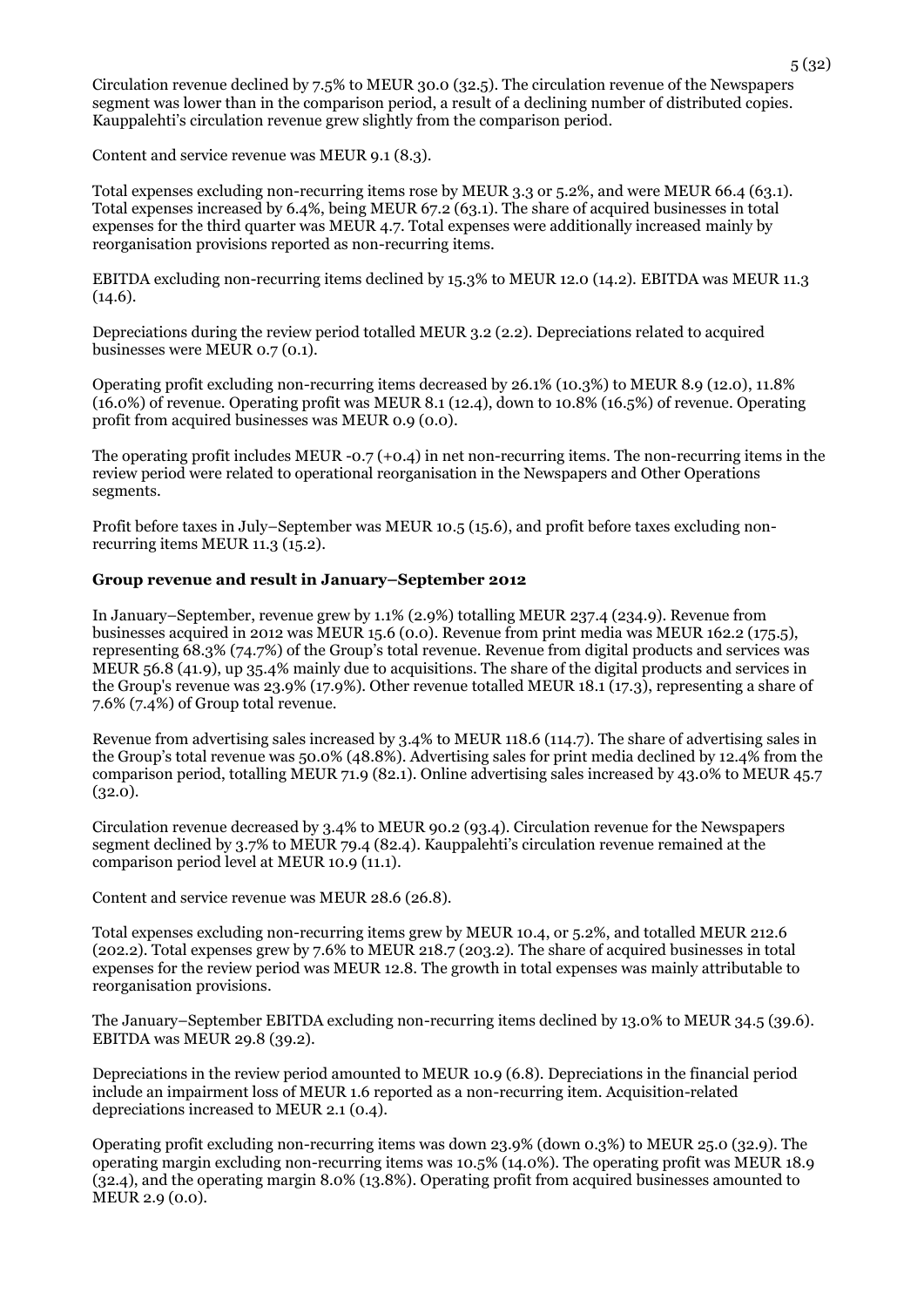The operating profit includes MEUR -6.1 (0.4) in net non-recurring items. The non-recurring items during the review period were related to organisational restructuring, as well as impairment losses for capitalised R&D costs for the Marketplaces business.

The January–September 2012 profit before taxes was MEUR 19.9 (36.7), and the profit before taxes excluding non-recurring items MEUR 25.9 (37.1). The period's financial result included changes in the fair value of contingent considerations and debt incurred by the reorganisation of the Marketplaces business in the amount of MEUR 2.6.

## **Business segments**

This Interim Report reports Alma Media's business segments according to the new organisational structure. The segment structure was changed from the beginning of 2012. The reportable segments of Alma Media are Newspapers, Kauppalehti Group, Digital Consumer Services and Other Operations.

#### REVENUE AND OPERATING PROFIT/LOSS BY SEGMENT

| REVENUE BY SEGMENT,             | 2012    | 2011           | Change | 2012    | 2011    | Change | 2011    |
|---------------------------------|---------|----------------|--------|---------|---------|--------|---------|
| <b>MEUR</b>                     | Q3      | Q <sub>3</sub> | %      | $Q1-Q3$ | $Q1-Q3$ | %      | $Q1-Q4$ |
| Newspapers                      |         |                |        |         |         |        |         |
| External                        | 48.3    | 51.4           |        | 151.4   | 159.5   |        | 214.1   |
| Inter-segments                  | 0.6     | 1.0            |        | 2.6     | 3.1     |        | 4.3     |
| Newspapers total                | 48.9    | 52.5           | $-6.8$ | 154.0   | 162.6   | $-5.3$ | 218.3   |
| Kauppalehti Group               |         |                |        |         |         |        |         |
| External                        | 12.6    | 12.4           |        | 40.9    | 40.9    |        | 55.9    |
| Inter-segments                  | 0.1     | 0.2            |        | 0.6     | 0.6     |        | 0.8     |
| Kauppalehti Group total         | 12.7    | 12.6           | 1.0    | 41.4    | 41.5    | $-0.1$ | 56.7    |
| Digital consumer services       |         |                |        |         |         |        |         |
| External                        | 12.7    | 9.9            |        | 40.5    | 30.5    |        | 40.7    |
| Inter-segments                  | 0.6     | 0.4            |        | 1.5     | 1.1     |        | 1.4     |
| Digital consumer services total | 13.3    | 10.3           | 28.9   | 42.0    | 31.6    | 33.1   | 42.1    |
| Other operations                |         |                |        |         |         |        |         |
| External                        | 1.6     | 1.3            |        | 4.6     | 4.1     |        | 5.6     |
| Inter-segments                  | 19.6    | 18.7           |        | 58.6    | 55.3    |        | 73.9    |
| Other operations total          | 21.2    | 20.1           | 5.8    | 63.3    | 59.3    | 6.7    | 79.5    |
| Elimination                     | $-20.9$ | $-20.3$        |        | $-63.3$ | $-60.0$ |        | $-80.4$ |
| Total                           | 75.2    | 75.1           | 0.2    | 237.4   | 234.9   | 1.1    | 316.2   |
|                                 |         |                |        |         |         |        |         |

## OPERATING PROFIT/LOSS BY

| SEGMENT,                  | 2012   | 2011 | Change   | 2012    | 2011    | Change          | 2011    |
|---------------------------|--------|------|----------|---------|---------|-----------------|---------|
| $MEUR^*$                  | Q3     | Q3   | %        | $Q1-Q3$ | $Q1-Q3$ | %               | $Q1-Q4$ |
| Newspapers                | 5.2    | 7.0  | $-24.9$  | 15.2    | 22.0    | $-31.0$         | 29.7    |
| Kauppalehti Group         | 1.3    | 2.0  | $-33.2$  | 3.5     | 5.2     | $-32.6$         | 7.4     |
| Digital consumer services | 1.8    | 1.9  | $-5.6$   | 3.7     | 5.5     | $-33.2$         | 6.4     |
|                           |        |      |          |         |         | $\qquad \qquad$ |         |
| Other operations          | $-0.1$ | 1.7  | $-107.8$ | $-3.2$  | 0.0     | 8201.2          | $-1.6$  |
| Total                     | 8.1    | 12.4 | $-34.4$  | 18.9    | 32.4    | $-41.6$         | 42.0    |
|                           |        |      |          |         |         |                 |         |

\*) including non-recurring items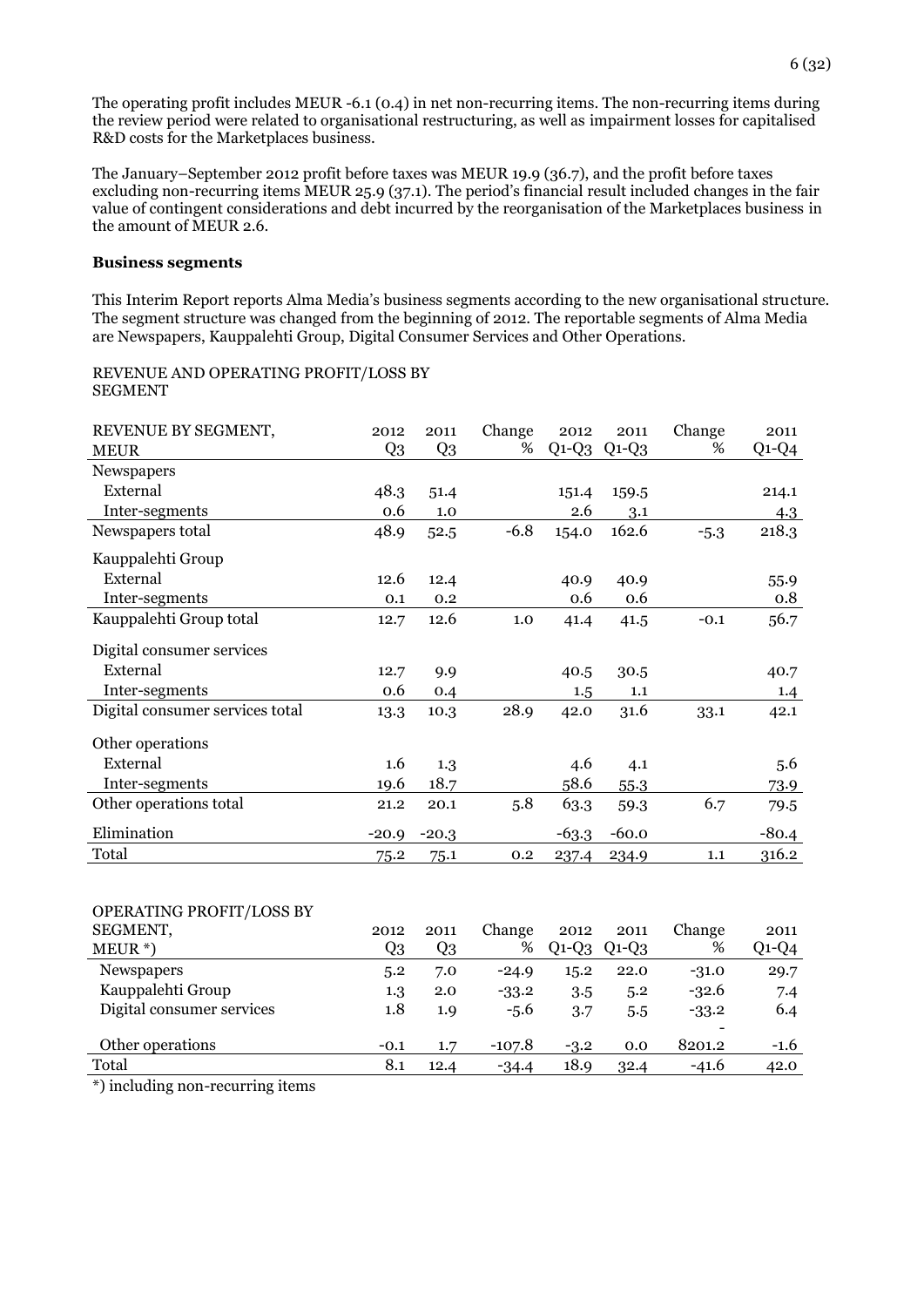The Group has six operating segments, in accordance with the table below. The operating segments that offer similar products and services are combined to reportable segments due to their uniform profitability and other characteristics.

| <b>REPORTABLE SEGMENT:</b>       | <b>OPERATING SEGMENT:</b> |
|----------------------------------|---------------------------|
| <b>Newspapers</b>                | Alma Regional Media       |
|                                  | Iltalehti                 |
| Kauppalehti Group                | Kauppalehti Group         |
| <b>Digital Consumer Services</b> | Marketplaces              |
|                                  | Alma Diverso              |
| <b>Other Operations</b>          | Other operations          |

The new Digital Consumer Services segment consists of the former Marketplaces segment as well as the Alma Diverso operating segment. Alma Diverso comprises the digital consumer services previously reported in the Newspapers segment, namely Telkku.com, Kotikokki.net, E-kontakti.fi/ Neffit.fi, Nytmatkaan.fi, Suomenyritykset.fi as well as the development of the technical platform of the online services of the regional and local newspapers, previously reported in Other Operations.

With the change in the structure and composition of the reportable segments, Alma Media has, in accordance with the IFRS 8 Operating Segments standard, adjusted the corresponding items in segment information for the comparison period 2011. The tables presented in the Notes section of this Interim Report summarise the impact of the changes and present revenue and operating profit by segment in accordance with the new segment composition.

#### **Newspapers**

The Newspapers segment reports the Alma Regional Media and Iltalehti business units, that is, the publishing activities of a total of 35 newspapers. The best-known titles in this segment are Aamulehti and Iltalehti.

| Newspapers                                           | 2012        | 2011           | Change  | 2012    | 2011    | Change  | 2011    |
|------------------------------------------------------|-------------|----------------|---------|---------|---------|---------|---------|
| Key figures, MEUR                                    | Q3          | Q <sub>3</sub> | %       | $Q1-Q3$ | $Q1-Q3$ | %       | $Q1-Q4$ |
| Revenue                                              | 48.9        | 52.5           | $-6.8$  | 154.0   | 162.6   | $-5.3$  | 218.3   |
| Circulation revenue                                  | 26.5        | 28.7           | $-7.7$  | 79.4    | 82.4    | $-3.7$  | 109.9   |
| Advertising revenue                                  | 21.7        | 22.9           | $-5.6$  | 72.0    | 77.3    | $-6.9$  | 104.4   |
| Content and service revenue                          | 0.8         | 0.8            | $-5.2$  | 2.6     | 2.9     | $-8.1$  | 4.0     |
| Total expenses excluding non-                        |             |                |         |         |         |         |         |
| recurring items                                      | 43.6        | 45.5           | $-4.2$  | 135.7   | 140.2   | $-3.2$  | 187.7   |
| Ebitda excluding non-recurring                       |             |                |         |         |         |         |         |
| items                                                | 5.7         | 7.3            | $-22.6$ | 19.4    | 23.5    | $-17.6$ | 32.2    |
| Ebitda                                               | 5.5         | 7.3            | $-24.2$ | 15.9    | 23.1    | $-30.9$ | 31.4    |
| Operating profit excluding non-                      |             |                |         |         |         |         |         |
| recurring items                                      | 5.4         | 7.0            | $-23.2$ | 18.4    | 22.4    | $-18.0$ | 30.7    |
| Operating profit excluding non-                      |             |                |         |         |         |         |         |
| recurring items, %                                   | 10.9        | 13.3           |         | 11.9    | 13.8    |         | 14.1    |
| Operating profit                                     | 5.2         | 7.0            | $-24.9$ | 15.2    | 22.0    | $-31.0$ | 29.7    |
| Operating profit, %                                  | 10.7        | 13.3           |         | 9.8     | 13.5    |         | 13.6    |
| Average no. of personnel,<br>calculated as full-time |             |                |         |         |         |         |         |
| employees excl. delivery staff                       | 858         | 976            | $-12$   | 863     | 959     | $-10$   | 940     |
| Average no. of delivery staff *                      | $\mathbf 0$ | 128            | $-100$  | 44      | 115     | -62     | 117     |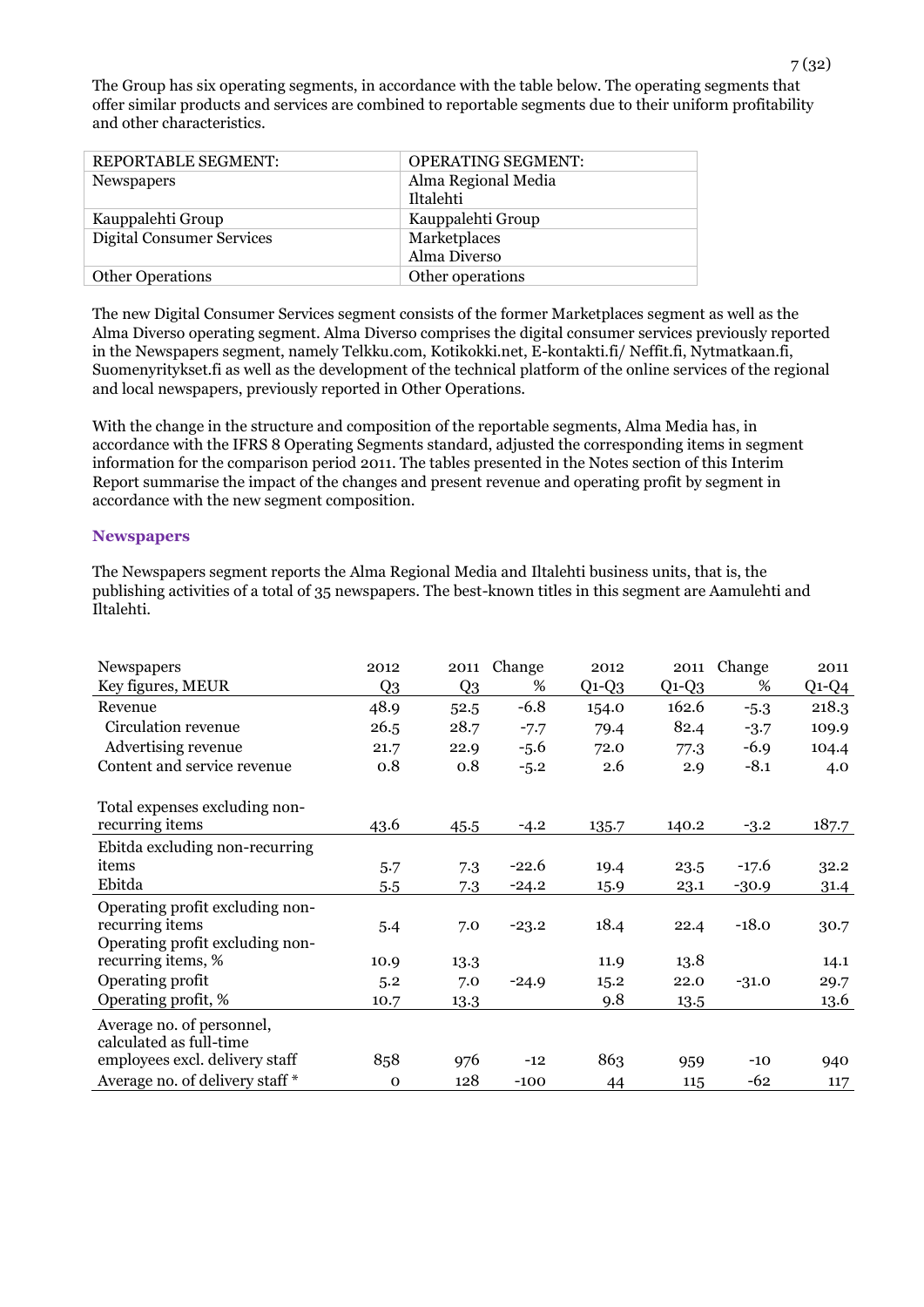|                         | 2012      | 2011      | 2012      | 2011      | 2011      |
|-------------------------|-----------|-----------|-----------|-----------|-----------|
| Operational key figures | Q3        | Q3        | $Q1-Q3$   | $Q1-Q3$   | $Q1-Q4$   |
| Audited circulation     |           |           |           |           |           |
| Iltalehti               |           |           |           |           | 102,124   |
| Aamulehti               |           |           |           |           | 130,081   |
|                         |           |           |           |           |           |
| Online services, unique |           |           |           |           |           |
| browsers, weekly        |           |           |           |           |           |
| Iltalehti.fi            | 2,690,562 | 2,696,276 | 3,333,091 | 2,883,106 | 2,978,518 |
| Aamulehti.fi            | 319,350   | 305,903   | 347,779   | 330,157   | 333,987   |

#### **July–September 2012**

The Newspapers segment's revenue decreased to MEUR 48.9 (52.5). Advertising sales in the segment were MEUR 21.7 (22.9), down 5.6% (down 2.3%). Advertising sales for print media decreased by 8.1% (decreased by 3.6%). The segment's online advertising sales grew by 20.9% to MEUR 2.4 (2.0). Iltalehti.fi further strengthened its position in the growing markets of display advertising.

The segment's circulation revenue decreased by 7.7% in July–September due to a decrease in the number of distributed copies and was MEUR 26.5 (28.7). Online business accounted for 5.0% (3.9%) of the segment's revenue.

The segment's total expenses excluding non-recurring items were MEUR 43.6 (45.5). The total expenses amounted to MEUR 43.7 (45.5). The non-recurring items were related to operational restructuring.

The segment's operating profit excluding non-recurring items was MEUR 5.4 (7.0) and operating profit MEUR 5.2 (7.0). The operating profit excluding non-recurring items decreased due to the decline in circulation revenue and print advertising sales.

#### **January–September 2012**

The Newspapers segment's revenue decreased to MEUR 154.0 (162.6). Advertising sales in the segment totalled MEUR 72.0 (77.3), down 6.9% (up 3.6%). Advertising sales for print media decreased by 9.1% (increased by 2.6%). The segment's online advertising sales grew by 15.0% to MEUR 8.0 (7.0). The segment's circulation revenue declined by 3.7% to MEUR 79.4 (82.4). Online business accounted for 5.3% (4.4%) of the segment's revenue.

The segment's total expenses excluding non-recurring items were MEUR 135.7 (140.2) and total expenses MEUR 138.9 (140.7). The non-recurring expenses in the amount of MEUR 3.2 were related to operational restructuring and a loss from the sale of real estate.

The segment's operating profit excluding non-recurring items was MEUR 18.4 (22.4) and the operating profit MEUR 15.2 (22.0). The segment's operating profit excluding non-recurring items decreased due to the decline in circulation revenue and print advertising sales.

Pohjois-Suomen Media Oy (Alma Media Northern Media), part of the Newspapers segment, concluded its statutory personnel negotiations in January. As a result of the negotiations, the number of employees of Pohjois-Suomen Media is reduced by 9 full-time work years.

Alma Media combined its 34 regional and local papers into a new business unit, Alma Regional Media, at the beginning of 2012 and started a large-scale renewal project to strengthen the collaboration between the papers. In the statutory personnel negotiations held in May-June 2012 in connection with the renewal project, the number of employees in Alma Regiona Media decreased by 100 full-time work years. As part of the renewal of Alma Regional Media's operational model, Alma Regional Media and the newspapers Ilkka and Pohjalainen, members of Ilkka-Yhtymä, in August agreed on wide-ranging operational collaboration covering content and development. A letter of intent for the collaboration was signed on August 30, 2012, and the jointly developed new collaboration model is meant to be in full operation from the beginning of 2014.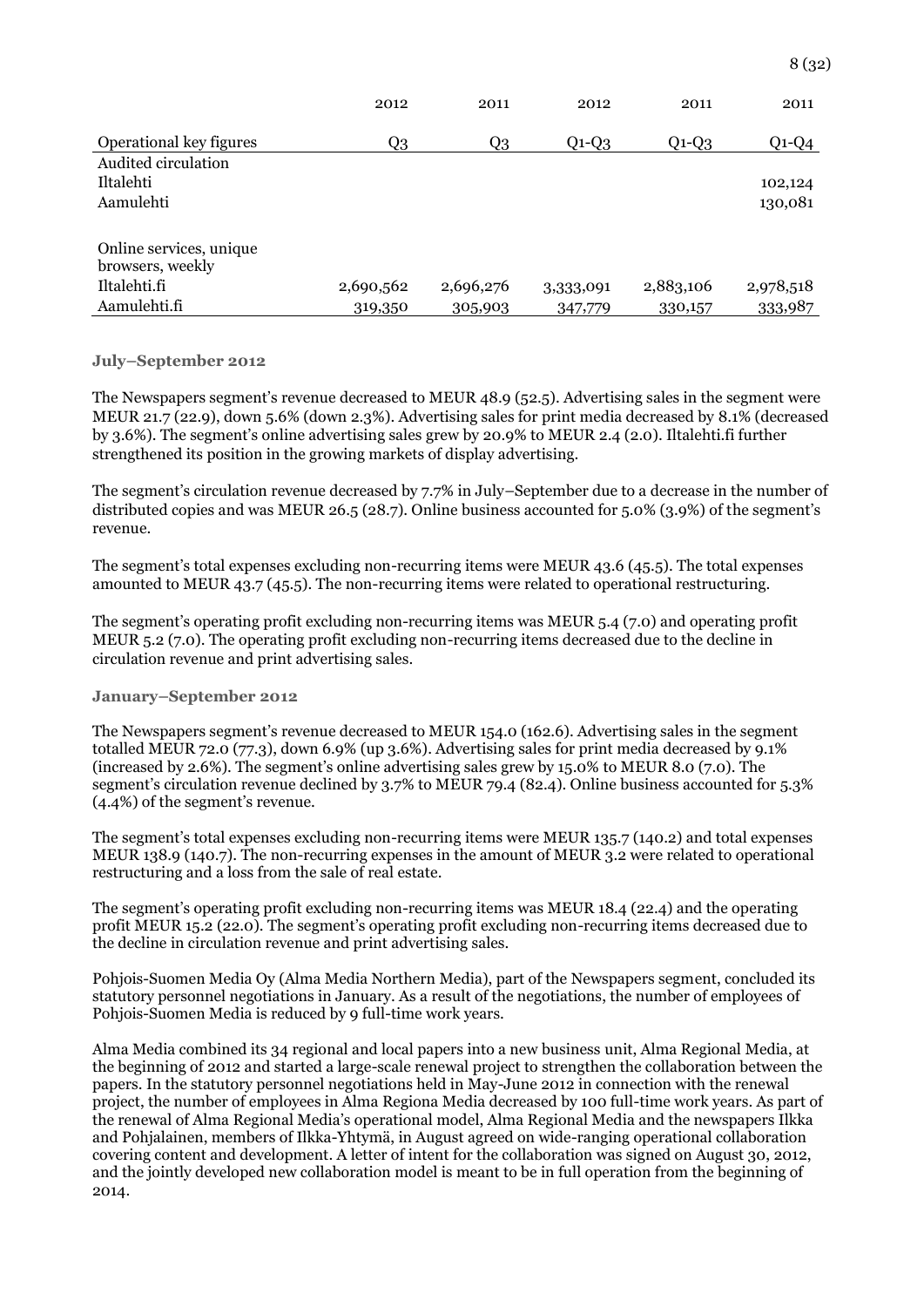#### **Kauppalehti Group**

The Kauppalehti Group specialises in the production of business and financial information as well as in the provision of marketing solutions. Its best known title is Finland's leading business paper, Kauppalehti. The Group also includes the custom media house Alma 360, and the news agency and media monitoring unit BNS Group that operates in all of the Baltic countries.

| Kauppalehti Group                        | 2012           | 2011           | Change  | 2012    | 2011    | Change  | 2011    |
|------------------------------------------|----------------|----------------|---------|---------|---------|---------|---------|
| Key figures, MEUR                        | Q <sub>3</sub> | Q <sub>3</sub> | %       | $Q1-Q3$ | $Q1-Q3$ | %       | $Q1-Q4$ |
| Revenue                                  | 12.7           | 12.6           | 1.0     | 41.4    | 41.5    | $-0.1$  | 56.7    |
| Circulation revenue                      | 3.5            | 3.8            | $-5.5$  | 10.9    | 11.1    | $-1.7$  | 15.0    |
| Advertising revenue                      | 2.9            | 3.2            | $-6.5$  | 10.8    | 12.0    | $-9.9$  | 17.1    |
| Content and service revenue              | 6.2            | 5.7            | 9.5     | 19.8    | 18.4    | 7.3     | 24.6    |
| Total expenses excluding non-            |                |                |         |         |         |         |         |
| recurring items                          | 11.2           | 10.6           | 6.2     | 37.8    | 36.3    | 4.2     | 49.3    |
| EBITDA excluding non-recurring           |                |                |         |         |         |         |         |
| items                                    | 1.7            | 2.2            | $-24.1$ | 4.2     | 5.8     | $-27.2$ | 8.2     |
| <b>EBITDA</b>                            | 1.6            | 2.2            | $-30.1$ | 4.1     | 5.8     | $-29.5$ | 8.2     |
| Operating profit excluding non-          |                |                |         |         |         |         |         |
| recurring items                          | 1.5            | 2.0            | $-26.6$ | 3.6     | 5.2     | $-30.0$ | 7.4     |
| Operating margin excluding non-          |                |                |         |         |         |         |         |
| recurring items, %                       | 11.6           | 16.0           |         | 8.7     | 12.5    |         | 13.0    |
| Operating profit                         | 1.3            | 2.0            | $-33.2$ | 3.5     | 5.2     | $-32.6$ | 7.4     |
| Operating profit, %                      | 10.6           | 16.0           |         | 8.4     | 12.5    |         | 13.0    |
| Average no. of personnel,                |                |                |         |         |         |         |         |
| calculated as full-time employees        | 421            | 431            | $-2$    | 414     | 433     | $-4.6$  | 429     |
|                                          |                |                |         |         |         |         |         |
|                                          |                |                |         |         |         |         |         |
|                                          | 2012           | 2011           | 2012    | 2011    |         | 2011    |         |
| Operational key figures                  | Q <sub>3</sub> | Q <sub>3</sub> | $Q1-Q3$ | $Q1-Q3$ |         | $Q1-Q4$ |         |
| Audited circulation                      |                |                |         |         |         |         |         |
| Kauppalehti                              |                |                |         |         |         | 68,252  |         |
|                                          |                |                |         |         |         |         |         |
| Online services, unique browsers, weekly |                |                |         |         |         |         |         |
| Kauppalehti.fi                           | 597,000        | 638,716        | 683,761 | 737,687 | 729,742 |         |         |

**July–September 2012**

The revenue of the Kauppalehti Group in the third quarter amounted to MEUR 12.7 (12.6). The revenue of the review period increased by 1.0% (decreased by 5.4%). Online business accounted for 26.8% (26.6%) of the segment's revenue.

The segment's advertising sales decreased to MEUR 2.9 (3.2), down 6.5% (down 12.9%). Online advertising sales decreased by 13.0% (decreased by 10.7%) from the comparison period. The decline in advertising sales was mainly attributable to weakening demand in the main customer industries caused by the general economic situation.

The segment's circulation revenue decreased from the previous year and was MEUR 3.5 (3.8). Content and service revenue increased to MEUR 6.2 (5.7). The growth in content and service revenue was particularly attributable to new customer acquisitions by Alma 360, as well as the increased sales income from Kauppalehti's information services and digital contents.

The segment's total expenses excluding non-recurring items amounted to MEUR 11.2 (10.6) and total expenses MEUR 11.4 (10.6). The increase in the segment's expenses was due to ICT and marketing efforts caused by product renewals. The non-recurring items were related to losses from the sale of shares.

Kauppalehti Group's operating profit excluding non-recurring items was MEUR 1.5 (2.0) and operating profit MEUR 1.3 (2.0). Kauppalehti Group's operating margin excluding non-recurring items was 11.6% (16.0%).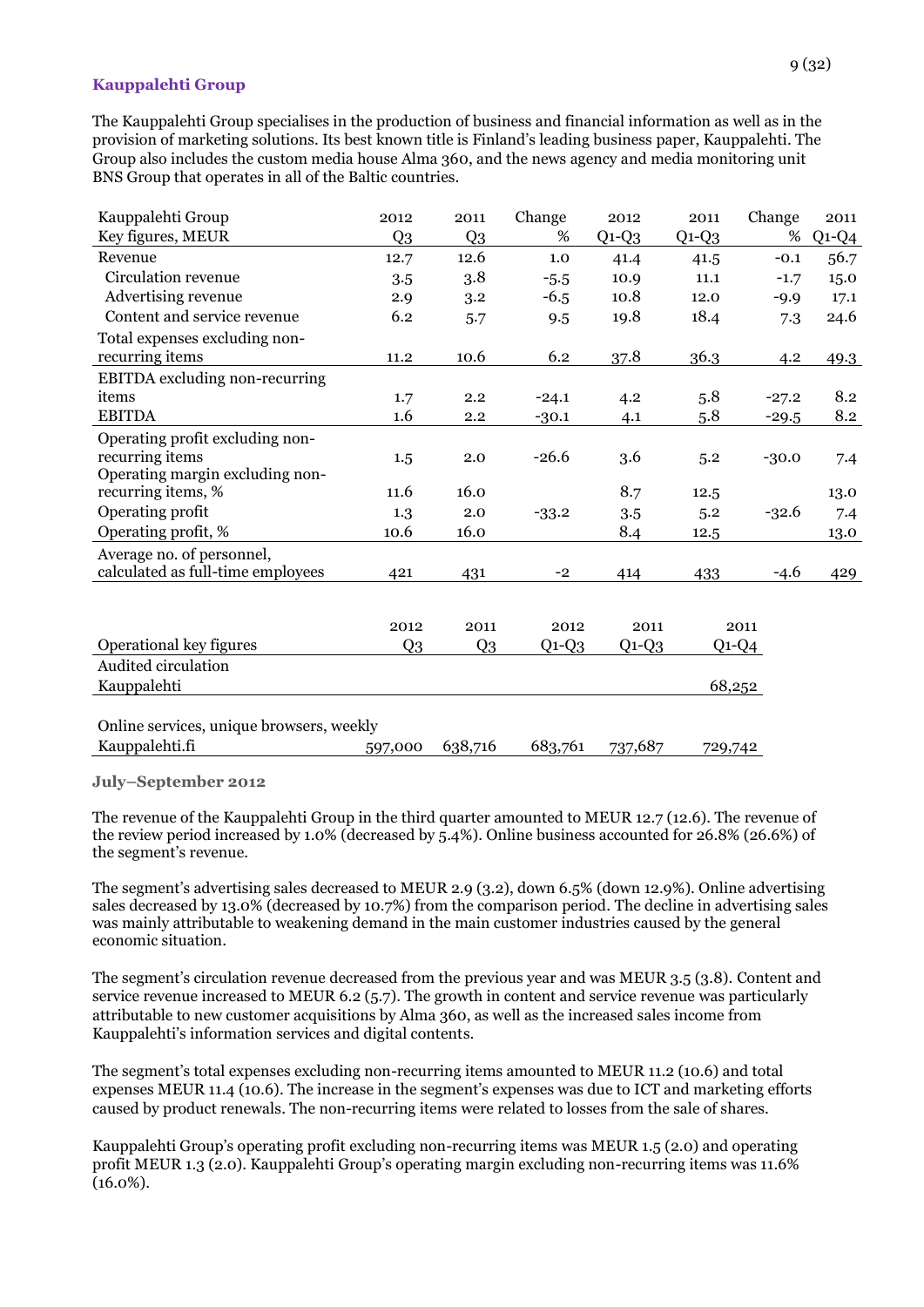#### **January–September 2012**

Kauppalehti Group's January–September revenue was MEUR 41.4 (41.5). The revenue during the review period was down 0.1% (down 0.7%). Online business generated 26.3% (24.8%) of the segment's revenue.

The segment's advertising sales decreased by 9.9% (decreased by 2.6%), amounting to MEUR 10.8 (12.0). Online advertising sales decreased by 3.7% (decreased by 0.5%) from the comparison period.

The segment's circulation revenue remained at the previous year's level at MEUR 10.9 (11.1). The content and service revenue increased by 7.3% to MEUR 19.8 (18.4).

The segment's total expenses excluding non-recurring items were MEUR 37.8 (36.3) and total expenses MEUR 38.0 (36.3). Non-recurring items were related to losses from the sale of shares.

The operating profit of the Kauppalehti Group excluding non-recurring items was MEUR 3.6 (5.2) and operating profit MEUR 3.5 (5.2) Kauppalehti Group's operating margin excluding non-recurring items was 8.7% (12.5%).

In May, Kauppalehti renewed its printed paper and online contents, as well as the subscription models of its services.

## **Digital Consumer Services**

The Digital Consumer Services segment, reported since the beginning of 2012, comprises the former Marketplaces segment and the digital consumer service operations previously reported in the Newspapers and Other Operations segments.

The services in Finland are Etuovi.com, Vuokraovi.com, Monster.fi, Autotalli.com, Mascus.fi, MyyJaOsta.com, Telkku.com, Vuodatus.net, Kotikokki.net, E-kontakti.fi, Nytmatkaan.fi and Suomenyritykset.fi. The services operating outside Finland are Jobs.cz, Prace.cz, topjobs.sk, CV Online, Mascus, Objektvision.se and City24. In addition, the segment includes print media supporting the digital services, as well as the development of the technology platform for the online services of the regional and local papers.

| Digital consumer services       | 2012           | 2011           | Change  | 2012    | 2011    | Change  | 2011    |
|---------------------------------|----------------|----------------|---------|---------|---------|---------|---------|
| Key figures, MEUR               | Q <sub>3</sub> | Q <sub>3</sub> | %       | $Q1-Q3$ | $Q1-Q3$ | %       | $Q1-Q4$ |
| Revenue                         | 13.3           | 10.3           | 28.9    | 42.0    | 31.6    | 33.1    | 42.1    |
| <b>Operations in Finland</b>    | 6.5            | 8.9            | $-26.4$ | 22.0    | 27.4    | $-19.6$ | 36.5    |
| Operations outside Finland      | 6.7            | 1.4            | 376.2   | 20.0    | 4.2     | 376.6   | 5.6     |
| Total expenses excluding non-   |                |                |         |         |         |         |         |
| recurring items                 | 11.1           | 8.4            | 31.2    | 36.1    | 26.3    | 37.4    | 35.9    |
| EBITDA excluding non-           |                |                |         |         |         |         |         |
| recurring items                 | 3.4            | 2.3            | 46.4    | 9.4     | 6.6     | 42.1    | 8.0     |
| <b>EBITDA</b>                   | 2.9            | 2.3            | 26.9    | 8.7     | 6.8     | 28.0    | 8.1     |
| Operating profit excluding non- |                |                |         |         |         |         |         |
| recurring items                 | 2.2            | 1.9            | 20.2    | 6.0     | 5.3     | 13.1    | 6.3     |
| Operating margin excluding      |                |                |         |         |         |         |         |
| non-recurring items, %          | 16.9           | 18.1           |         | 14.4    | 16.9    | $-15.0$ | 14.9    |
| Operating profit                | 1.8            | 1.9            | $-5.6$  | 3.7     | 5.5     | $-33.2$ | 6.4     |
| Operating margin, %             | 13.2           | 18.1           |         | 8.7     | 17.4    | $-49.8$ | 15.3    |
| Average no. of personnel,       |                |                |         |         |         |         |         |
| calculated as full-time         |                |                |         |         |         |         |         |
| employees                       | 402            | 210            | 92      | 370     | 207     | 78      | 205     |
|                                 |                |                |         |         |         |         |         |
| <b>Acquired businesses</b>      |                |                |         |         |         |         |         |
| Revenue                         | 5.5            | 0.0            |         | 15.6    | 0.0     |         | 0.0     |
| <b>EBITDA</b>                   | 1.6            | 0.0            |         | 5.1     | 0.0     |         | 0.0     |
| Operating profit                | 0.9            | 0.0            |         | 2.9     | 0.0     |         | 0.0     |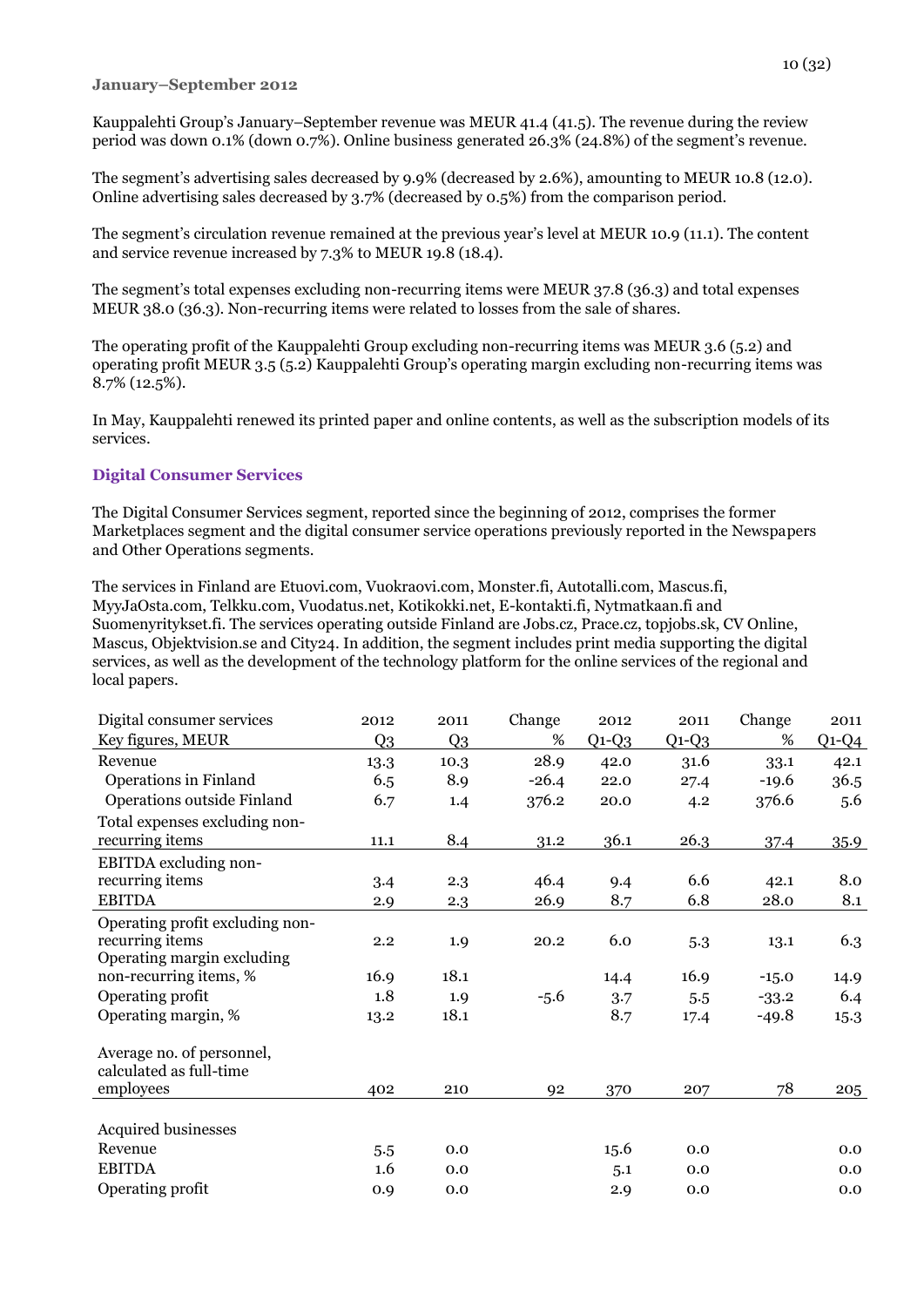|                                          | 2012    | 2011           | 2012    | 2011    | 2011    |  |  |  |  |
|------------------------------------------|---------|----------------|---------|---------|---------|--|--|--|--|
| Operational key figures                  | Q3      | Q <sub>3</sub> | $Q1-Q3$ | $Q1-Q3$ | $Q1-Q4$ |  |  |  |  |
| Online services, unique browsers, weekly |         |                |         |         |         |  |  |  |  |
| Etuovi.com                               | 391,865 | 424,284        | 415,641 | 462,335 | 453,453 |  |  |  |  |
| Autotalli.com                            | 94,394  | 86,030         | 106,148 | 100,033 | 99,142  |  |  |  |  |
| Monster.fi                               | 93,523  | 77,063         | 103,118 | 90,380  | 91,205  |  |  |  |  |
| MyyjaOsta.com                            | 24,232  | 41,779         | 32,078  | 44,611  | 42,239  |  |  |  |  |
| Telkku.com                               | 596,076 | 584,493        | 725,588 | 650,503 | 661,908 |  |  |  |  |
| Vuodatus.net                             | 226,078 | 241,547        | 242,165 | 263,711 | 256,582 |  |  |  |  |
| Kotikokki.net                            | 168,193 | 186,688        | 183,714 | 201,838 | 196,509 |  |  |  |  |
| Suomenyritykset.fi                       | 66,701  | 72,913         | 69,745  | 77,725  | 76,618  |  |  |  |  |
| Mascus.com (Finland)                     | 294,947 | 235,035        | 344,212 | 270,728 | 279,089 |  |  |  |  |
| City <sub>24</sub>                       | 159,597 | 144,760        | 160,593 | 144,820 | 190,842 |  |  |  |  |
| <b>Bovision</b>                          | 48,735  | 59,415         | 55,679  | 69,840  | 66,019  |  |  |  |  |

#### **July–September 2012**

In the third quarter of 2012, the revenue of the Digital Consumer Services segment was MEUR 13.3 (10.3), up 28.9% (18.5%). Revenue from businesses acquired in 2012 was MEUR 5.5. The segment's advertising sales amounted to MEUR 11.7 (8.8).

Advertising sales in the segment's recruitment business continued to grow supported by acquisitions abroad. In Finland, the weakening of the business environment caused a downturn in the recruitment market and the advertising sales of Monster.fi. The competitive situation in home sales services levelled out in summer, and Etuovi.com's revenue started to grow in comparison with the second quarter.

The total expenses for the review period excluding non-recurring items were MEUR 11.1 (8.4), and total expenses MEUR 11.5 (8.4). The expenses of the acquired businesses amounted to MEUR 4.6.

The operating profit of the Digital Consumer Services segment excluding non-recurring items grew to MEUR 2.2 (1.9) in the third quarter. The operating profit was MEUR 1.8 (1.9). The operating profit from businesses acquired in 2012 was MEUR 0.9.

Alma Media Corporation on August 1, 2012 bought the entire stock of Finland's leading online dating service provider, E-Kontakti Oy. The company is reported as part of the Digital Consumer Services segment from August 1, 2012.

Alma Media Corporation on August 1, 2012 sold the entire stock of Bovision AB. The company used to be reported as part of the Digital Consumer Services segment.

#### **January–September 2012**

In January–September, the revenue of the Digital Consumer Services segment was MEUR 42.0 (31.6), up 33.1% (20.7%). Revenue from businesses acquired in 2012 was MEUR 15.6. The segment's advertising sales totalled MEUR 37.2 (27.3).

The total expenses for the review period excluding non-recurring items were MEUR 36.1 (26.3) and total expenses MEUR 38.5 (26.3). The expenses of the acquired businesses amounted to MEUR 12.7.

The January–September operating profit for the Digital Consumer Services segment excluding nonrecurring items increased by 13.1% to MEUR 6.0 (5.3). The operating profit was MEUR 3.7 (5.5). The operating profit from businesses acquired in 2012 was MEUR 2.9 in January–September. The nonrecurring expenses in the amount of MEUR 2.0 were due to reorganisation measures and impairment losses for capitalised R&D costs. The non-recurring income during the comparison period, MEUR 0.2, was due to corporate restructuring. The segment's operating profit excluding non-recurring items grew, thanks to the businesses acquired in January–September.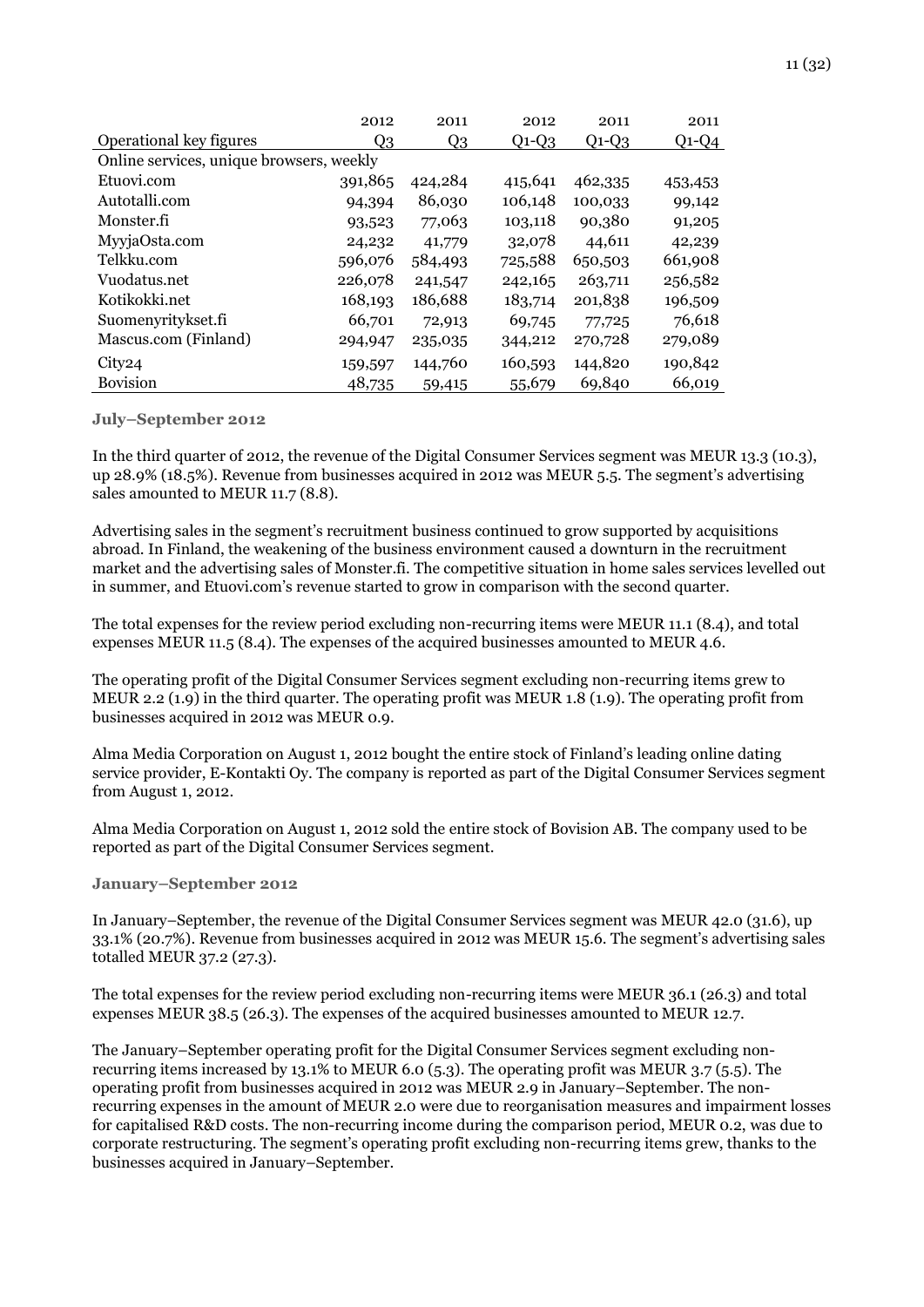#### **Other Operations**

The Other Operations segment reports the operations of the Group's printing and distribution company Alma Manu Oy as well as the parent company. The financial characteristics of both are similar as they primarily provide services for the other business segments.

| Other operations                      | 2012           | 2011   | Change   | 2012    | 2011    | Change    | 2011    |
|---------------------------------------|----------------|--------|----------|---------|---------|-----------|---------|
| Key figures, MEUR                     | Q <sub>3</sub> | Q3     | %        | $Q1-Q3$ | $Q1-Q3$ | %         | $Q1-Q4$ |
| Revenue                               | 21.2           | 20.1   | 5.8      | 63.3    | 59.3    | 6.7       | 79.5    |
| External                              | 1.6            | 1.3    | 20.9     | 4.6     | 4.1     | 13.7      | 5.6     |
| Inter-segments                        | 19.6           | 18.7   | 4.7      | 58.6    | 55.3    | 6.1       | 73.9    |
| Total expenses excluding non-         |                |        |          |         |         |           |         |
| recurring items                       | 21.4           | 18.8   | 13.7     | 66.2    | 59.3    | 11.6      | 81.0    |
| <b>EBITDA</b> excluding non-recurring |                |        |          |         |         |           |         |
| items                                 | 1.3            | 2.4    | $-44.2$  | 1.5     | 3.7     | $-59.8$   | 3.5     |
| <b>EBITDA</b>                         | 1.3            | 2.8    | $-52.3$  | 1.1     | 3.6     | $-67.7$   | 3.4     |
| Operating profit excluding non-       |                |        |          |         |         |           |         |
| recurring items                       | $-0.1$         | 1.3    | $-110.2$ | $-2.9$  | 0.1     | $-3778.7$ | $-1.4$  |
| Operating profit excluding non-       |                |        |          |         |         |           |         |
| recurring items, %                    | $-0.6$         | 6.5    |          | $-4.5$  | 0.1     |           | $-1.8$  |
| Operating profit                      | $-0.1$         | 1.7    | $-107.8$ | $-3.2$  | 0.0     | $-8201.2$ | $-1.6$  |
| Operating profit, %                   | $-0.6$         | 8.6    |          | $-5.1$  | $-0.1$  |           | $-2.0$  |
| Average no. of personnel,             |                |        |          |         |         |           |         |
| calculated as full-time employees     | 268            | 250    | 7        | 268     | 239     | 12        | 241     |
|                                       |                |        |          |         |         |           |         |
| Average no. of delivery staff         | 954            | 899    | 6        | 924     | 853     | 8         | 844     |
|                                       |                |        |          |         |         |           |         |
|                                       | 2012           | 2011   |          | 2012    | 2011    |           | 2011    |
| Operational key figures               | Q <sub>3</sub> | Q3     |          | $Q1-Q3$ | $Q1-Q3$ |           | $Q1-Q4$ |
| Printing volume (thousand units)      | 48,948         | 59,191 |          | 151,007 | 178,381 |           | 224,724 |
| Paper usage (tons)                    | 6,759          | 7,752  |          | 21,151  | 23,501  |           | 31,428  |

Alma Media entered an agreement with Pohjola Bank Plc for the financing of the machinery and movable property of Alma Media's new printing facility. The agreements covered a total of MEUR 49.5 at the end of September, out of which MEUR 33.8 have been paid to suppliers by the end of September. The total amount of the investment is approximately MEUR 50.0.

The rent agreement for the new printing facility property became effective on January 1, 2012, and it is treated as a finance leasing agreement in the consolidated balance sheet.

Alma Manu expanded its distribution operations in the province of Lapland. The distribution of Lapin Kansa and Koillis-Lappi, both Alma Media's newspapers, was transferred from Itella to Alma Manu in January 2012.

Alma Manu initiated statutory personnel negotiations in relation to its planned operational rationalisation and reorganisation measures for its printing operations in Rovaniemi in March. As a result of the negotiations, completed in April, the number of employees at the Rovaniemi printing facility was reduced by four full-time work years.

Alma Manu started statutory personnel negotiations in June with its newspaper deliverers in the Pirkanmaa region. As a result of the negotiations, concluded in August, the work load in delivery operations decreases by 13 full-time work years.

Alma Manu agreed on the sale of its Pori printing press to Daily Print i Umeå AB in August.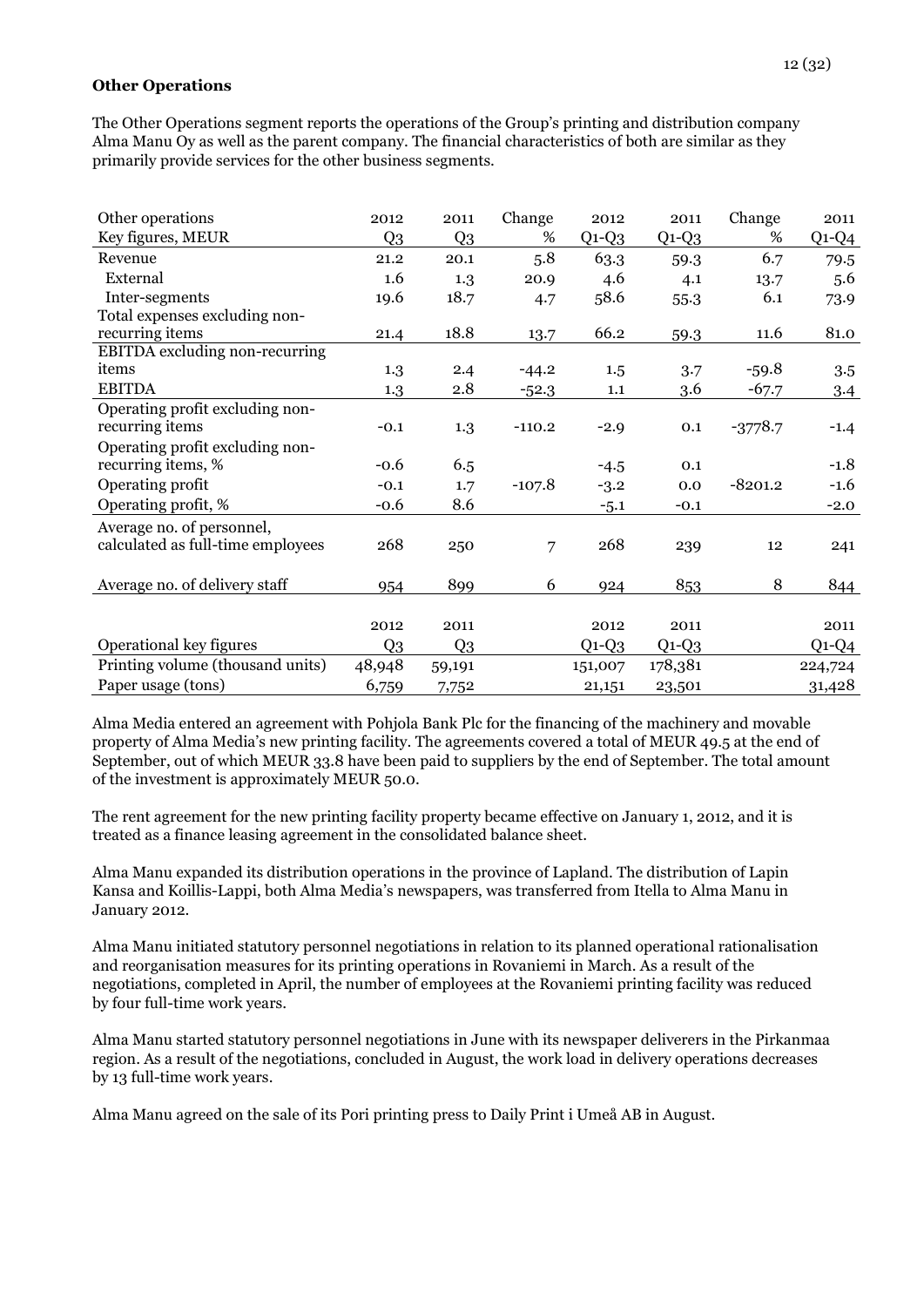#### **Associated companies**

Alma Media Group holds a 32.14-% stake in Talentum Oyj, which is reported under the Kauppalehti Group. The company's own shares in the possession of Talentum are here included in the total number of shares. In the consolidated financial statements of Alma Media the own shares held by Talentum itself are not included in the total number of shares. Alma Media's shareholding in Talentum is stated as 32.64% in Alma Media's consolidated financial statements of December 31, 2011 and in this Interim Report.

| Share of profit of associated companies | 2012   | 2011   | 2012    | 2011    | 2011    |
|-----------------------------------------|--------|--------|---------|---------|---------|
| <b>MEUR</b>                             | Q3     | Q3     | $Q1-Q3$ | $Q1-Q3$ | $Q1-Q4$ |
| Newspapers                              | 0.0    | $-0.1$ | 0.0     | $-0.0$  | $-0.0$  |
| Kauppalehti Group                       |        |        |         |         |         |
| Talentum Oyj                            | $-0.4$ | 2.1    | $-1.0$  | 2.5     | 1.8     |
| Digital consumer services               | $-0.0$ | $-0.0$ | $-0.0$  | $-0.1$  | $-0.1$  |
| Other operations                        |        |        |         |         |         |
| Other associated companies              | 0.3    | 0.3    | 0.5     | 0.7     | 0.9     |
| Total                                   | $-0.2$ | 2.3    | $-0.4$  | 3.2     | 2.5     |

#### **Non-recurring items**

A non-recurring item is an income or expense arising from non-recurring or rare events. Gains or losses from the sale of business operations or assets, gains or losses from discontinuing or restructuring business operations as well as impairment losses of goodwill and other assets are recognised as non-recurring items. Non-recurring items are recognised in the profit and loss statement within the corresponding income or expense group.

| NON-RECURRING ITEMS<br><b>MEUR</b> | 2012<br>Q3 | 2011<br>Q <sub>3</sub> | 2012<br>$Q1-Q3$ | 2011<br>$Q1-Q3$ | 2011<br>$Q1-Q4$  |
|------------------------------------|------------|------------------------|-----------------|-----------------|------------------|
| Newspapers                         |            |                        |                 |                 |                  |
| Restructuring                      | $-0.1$     |                        | $-3.1$          | $-0.5$          | $-1.0$           |
| Gains on sales of assets           |            |                        | $-0.1$          |                 |                  |
| Kauppalehti Group                  |            |                        |                 |                 |                  |
| Gains on sales of assets           | $-0.1$     |                        | $-0.1$          |                 |                  |
| Digital Consumer Services          |            |                        |                 |                 |                  |
| Restructuring                      | $-0.2$     |                        | $-2.1$          |                 |                  |
| Gains on sales of assets           | $-0.3$     |                        | $-0.3$          | 0.2             | 0.2 <sub>0</sub> |
| Other operations                   |            |                        |                 |                 |                  |
| Restructuring                      |            |                        | $-0.3$          | $-0.5$          | $-0.5$           |
| Gains on sales of assets           |            | 0.4                    |                 | 0.4             | 0.4              |
| NON-RECURRING ITEMS IN OPERATING   |            |                        |                 |                 |                  |
| <b>PROFIT</b>                      | $-0.7$     | 0.4                    | $-6.1$          | $-0.4$          | $-1.0$           |
| <b>Translation differences</b>     |            |                        |                 | 0.1             | 0.1              |
| NON-RECURRING ITEMS IN FINANCIAL   |            |                        |                 |                 |                  |
| <b>ITEMS</b>                       |            |                        |                 | 0.1             | 0.1              |

The non-recurring items in January–September comprised restructuring expenses in the Newspapers, Digital Consumer Services and Other Operations segments, as well as the sales losses reported in the Newspapers and Kauppalehti Group segments.

## **Balance sheet and financial position**

The consolidated balance sheet at the end of September 2012 stood at MEUR 224.7 (163.8). Alma Media's equity ratio at the end of September was 39.8% (64.6%) and equity per share declined to EUR 1.05 (1.20).

At the end of September, the Group's interest-bearing net debt was MEUR 46.1 (-12.4). The increase in net debt was due to the entering into force of the rental agreement of the printing facility, treated as finance leasing, as well as loans taken for company acquisitions and dividend payment. Financial assets recognised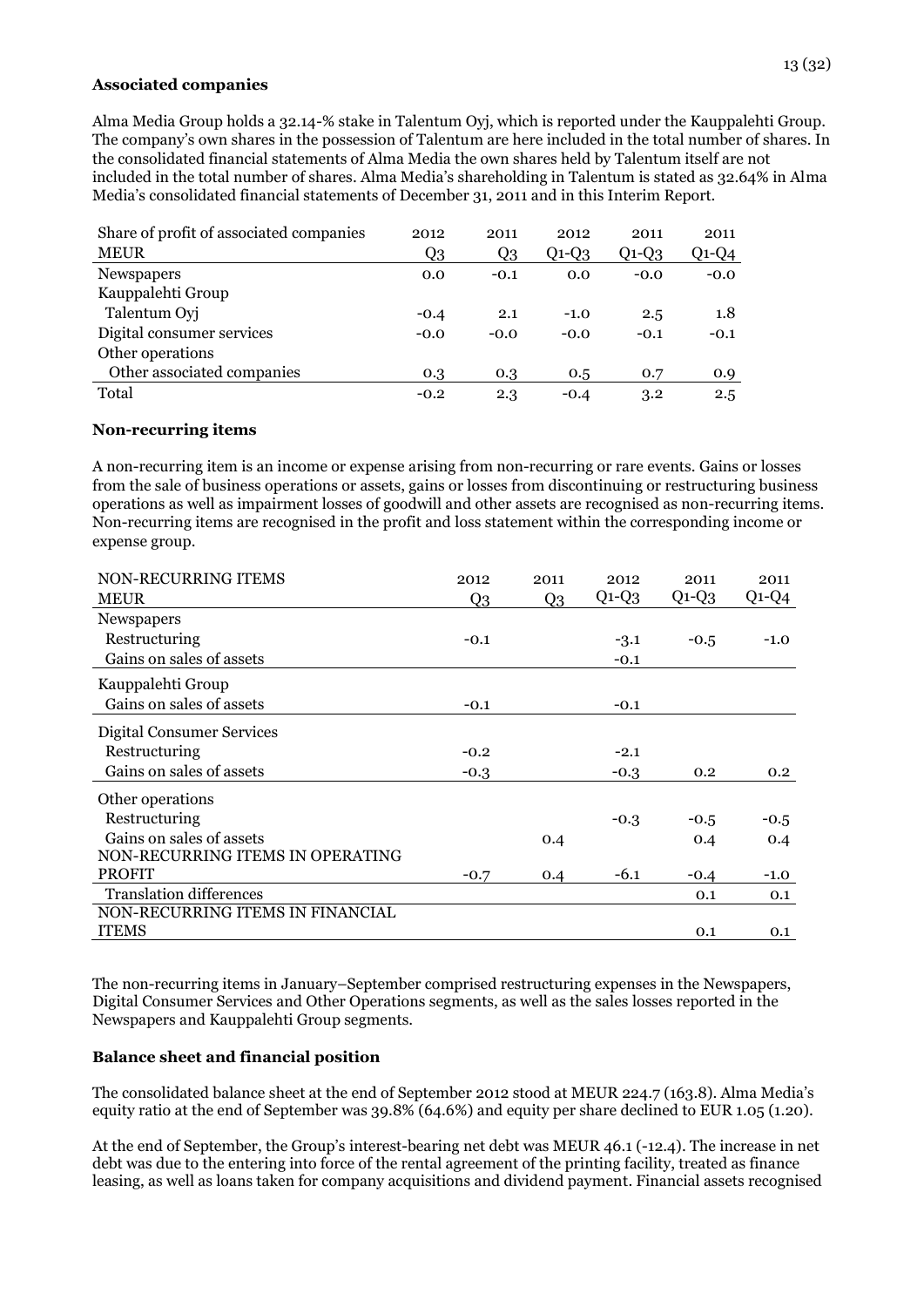at fair value through profit or loss created through corporate transactions amounted to MEUR 0.9 (7.9) on September 30, 2012, and the fair value of debts on the same date MEUR 2.7 (2.0).

The consolidated cash flow from operations in January–September 2012 was MEUR 13.6 (30.4). Cash flow before financing was MEUR -24.7 (30.6). Because of the change in value-added tax treatment of newspaper subscriptions, part of 2012 subscription revenue was exceptionally created in 2011, which significantly reduced the cash flow from operations during the review period. Cash flow from investing activities was affected primarily by the acquisitions of business operations during the financial period.

The Group currently has a MEUR 100.0 commercial paper programme in Finland under which it is permitted to issue papers to a total amount of MEUR 0–100. The unused part of the programme was MEUR 81 on September 30, 2012. In addition, the Group has a credit limit in the amount of MEUR 30 until October 9, 2013, of which MEUR 6.0 were unused on September 30, 2012, and a credit limit in the amount of MEUR 35 until December 19, 2012, of which MEUR 35.0 were unused on September 30, 2012.

To further strengthen and diversify its financing structure, Alma Media Corporation in October signed two new credit facilities, both valued at MEUR 25 and valid for two years, with Nordea Pankki Suomi Oyj and Skandinaviska Enskilda Banken Ab. At the same time, Alma Media terminated its valid credit facility of MEUR 35, agreed previously with Skandinaviska Enskilda Banken Ab.

#### **Capital expenditure**

Alma Media Group's capital expenditure in January–September 2012 totalled MEUR 78.4 (4.1), consisting mainly of business acquisitions, development projects and normal operational and replacement investments.

## **Administration**

Alma Media Corporation's Annual General Meeting (AGM) held on March 14, 2012 elected Timo Aukia, Petri Niemisvirta, Seppo Paatelainen, Kai Seikku, Erkki Solja, Catharina Stackelberg-Hammarén and Harri Suutari members of the company's Board of Directors. In its constitutive meeting held after the AGM, the Board of Directors elected Seppo Paatelainen its Chairman.

The Board also elected the members of its committees. Timo Aukia, Kai Seikku, Catharina Stackelberg-Hammarén and Harri Suutari as Chairman were elected members of the Audit Committee. Petri Niemisvirta and Erkki Solja, as well as Seppo Paatelainen as Chairman, were elected members of the Nomination and Compensation Committee.

The Board of Directors of Alma Media Corporation has evaluated that with the exception of Timo Aukia, Petri Niemisvirta and Seppo Paatelainen, the elected members of the Board of Directors are independent of the company and its significant shareholders. The three members named above are evaluated to be independent of the company but dependent on its significant shareholders.

Mikko Korttila, General Counsel of Alma Media Corporation, was appointed secretary to the Board of Directors.

The AGM appointed Ernst & Young Oy as the company's auditors.

Mr Juha Nuutinen has been appointed CFO of Alma Media Corporation as of November 1, 2012. Mr Nuutinen also joins the Group Executive Team of Alma Media.

Alma Media Corporation applies the Finnish Corporate Governance Code for listed companies, issued by the Securities Market Association on June 15, 2010, in its unaltered form. The Corporate Governance Statement as well as the Salary and remuneration report for 2011 are published separately on the company's website www.almamedia.fi/corporate\_governance.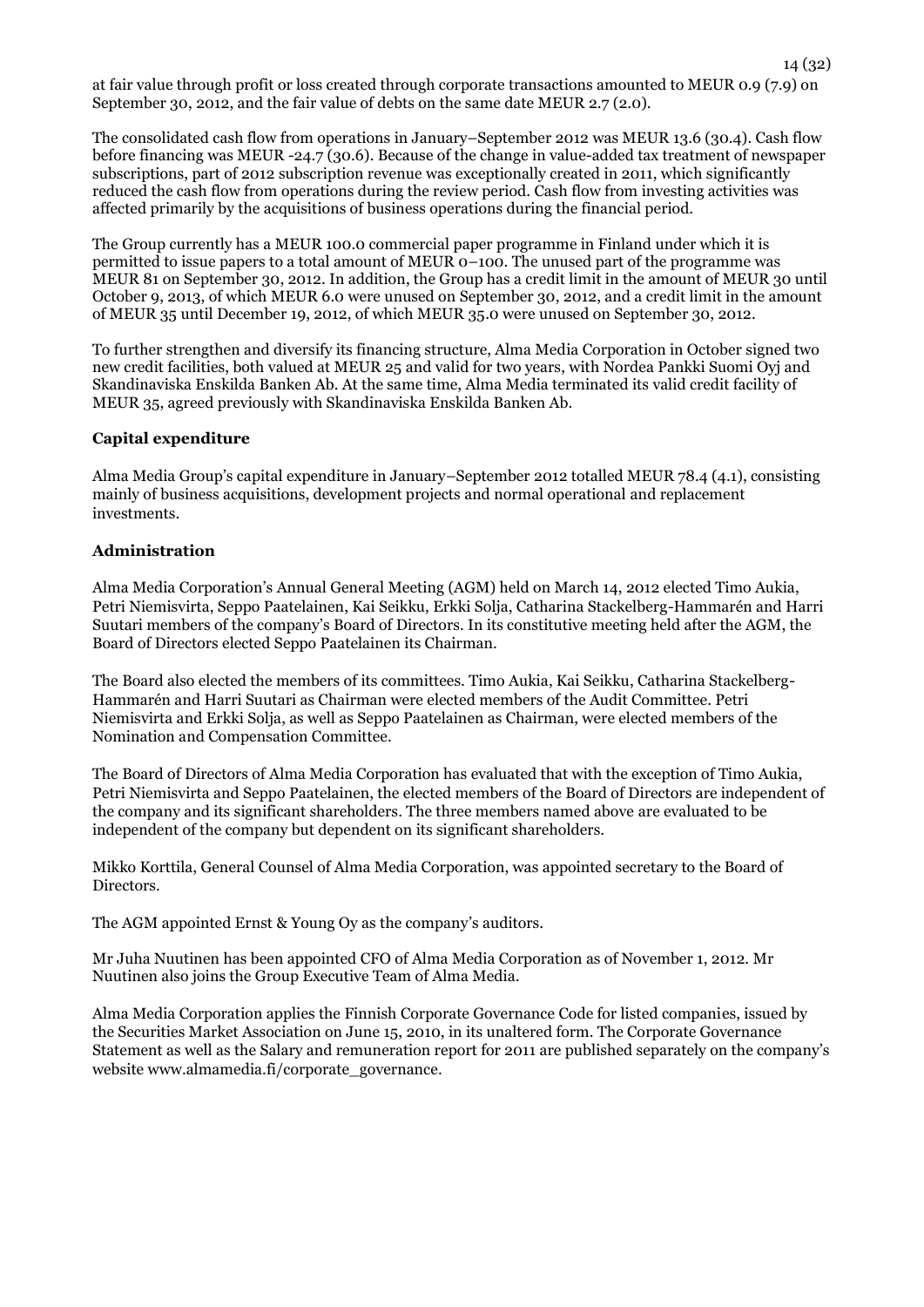## **Dividends**

The Annual General Meeting resolved to distribute a dividend of EUR 0.40 per share, a total of MEUR 30.2 (52.5), for the financial year 2011 in accordance with the proposal of the Board of Directors. The dividend was paid on March 26, 2012 to shareholders who were registered in Alma Media Corporation's shareholder register maintained by Euroclear Finland Oy on the record date, March 19, 2012.

## **The Alma Media share**

In July–September, a total of 4,120,712 Alma Media shares were traded at NASDAQ OMX Helsinki Stock Exchange, representing 5.5% of the total number of shares. The closing price of the Alma Media share at the end of the last trading day of the reporting period, September 28, 2012, was EUR 4.86. The lowest quotation during the reporting period was EUR 4.35 and the highest EUR 5.19. Alma Media Corporation's market capitalisation at the end of the review period was MEUR 366.9.

The Annual General Meeting of Alma Media Corporation on March 14, 2012 authorised the Board of Directors to repurchase a maximum of 1,000,000 of the company's shares, corresponding to approximately 1.4 per cent of the company's total number of shares. The shares will be repurchased at the market price in public trade on NASDAQ OMX Helsinki using the company's non-restricted equity, which will decrease the disposable funds of the company for the distribution of profit. The price paid for the shares shall be based on the price of the company's shares in public trade with the minimum price of the shares to be purchased being the lowest quoted market price in public trade during the validity of the authorisation and the maximum price the highest quoted market price during the validity of the authorisation. The shares can be repurchased for the purpose of developing the capital structure of the company, or financing or implementing of corporate acquisitions or other arrangements, or implementing of the incentive programmes for the management or key personnel of the company, or to be otherwise disposed of or cancelled. The authorisation is valid until the following ordinary Annual General Meeting, however no longer than until June 30, 2013.

The Annual General Meeting of Alma Media Corporation on March 14, 2012 authorised the Board of Directors to decide on a share issue by transferring shares in possession of the company. The authorisation entitles the Board to issue a maximum of 1,000,000 shares, corresponding to approximately 1.4 per cent of the total number of shares of the company. The authorisation entitles the Board to decide on a directed share issue, which would entail deviating from the pre-emption rights of shareholders. The Board may use the authorisation in one or more parts. The authorisation may be used to implement incentive programmes for the management or key personnel of the company. The authorisation is valid until the following ordinary Annual General Meeting, however no longer than until June 30, 2013. This authorisation does not override the authorisation for a share issue resolved in the Annual General Meeting held on March 17, 2011.

The Annual General Meeting of Alma Media Corporation on March 17, 2011 authorised the Board of Directors to decide on a share issue. The authorisation entitles the Board to issue a maximum of 7,500,000 shares. This maximum amount of shares corresponds to approximately 10% of the total number of shares of the company. The share issue can be implemented by issuing new shares or transferring shares in possession of the company. The authorisation entitles the Board to decide on a directed share issue, which would entail deviating from the pre-emption rights of shareholders. The Board may use the authorisation in one or more parts. The Board may use the authorisation for developing the capital structure of the company, widening the ownership base, financing or realising acquisitions or other similar arrangements, or for other purposes decided upon by the Board. The authorisation may not, however, be used for incentive programmes for the management or key personnel of the company. The authorisation is in effect until March 17, 2013.

## **Option rights**

Alma Media has the option programmes 2006 and 2009 in effect. The programmes are incentive and commitment systems for Group management. If all the subscription rights are exercised, the programmes 2006 and 2009 will dilute the holdings of the earlier shareholders by a maximum of 2.74%. Further details about the programmes are given in the notes to this Interim Report.

The Board of Directors of Alma Media Corporation has resolved on a new share-based incentive plan for the Group key employees. The new Performance Share Plan consists of three performance periods, the calendar years 2012, 2013 and 2014. The Board of Directors will decide on the plan's performance criteria and their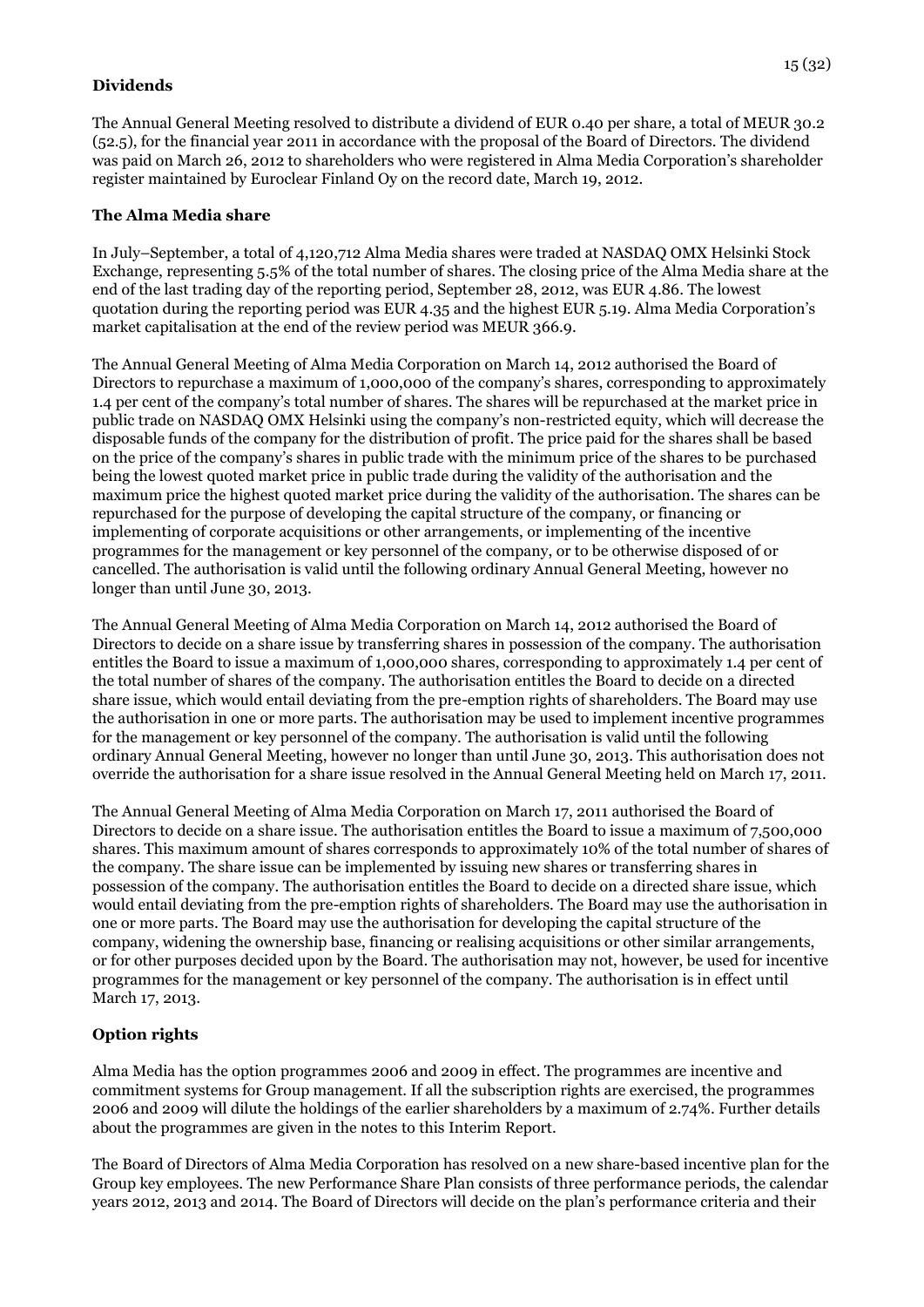targets at the beginning of each performance period. The potential reward from the plan for the performance period 2012 will be based on Alma Media Group's profitability, and it will be paid partly in the company's shares and partly in cash in 2013. For the members of the Group Executive Team, the plan additionally includes one three-year performance period, the calendar years 2012–2014, based on the profitable growth of the Group. The potential reward from the performance period 2012–2014 will be paid partly in the company's shares and partly in cash one year and two years from the end of the performance period. The Performance Share Plan includes approximately 25 persons.

## **Other authorisations of the Board of Directors**

The Board of Directors has no other current authorisations to raise convertible loans.

## **Market liquidity guarantee**

There is no market liquidity guarantee in effect for the Alma Media share.

## **Flagging notices**

In the third quarter of 2012, Alma Media did not receive notices of changes in shareholdings pursuant to Chapter 2, Section 9 of the Securities Markets Act.

## **Risks and risk management**

The purpose of Alma Media Group's risk management activities is to continuously evaluate and manage all opportunities, threats and risks in conjunction with the company's operations to enable the company to reach its set objectives and to secure business continuity.

The risk management process identifies the risks, develops appropriate risk management methods and regularly reports on risk issues to the risk management organisation. Risk management is part of Alma Media's internal audit function and thereby part of good corporate governance. Limits and processing methods are set for quantitative and qualitative risk methods by the corporate risk management system in writing.

The most critical strategic risks for Alma Media are a significant drop in its newspaper subscriptions, a decline in advertising sales and a significant increase in distribution and delivery costs. Fluctuating economic cycles are reflected on the development of advertising sales, which accounts for approximately half of the Group's revenue. Developing businesses outside Finland such as in the Baltic countries and other East European countries include country-specific risks relating to market development and economic growth.

In the long term, the media business will undergo changes along with the transformation in media consumption and technological developments. The Group's strategic objective is to meet this challenge through renewal and the development of new business operations in online media. The most important operational risks are disturbances in information technology systems and telecommunication, and an interruption of printing operations.

## **Outlook for 2012**

Due to the uncertainty prevailing in the macroeconomic conditions of the Group's main markets, it is exceptionally difficult to estimate the development of circulation and advertising revenues. Digital services are expected to further increase their share of the media market. Alma Media expects that the change in value-added tax, effective since the beginning of 2012, may decrease the circulations of the Group's newspapers.

Alma Media repeats its estimate given in the interim report of July 20, 2012, according to which the company expects its full-year revenue for 2012 to increase from the 2011 level, primarily due to the acquisitions made. Operating profit excluding non-recurring items is expected to be lower than in 2011. Full-year revenue for 2011 was MEUR 316.2, operating profit excluding non-recurring items MEUR 42.9 and operating profit MEUR 42.0.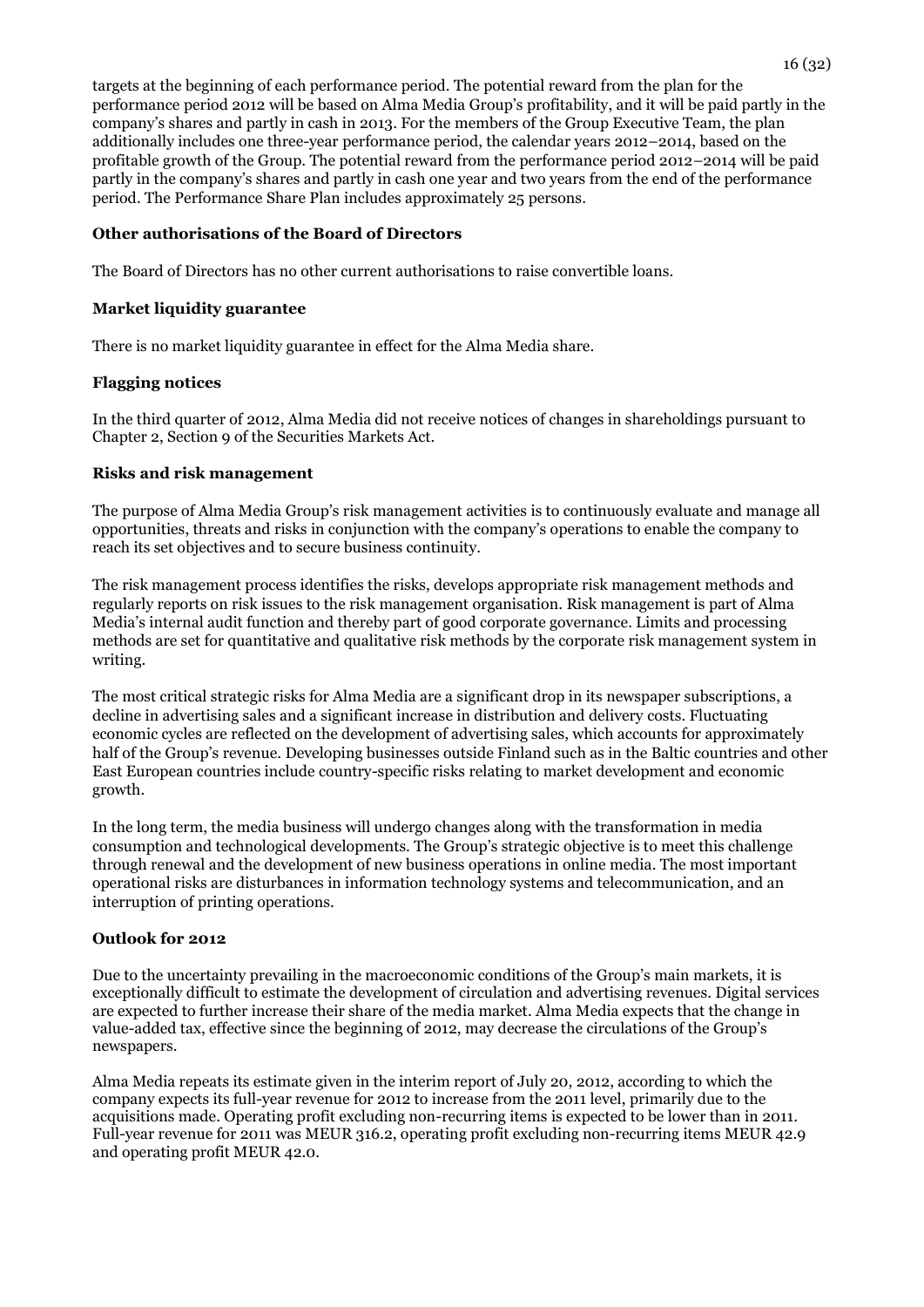#### **Events after the review period**

Alma Media Corporation on October 1, 2012 acquired 20 per cent of the stock of JM-Tieto Oy, a company specialising in corporate intelligence services. The company will be reported in the Kauppalehti Group segment as of November 1, 2012.

Alma Media Corporation signed two new credit facilities, both valued at MEUR 25, with Nordea Pankki Suomi Oyj and Skandinaviska Enskilda Banken Ab. At the same time, Alma Media has terminated its valid credit facility of MEUR 35, agreed previously with Skandinaviska Enskilda Banken Ab.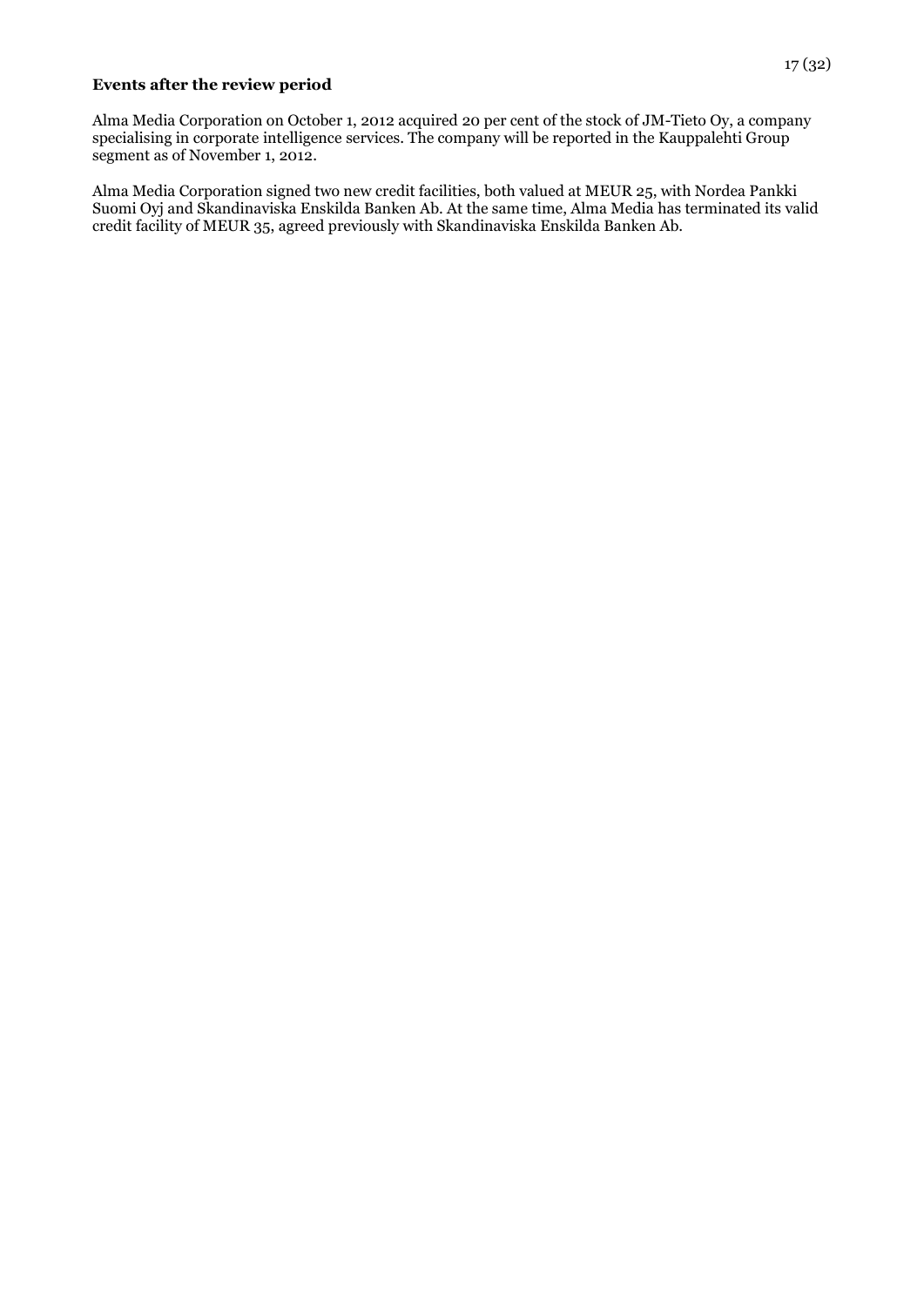# SUMMARY OF FINANCIAL STATEMENT AND NOTES

|                                                     | 2012           | 2011           | Change   | 2012    | 2011    | Change   | 2011    |
|-----------------------------------------------------|----------------|----------------|----------|---------|---------|----------|---------|
| <b>COMPREHENSIVE INCOME</b>                         | Q <sub>3</sub> | Q <sub>3</sub> | %        | $Q1-Q3$ | $Q1-Q3$ | %        | $Q1-Q4$ |
| STATEMENT, MEUR                                     |                |                |          |         |         |          |         |
| <b>REVENUE</b>                                      | 75.2           | 75.1           | 0.2      | 237.4   | 234.9   | 1.1      | 316.2   |
| Other operating income                              | 0.1            | 0.5            | $-83.3$  | 0.2     | 0.7     | $-68.0$  | 0.8     |
| Materials and services                              | 19.7           | 21.8           | $-9.4$   | 61.4    | 66.7    | $-8.0$   | 88.9    |
| Employee benefits expense                           | 29.2           | 26.8           | 9.3      | 99.0    | 88.3    | 12.0     | 119.8   |
| Depreciation, amortization and                      |                |                |          |         | 6.8     |          |         |
| impairment                                          | 3.2            | 2.2            | 44.8     | 10.9    |         | 61.3     | 9.2     |
| Other operating expenses<br><b>OPERATING PROFIT</b> | 15.0<br>8.1    | 12.4           | 21.0     | 47.5    | 41.4    | 14.7     | 57.1    |
| Finance income                                      |                | 12.4           | $-34.4$  | 18.9    | 32.4    | $-41.6$  | 42.0    |
|                                                     | 3.1            | 1.2            | 169.1    | 4.0     | 2.0     | 105.4    | 1.1     |
| Finance expenses<br>Share of profit of associated   | 0.6            | 0.2            | 124.2    | 2.7     | 0.9     | 219.3    | 3.6     |
| companies                                           | $-0.2$         | 2.3            | $-106.7$ | $-0.4$  | 3.2     | $-111.9$ | 2.5     |
| PROFIT BEFORE TAX                                   | 10.5           | 15.6           | $-32.6$  | 19.9    | 36.7    | $-45.8$  | 42.0    |
| Income tax                                          |                |                |          | 4.6     | 8.7     |          | 11.2    |
| PROFIT FOR THE PERIOD                               | 2.4<br>8.1     | 3.4            | $-29.3$  |         | 28.0    | $-47.7$  |         |
|                                                     |                | 12.2           | $-33.6$  | 15.3    |         | $-45.3$  | 30.8    |
| OTHER COMPREHENSIVE                                 |                |                |          |         |         |          |         |
| <b>INCOME</b>                                       |                |                |          |         |         |          |         |
| Change in translation                               |                |                |          |         |         |          |         |
| differences                                         | $-0.2$         | $-0.1$         | $-255.3$ | 0.1     | $-0.3$  | 127.1    | $-0.1$  |
| Share of other comprehensive                        |                |                |          |         |         |          |         |
| income of associated companies                      | 0.4            | $-0.2$         |          | 0.5     | $-0.4$  | 230.7    | $-0.1$  |
| Income tax relating to                              |                |                |          |         |         |          |         |
| components of other                                 |                |                |          |         |         |          |         |
| comprehensive income                                |                |                |          |         |         |          |         |
| Other comprehensive income for                      |                |                |          |         |         |          |         |
| the period, net of tax                              | 0.2            | $-0.3$         | 153.4    | 0.6     | $-0.7$  |          | $-0.2$  |
| TOTAL COMPREHENSIVE                                 |                |                |          |         |         |          |         |
| <b>INCOME FOR THE PERIOD</b>                        | 8.3            | 12.0           | $-31.3$  | 15.9    | 27.3    | $-41.8$  | 30.6    |
|                                                     |                |                |          |         |         |          |         |
| Profit for the period                               |                |                |          |         |         |          |         |
| attributable to                                     |                |                |          |         | 26.8    |          |         |
| Owners of the parent                                | 7.9            | 11.9           |          | 14.7    |         |          | 29.4    |
| Non-controlling interest                            | 0.2            | 0.4            |          | 0.6     | 1.1     |          | 1.4     |
| Total                                               |                |                |          |         |         |          |         |
| comprehensive                                       |                |                |          |         |         |          |         |
| income for the                                      |                |                |          |         |         |          |         |
| period                                              |                |                |          |         |         |          |         |
| attributable to                                     |                |                |          |         |         |          |         |
| Owners of the parent                                | 8.0            | 11.7           |          | 15.30   | 26.2    |          | 29.2    |
| Non-controlling interest                            | 0.2            | 0.4            |          | 0.6     | 1.1     |          | 1.4     |
|                                                     |                |                |          |         |         |          |         |
| Earnings per                                        |                |                |          |         |         |          |         |
| share calculated                                    |                |                |          |         |         |          |         |
| from the profit                                     |                |                |          |         |         |          |         |
| for the period                                      |                |                |          |         |         |          |         |
| attributable to                                     |                |                |          |         |         |          |         |
| the parent                                          |                |                |          |         |         |          |         |
| company                                             |                |                |          |         |         |          |         |
| shareholders                                        |                |                |          |         |         |          |         |
| Earnings per share (basic), EUR                     | 0.10           | 0.16           |          | 0.20    | 0.36    |          | 0.39    |
| Earnings per share (diluted),<br><b>EUR</b>         | 0.10           | 0.16           |          | 0.19    | 0.35    |          | 0.39    |
|                                                     |                |                |          |         |         |          |         |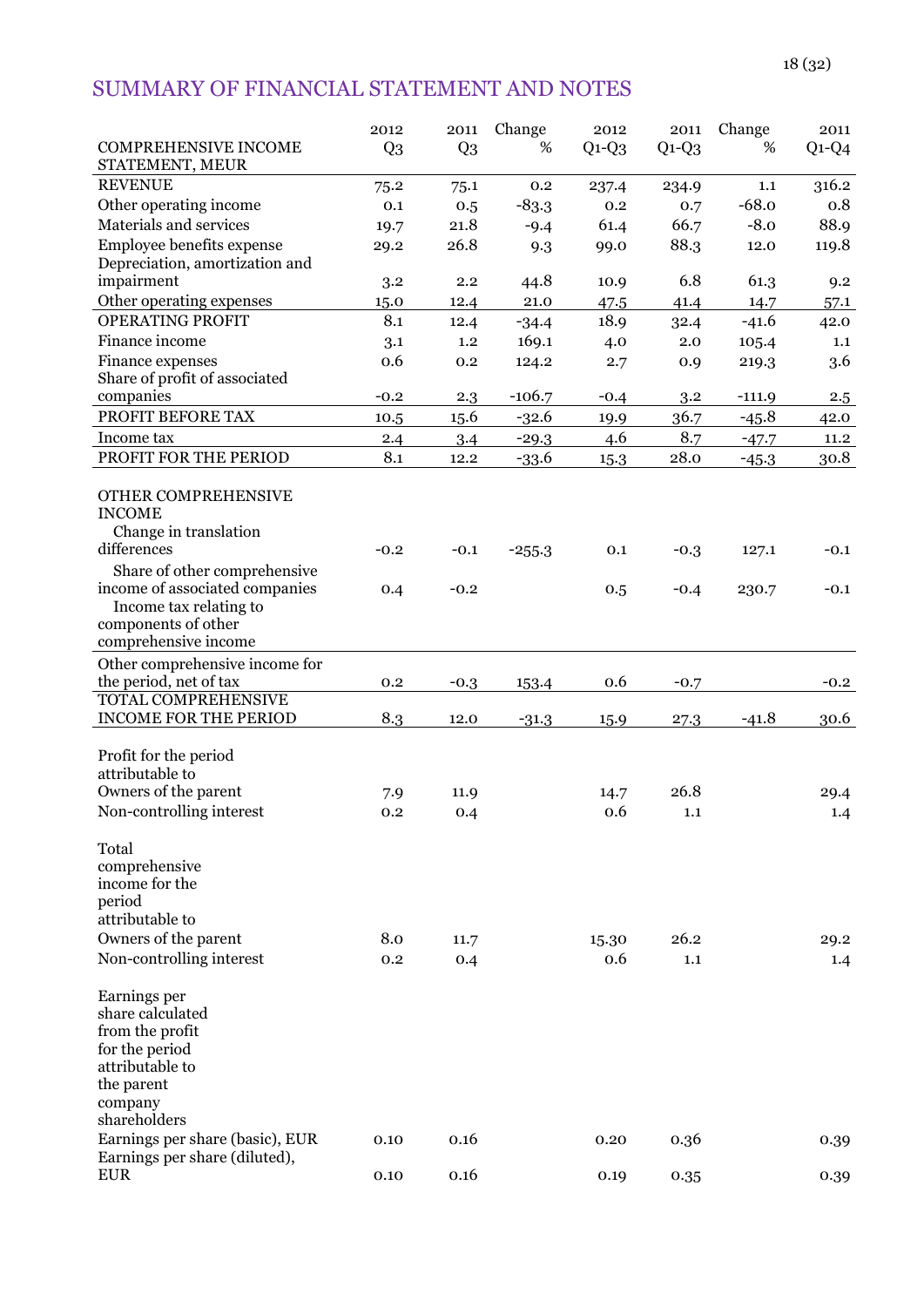|                                             | Sep 31 | Sep 31      | 31 Dec |
|---------------------------------------------|--------|-------------|--------|
| <b>BALANCE SHEET, MEUR</b>                  | 2012   | 2011        | 2011   |
| <b>ASSETS</b>                               |        |             |        |
| NON-CURRENT ASSETS                          |        |             |        |
| Goodwill                                    | 61.2   | 30.4        | 30.6   |
| Other intangible assets                     | 30.5   | 10.1        | 9.9    |
| Tangible assets                             | 37.7   | 24.1        | 23.0   |
| Investments in associated companies         | 33.6   | 35.4        | 35.0   |
| Other non-current financial assets          | 4.7    | 8.5         | 5.3    |
| Deferred tax assets                         | 0.2    | 0.3         | 0.5    |
|                                             |        |             |        |
| <b>CURRENT ASSETS</b>                       |        |             |        |
| Inventories                                 | 0.7    | 1.1         | 1.0    |
|                                             |        |             |        |
| Current tax assets                          | 5.5    | 2.1         | 4.1    |
| Trade receivable and other receivables      | 29.6   | 27.6        | 26.7   |
| Other current financial assets              | 0.0    | 3.4         | 3.8    |
| Cash and cash equivalents                   | 20.9   | 20.9        | 57.8   |
| <b>TOTAL ASSETS</b>                         | 224.7  | 163.8       | 198.0  |
|                                             |        |             |        |
|                                             |        |             |        |
|                                             | Sep 31 | Sep 31      | 31 Dec |
| <b>BALANCE SHEET, MEUR</b>                  | 2012   | 2011        | 2011   |
| EQUITY AND LIABILITIES                      |        |             |        |
| Share capital                               | 45.3   | 45.3        | 45.3   |
| Share premium reserve                       | 7.7    | 7.7         | 7.7    |
| Foreign currency translation reserve        | 0.3    | 0.0         | 0.2    |
| Retained earnings                           | 26.3   | 37.4        | 40.6   |
| Equity attributable to owners of the parent | 79.6   |             | 93.8   |
| Non-controlling interest                    | 2.2    | 90.4<br>2.6 |        |
| <b>TOTAL EQUITY</b>                         |        |             | 2.9    |
|                                             | 81.9   | 93.1        | 96.7   |
|                                             |        |             |        |
| <b>LIABILITIES</b>                          |        |             |        |
| NON-CURRENT LIABILITIES                     |        |             |        |
| Non-current interest-bearing liabilities    | 26.2   | 2.1         | 2.0    |
| Deferred tax liabilities                    | 5.1    | 2.3         | 2.2    |
| Pension obligations                         | 2.4    | 2.6         | 2.6    |
| Provisions                                  | 0.1    | 0.1         | 0.1    |
| Other financial liabilities                 | 0.7    | 0.8         | 0.9    |
| Other non-current liabilities               | 0.4    | 0.3         | 0.3    |
|                                             |        |             |        |
| <b>CURRENT LIABILITIES</b>                  |        |             |        |
| Current interest-bearing liabilities        | 40.9   | 6.5         | 23.5   |
| Advances received                           | 18.8   | 19.7        | 28.2   |
|                                             |        |             |        |
| Income tax liability                        | 0.0    | 0.0         | 1.5    |
| Provisions                                  | 0.3    | 0.9         | 1.0    |
| Trade and other payables                    | 47.9   | 35.4        | 38.9   |
| <b>TOTAL LIABILITIES</b>                    | 142.8  | 70.8        | 101.2  |
| TOTAL EQUITY AND LIABILITIES                | 224.7  | 163.8       | 198.0  |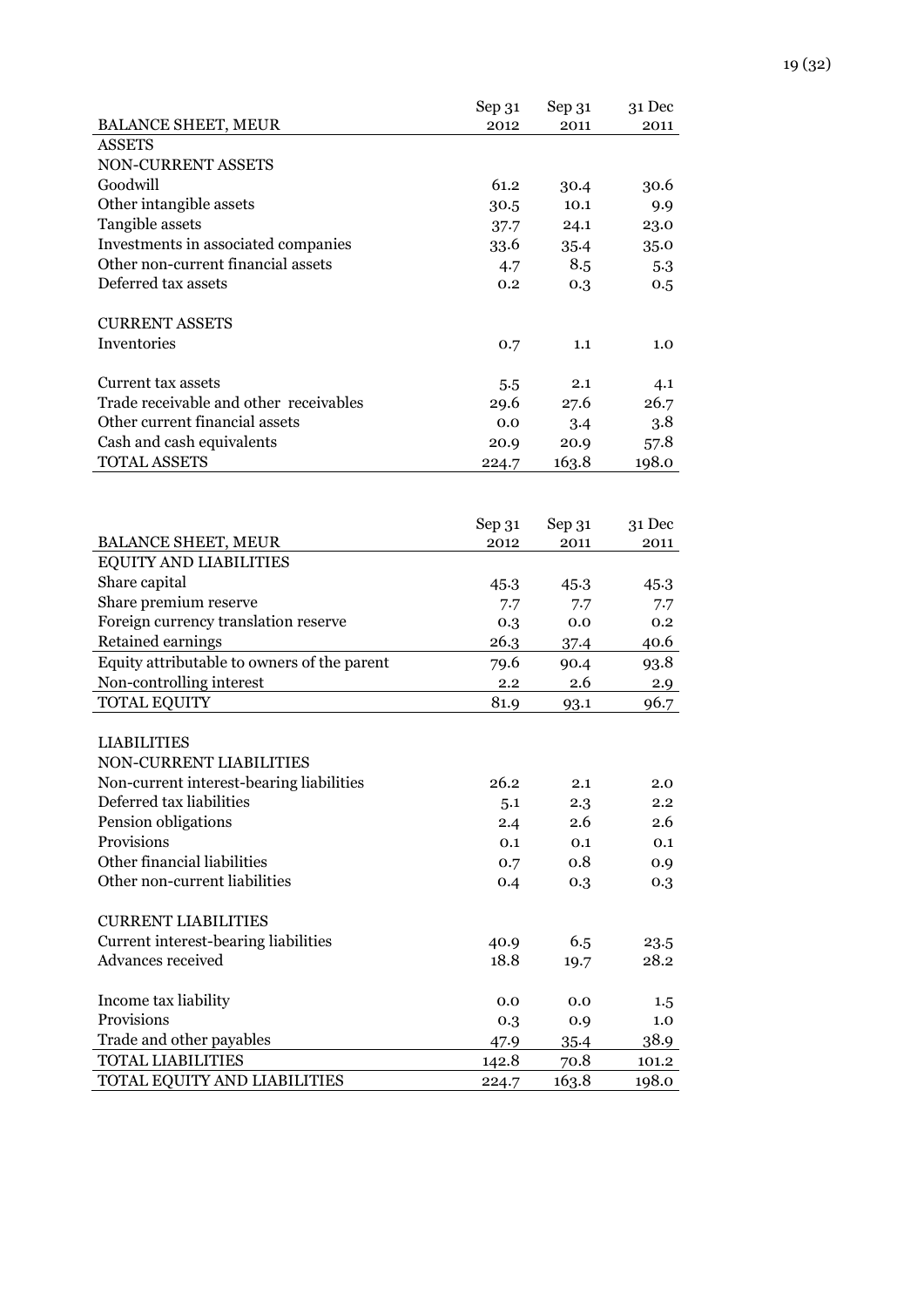## CONSOLIDATED STATEMENT OF CHANGE IN EQUITY

#### Attributable to equity holders of the Parent Company

| <b>MEUR</b>                             | A    | B   | C   | D       | E       | F      | G       |
|-----------------------------------------|------|-----|-----|---------|---------|--------|---------|
| Equity Jan 1 2012                       | 45.3 | 7.7 | 0.2 | 40.6    | 93.9    | 2.9    | 96.7    |
| Profit for the period                   |      |     |     | 14.7    | 14.7    | 0.6    | 15.3    |
| Other comprehensive income              |      |     | 0.1 | 0.5     | 0.6     |        | 0.6     |
| Transactions with equity holders of the |      |     |     |         |         |        |         |
| parent and non-controlling interest     |      |     |     |         |         |        |         |
| Dividends paid by parent                |      |     |     | $-30.2$ | $-30.2$ |        | $-30.2$ |
| Dividends paid by subsidiaries          |      |     |     |         |         | $-1.3$ | $-1.3$  |
|                                         |      |     |     |         |         |        |         |
| Share-based payments                    |      |     |     | 0.7     | 0.7     |        | 0.7     |
| <b>Excercised share options</b>         |      |     |     |         |         |        |         |
| <b>Business combinations</b>            |      |     |     |         |         |        |         |
| Equity Sep 31 2012                      | 45.3 | 7.7 | 0.3 | 26.3    | 79.6    | 2.2    | 81.9    |

## Attributable to equity holders of the Parent Company

| <b>MEUR</b>                             | A    | B   | $\mathcal{C}$ | D       | E       | F      | G       |
|-----------------------------------------|------|-----|---------------|---------|---------|--------|---------|
| Equity Jan 1 2011                       | 45.0 | 4.7 | 0.4           | 62.7    | 112.8   | 2.0    | 114.8   |
| Profit for the period                   |      |     |               | 26.8    | 26.8    | 1.1    | 28.0    |
| Other comprehensive income              |      |     | $-0.3$        | $-0.4$  | $-0.7$  |        | $-0.7$  |
| Transactions with equity holders of the |      |     |               |         |         |        |         |
| parent and non-controlling interest     |      |     |               |         |         |        |         |
| Dividends paid by parent                |      |     |               | $-52.4$ | $-52.4$ |        | $-52.4$ |
| Dividends paid by subsidiaries          |      |     |               |         |         | $-0.7$ | $-0.7$  |
|                                         |      |     |               |         |         |        |         |
| Share-based payments                    |      |     |               | 0.7     | 0.7     |        | 0.7     |
| <b>Excercised share options</b>         | 0.3  | 3.0 |               |         | 3.3     |        | 3.3     |
| <b>Business combinations</b>            |      |     |               |         |         | 0.1    | 0.1     |
| Equity Sep 31 2011                      | 45.3 | 7.7 | 0.0           | 37.4    | 90.4    | 2.6    | 93.1    |

Column headings on Consolidated Statement of Change in Equity A=Share capital B=Share premium reserve C=Translation difference D=Retained earnings E=Total F=Non-controlling interest

G=Equity total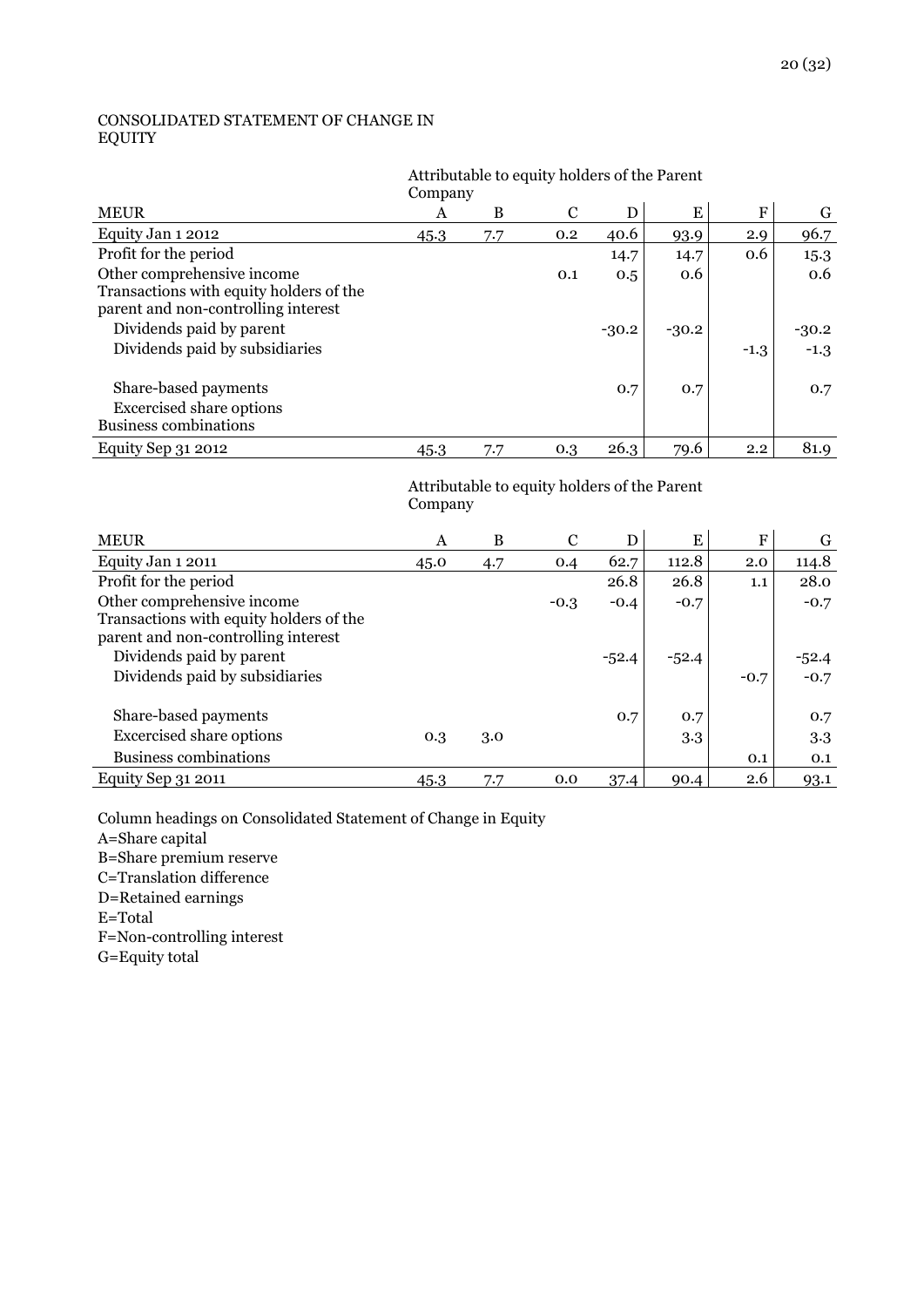|                                                                          | 2012           | 2011           | 2012    | 2011    | 2011    |
|--------------------------------------------------------------------------|----------------|----------------|---------|---------|---------|
| CASH FLOW STATEMENT, MEUR                                                | Q <sub>3</sub> | Q <sub>3</sub> | $Q1-Q3$ | $Q1-Q3$ | $Q1-Q4$ |
| Operating activities                                                     |                |                |         |         |         |
| Profit for the period                                                    | 8.1            | 12.2           | 15.3    | 28.0    | 30.8    |
| Adjustments                                                              | 6.3            | 3.2            | 18.1    | 12.3    | 20.2    |
| Change in working capital                                                | $-13.3$        | $-8.2$         | $-12.1$ | 0.2     | 14.2    |
| Dividends received                                                       | 0.6            | 0.6            | 0.8     | 1.0     | 1.1     |
| Interest received                                                        | 0.0            | 0.3            | 0.1     | 0.8     | 0.4     |
| Interest paid and other finance expenses                                 | $-0.4$         | $-0.2$         | $-1.5$  | $-0.8$  | $-1.3$  |
| Income taxes paid                                                        | 0.0            | $-3.5$         | $-7.1$  | $-11.0$ | $-14.6$ |
| Net cash flows from operating activities                                 | 1.3            | 4.4            | 13.6    | 30.4    | 50.7    |
|                                                                          |                |                |         |         |         |
| Investing activities                                                     |                |                |         |         |         |
| Acquisitions of tangible and                                             |                |                |         |         |         |
| intangible assets                                                        | $-0.6$         | $-0.4$         | $-2.4$  | $-1.9$  | $-2.8$  |
| Proceeds from sale of tangible                                           |                |                |         |         |         |
| and intangible assets                                                    | 0.0            | 0.0            | 2.5     | 0.0     | 0.0     |
| Other investments                                                        | 0.0            | 0.0            | $-0.1$  | 0.0     | $-0.1$  |
| Proceeds from sale of other investments                                  | 0.2            | 0.0            | 0.2     | 0.1     | 0.1     |
| Acquisition of subsidiaries                                              | $-3.8$         | $-0.1$         | $-42.9$ | 0.0     | $-0.1$  |
| Acquisition of associated companies                                      | $-0.1$         | $-0.1$         | $-0.4$  | $-0.3$  | $-0.3$  |
| Proceeds from sale of subsidiaries                                       | 0.0            | 0.0            | 3.8     | 2.1     | 2.5     |
| Proceeds from sale and repayment of                                      |                |                |         |         |         |
| capital of associated companies                                          | 0.0            | 0.0            | 0.9     | 0.3     | 0.7     |
| Net cash flows from / (used in) investing<br>activities                  |                |                | $-38.2$ |         |         |
|                                                                          | $-4.2$         | $-0.5$         |         | 0.2     | 0.0     |
| Cash flow before financing activities                                    | $-2.9$         | 3.9            | $-24.7$ | 30.6    | 50.7    |
|                                                                          |                |                |         |         |         |
| Financing activities                                                     |                |                |         |         |         |
|                                                                          |                |                |         |         |         |
| Proceeds from exercise of share options                                  | 0.0            | 0.0            | 0.0     | 3.3     | 3.2     |
| Current loans taken                                                      | 4.0            | 0.0            | 28.0    | 15.0    | 37.0    |
| Repayment of current loans                                               | $-0.7$         | $-6.3$         | $-8.9$  | $-11.0$ | $-16.4$ |
| Change in interest-bearing receivables                                   | 0.0            | 0.1            | 0.0     | 0.2     | 0.3     |
| Dividends paid                                                           | 0.0            | 0.0            | $-31.5$ | $-53.2$ | $-53.2$ |
| Net cash flows from / (used in) financing                                |                |                |         |         |         |
| activities                                                               | 3.3            | $-6.2$         | $-12.4$ | $-45.8$ | $-29.0$ |
|                                                                          |                |                |         |         |         |
| Change in cash and cash equivalent funds                                 |                |                |         |         |         |
| $(increase + / decrease -)$<br>Cash and cash equivalents at beginning of | 0.5            | $-2.3$         | $-37.0$ | $-15.1$ | 21.7    |
| period                                                                   | 20.3           | 23.2           | 57.8    | 36.3    | 36.3    |
| Effect of change in foreign exchange rates                               | 0.1            | 0.0            | 0.1     | $-0.3$  | $-0.2$  |
| Cash and cash equivalents at end of period                               |                | 20.9           | 20.9    | 20.9    | 57.8    |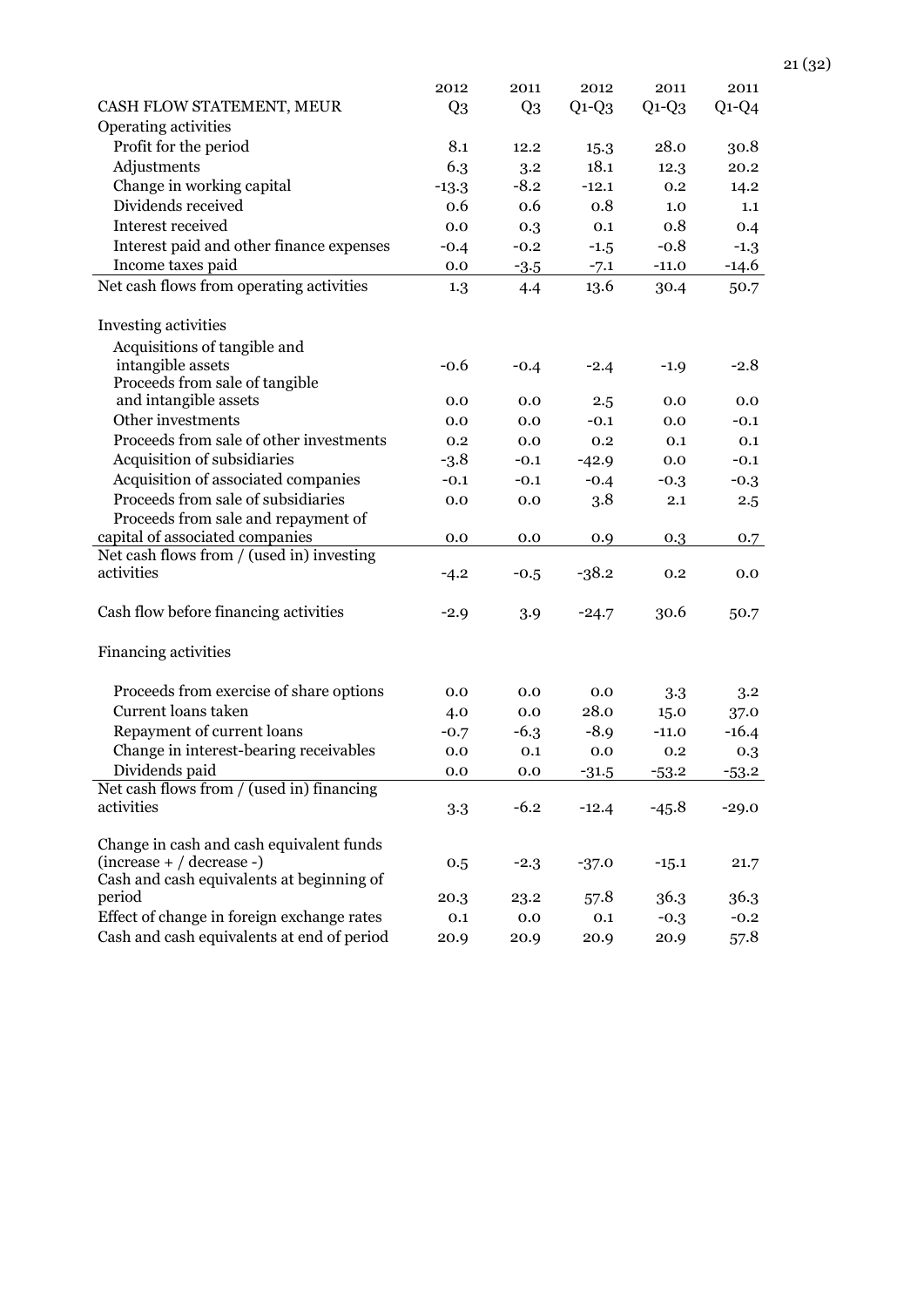#### **Acquired businesses 2012**

|                                   | <b>Business line</b> | Acquired on | Ownership %      |
|-----------------------------------|----------------------|-------------|------------------|
| Newpapers segment                 |                      |             |                  |
|                                   | Local                |             |                  |
| Koti-Kymppi newspaper             | newspaper            | 2.1.2012    | 100 %            |
| Digital Consumer Services segment |                      |             |                  |
| $LMC$ s.r.o                       | Online               | 2.1.2012    | 100 %            |
| CV Online                         | Online               | 1.2.2012    | 100 %            |
| PlanMyRoom Finland Oy             | Online               | 2.5.2012    | 100 %            |
| Suomen Hankintakeskus Oy          | Online               | 1.6.2012    | 100 %            |
| Adalia Media Inc                  | Online               | 1.6.2012    | 51%              |
| E-kontakti Oy                     | Online               | 1.8.2012    | 100 <sup>%</sup> |

The acquisition of newpapers segment has no major impact on the consolidated financial statements and thus no additional information is presented.

The following table presents the opening balance sheets of the acquired operations of Digital Consumer Services in the Group, the total acquisition price and impact on cash flow.

LMC s.r.o

|                                                    | Book values   | Fair values at |
|----------------------------------------------------|---------------|----------------|
|                                                    | before        | the            |
| <b>MEUR</b>                                        | consolidation | consolidation  |
| Property, plant and equipment                      | 0.2           | 0.2            |
| Intangible assets                                  | 7.5           | 22.1           |
| Trade and other receivables                        | 3.3           | 3.3            |
| Cash and cash equivalents                          | 5.9           | 5.9            |
| Assets, total                                      | 16.8          | 31.4           |
| Deferred tax liabilities                           | 0.0           | 2.9            |
| Trade and other payables                           | 7.5           | 7.5            |
| Liabilities, total                                 | 7.5           | 10.4           |
| Total identifiable net assets at fair value        | 9.4           | 21.0           |
| Cash and cash equivalents of acquired subsidiaries |               |                |
| or businesses                                      |               | 5.9            |

CV Online

|                                                    | Book values   | Fair values at |
|----------------------------------------------------|---------------|----------------|
|                                                    | before        | the            |
| <b>MEUR</b>                                        | consolidation | consolidation  |
| Property, plant and equipment                      | 0.0           | 0.0            |
| Intangible assets                                  | 1.3           | 2.2            |
| Trade and other receivables                        | 0.2           | 0.2            |
| Cash and cash equivalents                          | 0.4           | 0.4            |
| Assets, total                                      | 2.0           | 2.9            |
|                                                    |               |                |
| Deferred tax liabilities                           | 0.1           | 0.4            |
| Trade and other payables                           | 0.5           | 0.5            |
| Liabilities, total                                 | 0.6           | 0.8            |
|                                                    |               |                |
| Total identifiable net assets at fair value        | 1.4           | 2.1            |
|                                                    |               |                |
| Cash and cash equivalents of acquired subsidiaries |               |                |
| or businesses                                      |               | 0.4            |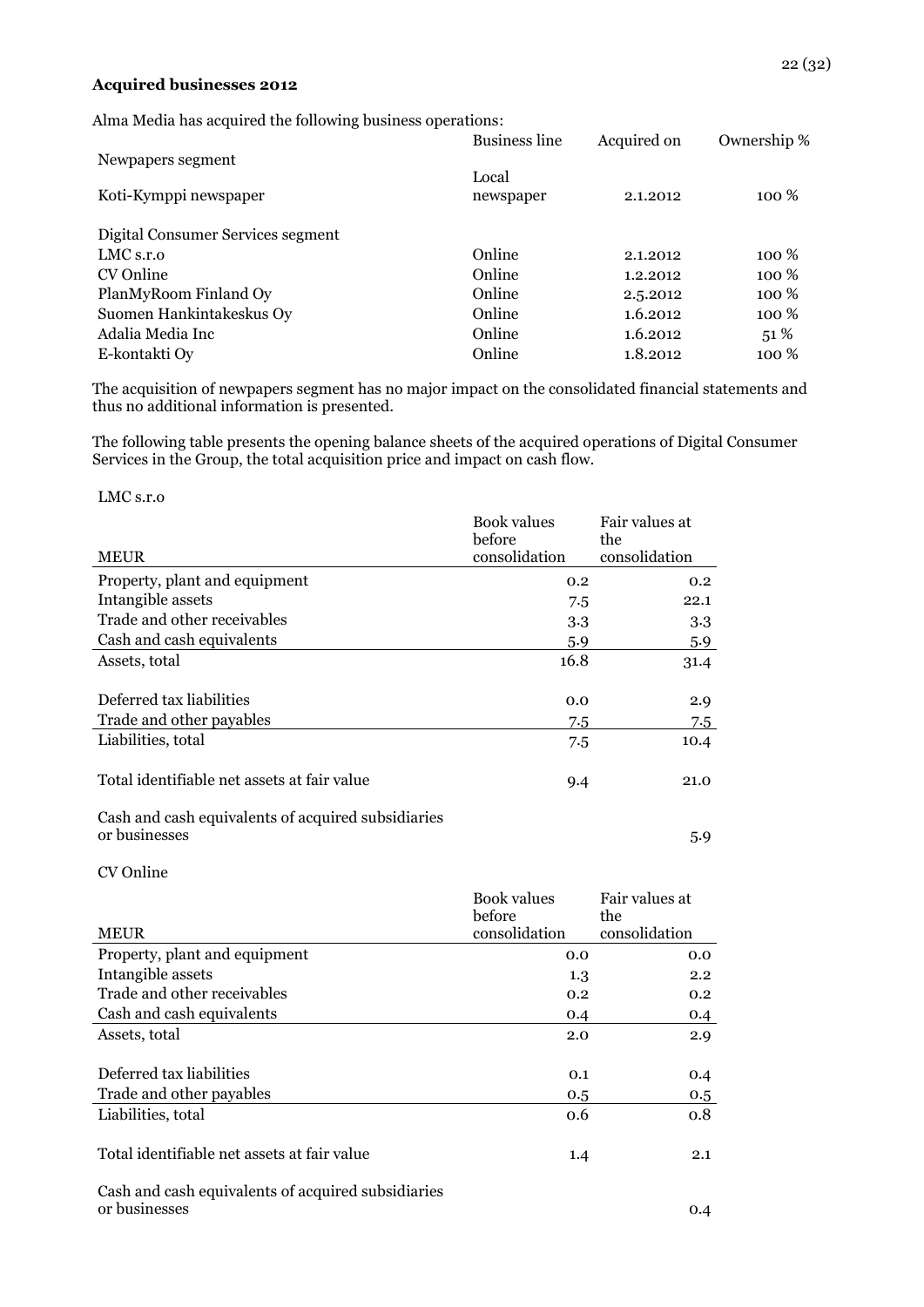|                                                                     | <b>Book values</b><br>before | Fair values at<br>the |
|---------------------------------------------------------------------|------------------------------|-----------------------|
| <b>MEUR</b>                                                         | consolidation                | consolidation         |
| Property, plant and equipment                                       | 0.0                          | 0.0                   |
| Intangible assets                                                   | 0.0                          | 0.0                   |
| Trade and other receivables                                         | 0.0                          | 0.0                   |
| Cash and cash equivalents                                           | 0.5                          | 0.5                   |
| Assets, total                                                       | 0.5                          | 0.5                   |
| Deferred tax liabilities                                            | 0.0                          | 0.0                   |
| Trade and other payables                                            | 0.2                          | 0.2                   |
| Liabilities, total                                                  | 0.2                          | 0.2                   |
| Total identifiable net assets at fair value                         | 0.3                          | 0.3                   |
| Cash and cash equivalents of acquired subsidiaries<br>or businesses |                              | 0.5                   |
| Purchase consideration, MEUR                                        |                              |                       |
| LMC <sub>s.r.o</sub>                                                |                              |                       |
| Consideration, settled in cash                                      |                              | 39.2                  |
| Contingent consideration liability                                  |                              | 3.9                   |
| <b>Total consideration</b>                                          |                              | 43.1                  |
| Purchase consideration, MEUR<br>CV Online                           |                              |                       |
| Consideration, settled in cash                                      |                              | 4.0                   |
| Contingent consideration liability                                  |                              | 1.2                   |
| Total consideration                                                 |                              | 5.2                   |
| Purchase consideration, MEUR                                        |                              |                       |
| E-kontakti Oy                                                       |                              |                       |
| Consideration, settled in cash                                      |                              | 4.2                   |
| Contingent consideration liability                                  |                              | 0.0                   |
| <b>Total consideration</b>                                          |                              | 4.2                   |

The amount of contingent considerations is based on the operating profits of the acquired businesses during 2012. Contingent considerations are classified as financial assets recognised at fair value through profit and loss. The change in fair value is recognised in the financial items.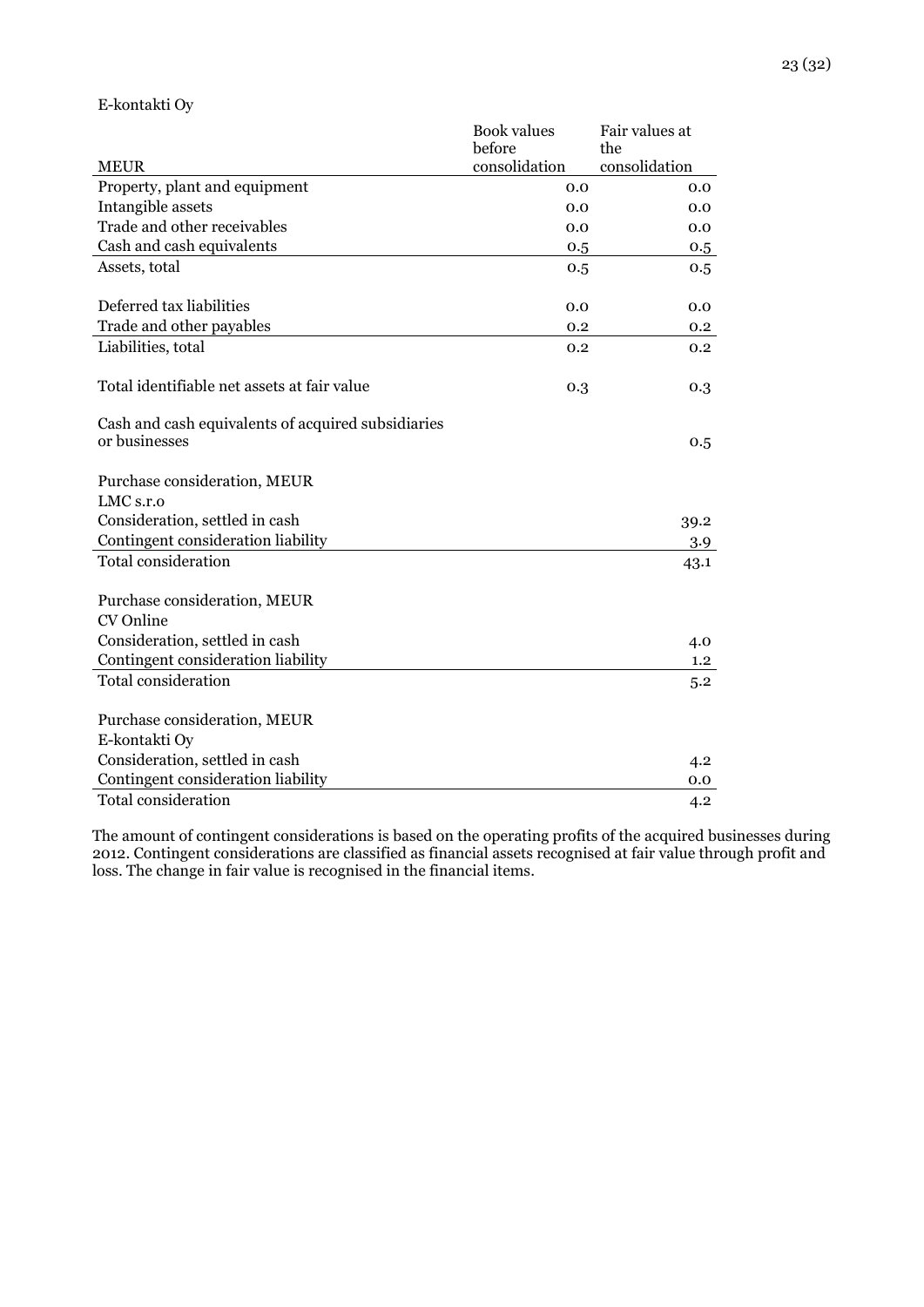Goodwill arising on acquisition: LMC

| Contingent consideration<br>Identifiable net assets of the acquired business | 43.1    |
|------------------------------------------------------------------------------|---------|
| operations                                                                   | $-21.0$ |
| Goodwill                                                                     | 22.0    |
| Goodwill arising on acquisition: CV Online                                   |         |
| Contingent consideration                                                     | 5.2     |
| Identifiable net assets of the acquired business                             |         |
| operations                                                                   | $-2.1$  |
| Goodwill                                                                     | 3.1     |
| Goodwill arising on acquisition: E-kontakti                                  |         |
| Contingent consideration                                                     | 4.2     |
| Identifiable net assets of the acquired business                             |         |
| operations                                                                   | $-0.3$  |
| Goodwill                                                                     | 3.9     |

The other acquisitions by the Digital Consumer Services segment, PlanMyRoom Finland Oy, Suomen Hankintakeskus Oy and Adalia Media Inc., do not represent significant assets on the consolidated balance sheet. The purchase price of the business operations acquired in the segment totalled MEUR 0.7, generating MEUR 0.8 in goodwill.

The estimated Group revenue would have been MEUR 338.4 (reported MEUR 316.2) and the operating profit MEUR 47.2 (reported MEUR 42.0), assuming the acquisitions had taken place at the beginning of 2011.

The fair values entered on intangible assets in the integration relate primarily to domains and trademarks, IT applications and customer agreements. The goodwill created through the acquisitions in affected by the estimated synergy benefits to be realised from the acquired businesses.

#### **Contingent considerations**

Contingent considerations are classified as financial assets recognized at fair value through profit or loss. The amount of the contingent considerations due to the acquisitions and business arragements is based on the revenue and operating profits of the acquired business during 2010-2014. The fair values are the estimated final considerations discounted to the balance sheet date.

| CONTINGENT CONSIDERATION ASSETS                                                  |        |
|----------------------------------------------------------------------------------|--------|
| Initial recognition of the assets                                                | 8.4    |
| Change in fair value during previous financial years                             | $-1.4$ |
| Considerations, settled in cash                                                  | $-5.9$ |
| Change in fair value during the financial year                                   | $-0.2$ |
| Fair value of the contingent consideration assets in<br>the end of the period    | 0.9    |
| CONTINGENT CONSIDERATION LIABILITY                                               |        |
| Initial recognition of the liability                                             | 8.0    |
| Change in fair value during previous financial years                             | -0.6   |
| Considerations, settled in cash                                                  | $-1.9$ |
| Change in exchange rate                                                          | 0.0    |
| Change in fair value during the financial year                                   | -2.8   |
| Fair value of the contingent consideration liability in<br>the end of the period | 2.7    |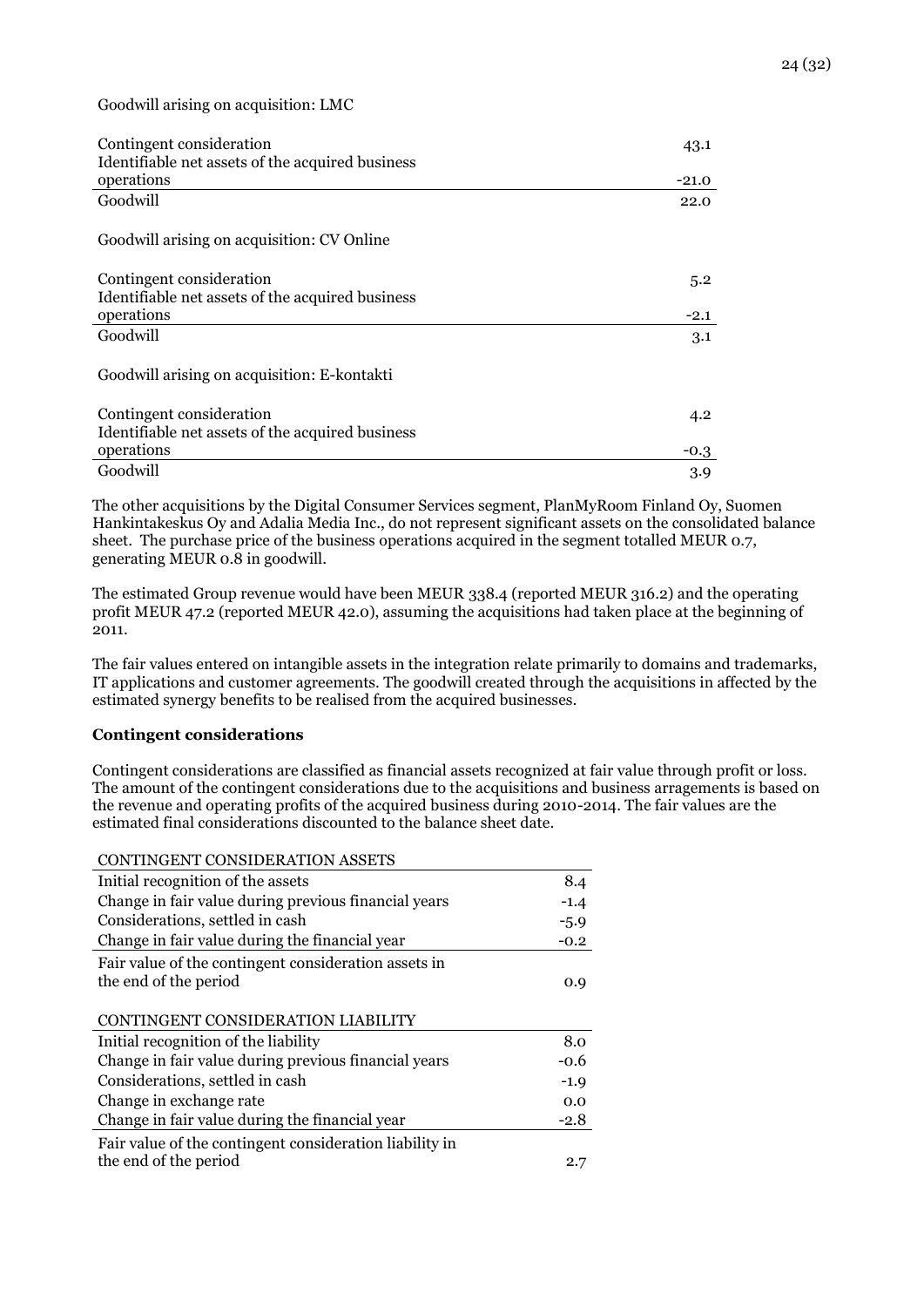| REVENUE BY GEOGRAPHICAL AREA, | 2012 | 2011 | 2012    | 2011    | 2011    |
|-------------------------------|------|------|---------|---------|---------|
| <b>MEUR</b>                   | Q3   | Q3   | $Q1-Q3$ | $O1-O3$ | $O1-O4$ |
| Finland                       | 71.7 | 71.4 | 226.3   | 224.2   | 301.8   |
| Other EU countries            | 3.3  | 3.5  | 10.1    | 9.9     | 13.3    |
| Other countries               | 0.2  | 0.2  | 1.0     | 0.8     | 1.1     |
| Total                         | 75.2 | 75.1 | 237.4   | 234.9   | 316.2   |

#### **Information by segment**

The business segments of Alma Media are Newspapers, Kauppalehti Group, Digital Consumer Services and Other Operations. The descriptive section of the interim report presents the revenue and operating profits of the segments and the allocation of the associated companies' results to the reporting segments. The following table presents the assets and liabilities by segment as well as the non-allocated asset and liability items.

| ASSETS BY SEGMENT, MEUR               | Sep 31 2012 | Sep 31 2011 | 31 Dec 2011 |
|---------------------------------------|-------------|-------------|-------------|
| Newspapers                            | 36.1        | 39.4        | 39.6        |
| Kauppalehti Group                     | 40.0        | 42.3        | 40.8        |
| Digital consumer services             | 80.0        | 30.8        | 26.6        |
| Other operations                      | 32.2        | 21.8        | 22.4        |
| Non-allocated assets and eliminations | 36.4        | 29.5        | 68.5        |
| Total                                 | 224.7       | 163.8       | 198.0       |

| LIABILITIES BY SEGMENT, MEUR               |       | Sep 31 2012 | Sep 31 2011 |         | 31 Dec 2011 |  |
|--------------------------------------------|-------|-------------|-------------|---------|-------------|--|
| Newspapers                                 |       | 30.4        |             | 29.5    | 38.6        |  |
| Kauppalehti Group                          |       | 10.5        |             | 10.2    | 11.0        |  |
| Digital consumer services                  |       | 14.2        |             | 8.0     | 6.4         |  |
| Other operations                           |       | 13.2        |             | 11.1    | 14.9        |  |
| Non-allocated liabilities and eliminations |       | 74.5        |             | 12.1    | 30.4        |  |
| Total                                      |       | 142.8       |             | 70.8    | 101.2       |  |
|                                            |       |             |             |         |             |  |
|                                            | 2012  | 2011        | 2012        | 2011    | 2011        |  |
| CAPITAL EXPENDITURE, MEUR                  | $Q_3$ | Q3          | $Q1-Q3$     | $Q1-Q3$ | $Q1-Q4$     |  |
|                                            |       |             |             |         |             |  |
| Newspapers                                 | 0.2   | 0.4         | 1.1         | 1.4     | 2.5         |  |
| Kauppalehti Group                          | 0.2   | 0.1         | 0.4         | 0.5     | 0.6         |  |
| Digital consumer services                  | 0.6   | 0.3         | 49.6        | 1.5     | 2.0         |  |
| Others                                     | 4.9   | 0.3         | 27.2        | 0.7     | 1.2         |  |
| Total                                      | 5.9   | 1.3         | 78.4        | 4.2     | 6.3         |  |

## **Provisions**

The company's provisions totalled MEUR 0.4 (1.0) on September 30, 2012. The major part of the provisions concern restructuring provisions. It has not been necessary to change the estimates made when the provisions were entered.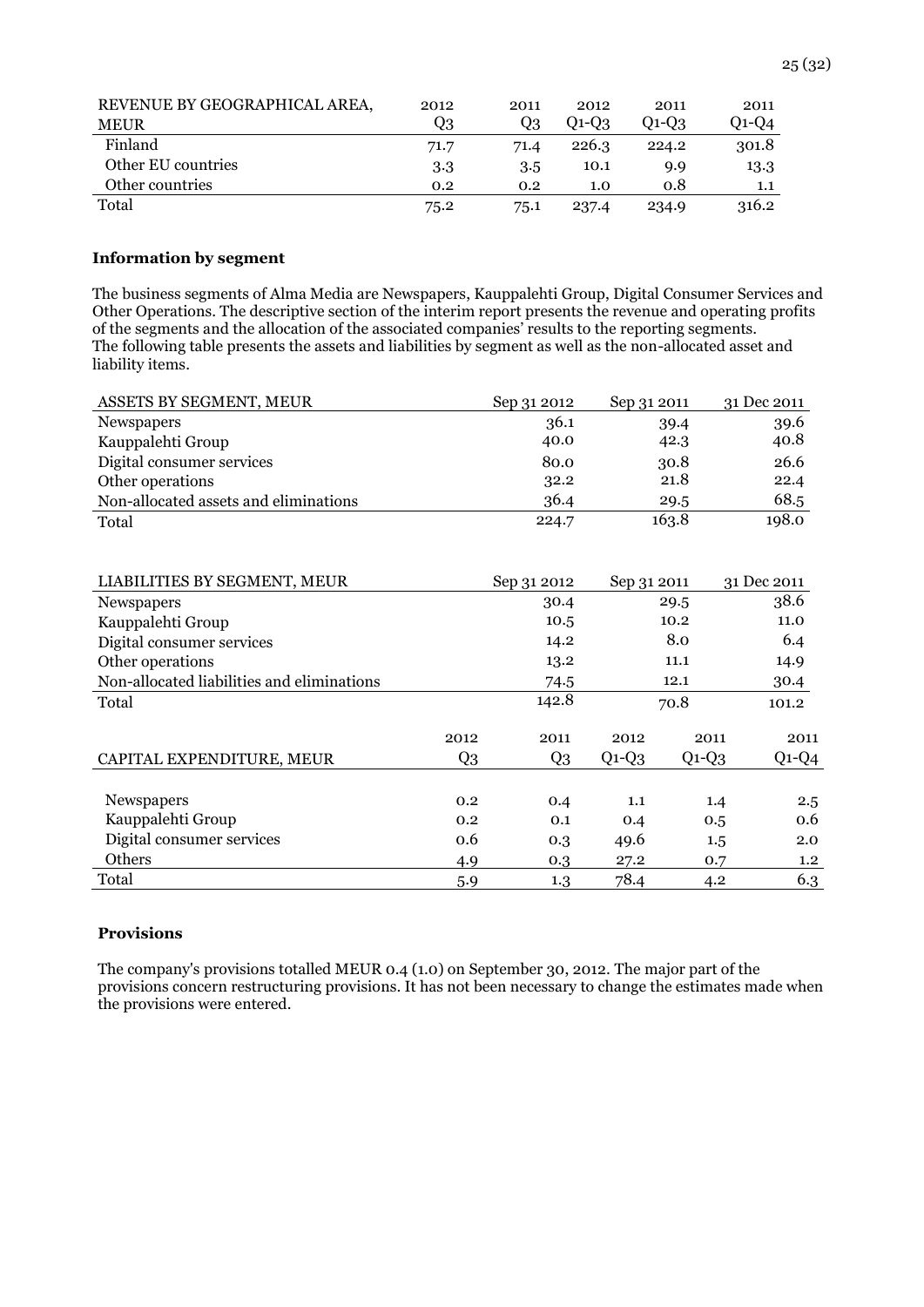#### **Commitments and contingencies**

| <b>COMMITMENTS AND</b>                | Sep 31   | Sep 31 | $31$ Dec |
|---------------------------------------|----------|--------|----------|
| CONTINGENCIES, MEUR                   | 2012     | 2011   | 2011     |
| Other commitments                     |          |        |          |
| Commitments based on agreements       |          |        | 1.3      |
|                                       |          |        |          |
| Minimum lease payments on other lease |          |        |          |
| agreements:                           |          |        |          |
| Within one year                       | 8.9      | 7.3    | 7.1      |
| Within 1-5 years                      | 25.1     | 22.8   | 27.1     |
| After 5 years                         | $35 - 7$ | 44.9   | 43.7     |
| Total                                 | 69.7     | 74.9   | 77.9     |
|                                       |          |        |          |
|                                       |          |        |          |

The Group also has purchase agreements that based on IFRIC 4 include a lease component as per IAS 17. Minimum payments based on these agreements: 1.2 1.7 1.5

Additionally, the total value of financial lease contracts for the machinery and movables of Alma Media's new printing facility, agreed with Pohjola Bank plc, is MEUR 49.5. The total estimated value of the investment is approximately MEUR 50.0. According to the IAS 17 standard, the contracts will be recognised as a finance lease contracts when the printing facility will be operational.

|                                                                  | Sep 31 | Sep 31  | 31 Dec |
|------------------------------------------------------------------|--------|---------|--------|
| DERIVATIVE CONTRACTS, MEUR                                       | 2012   | 2011    | 2011   |
| Commodity derivate contracts,                                    |        |         |        |
| electricity                                                      |        |         |        |
| derivatives                                                      |        |         |        |
| Fair value *                                                     | $-0.1$ | 0.0     | $-0.1$ |
| Nominal value                                                    | 1.1    | $1.2\,$ | 1.1    |
| * The fair-value represents the return that would have arisen if |        |         |        |

The fair-value represents the return that would have arisen if the derivative had been cleared on the balance sheet date.

## **Related party transactions**

Alma Media Group's related parties are the major shareholders of the parent company, associated companies and companies owned by them. Related parties also include the company's senior management and their related parties (members of the Board of Directors, President and CEO and Managing Directors, and the Group Executive Team). The following table summarises the business operations undertaken between Alma Media and its related parties and the status of their receivables and liabilities:

|                                                                                                            | 2012 | 2011 | 2012      | 2011      | 2011    |
|------------------------------------------------------------------------------------------------------------|------|------|-----------|-----------|---------|
| RELATED PARTY TRANSACTIONS,<br><b>MEUR</b>                                                                 | Q3   | Q3   | $O1 - O3$ | $O1 - O3$ | $Q1-Q4$ |
| Sales of goods and services                                                                                | 0.1  | 0.1  | 0.7       | 0.2       | 0.3     |
| Purchases of goods and services<br>Trade receivable, loan and other<br>receivables at the end of reporting | 0.7  | 0.9  | 2.5       | 3.0       | 4.0     |
| period                                                                                                     | 0.0  | 0.0  | 0.0       | 0.0       | 0.0     |
| Trade payable at the reporting date                                                                        | 0.1  | 0.1  | 0.1       | 0.1       | 0.1     |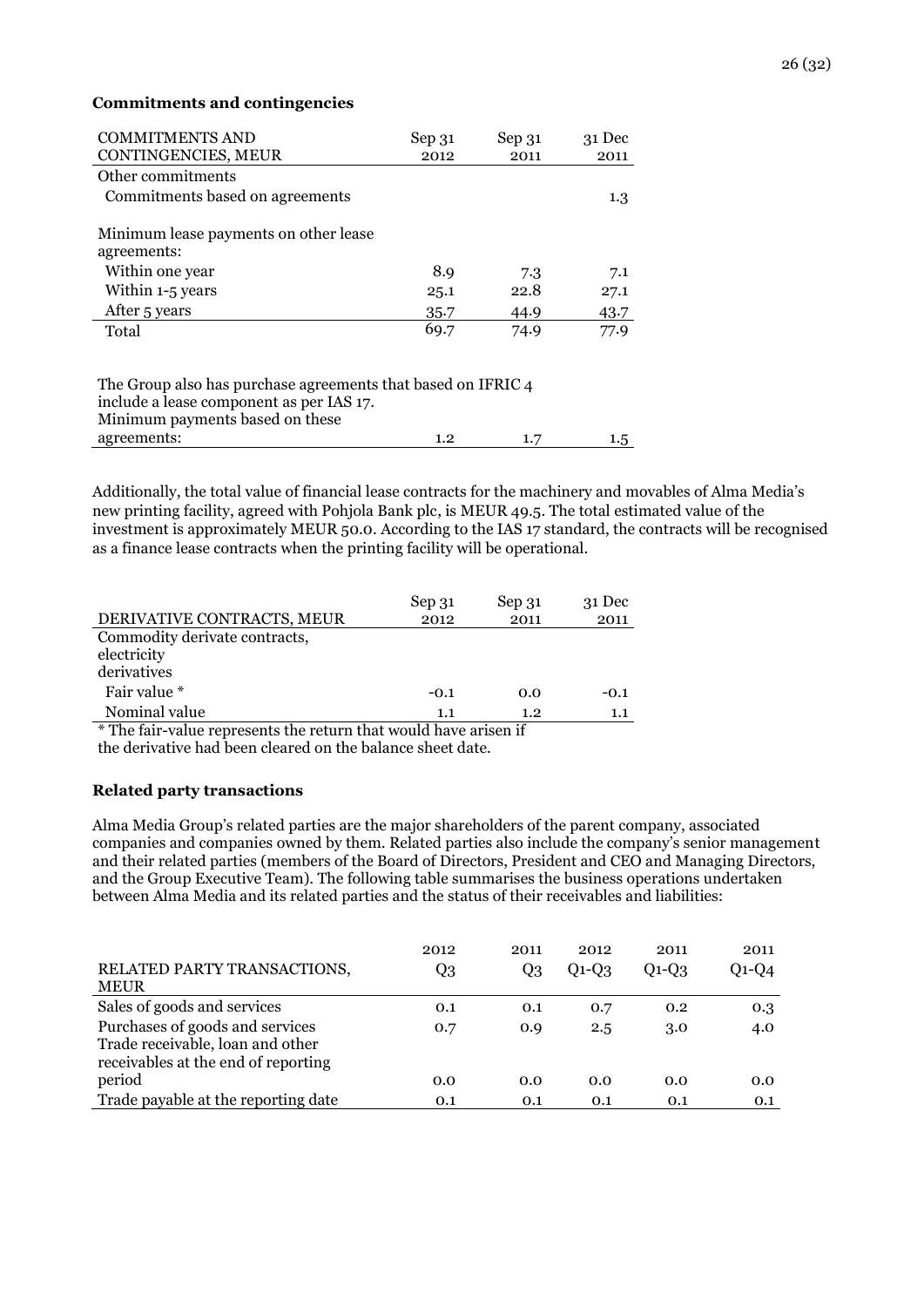## **Option programmes**

Alma Media has option programmes 2006 and 2009. The programmes are incentive and commitment systems for the company's management.

The option programmes 2006A, 2006B and 2006 C have expired.

Under option programme 2009 a total of 2,130,000 stock options may be granted during 2009–2011, and these may be exercised to subscribe to a maximum of 2,130,000 Alma Media shares. Of the total number of options, 710,000 were marked 2009A, 710,000 were marked 2009B and 710,000 were marked 2009C.

A total of 640,000 options have been issued under the 2009A programme. The share subscription period for 2009A is April 1, 2012–March 31, 2014. The management has 532,750 options 2009A in its possession. Additionally, the management has sold 62,250 2009A option rights. The share subscription price has been reduced annually by the dividend per share, and was EUR 3.71 in June 2011. Until June 30, 2012, no share subscriptions were made through 2009A option rights.

A total of 610,000 options have been issued under the 2009B programme. The share subscription period for 2009B is April 1, 2013–March 31, 2015. The management has 535,000 options in its possession. The share subscription price has been reduced annually by the dividend per share, and was EUR 6.23 in June 2012.

A total of 640,000 options have been issued under the 2009C programme. The share subscription period for 2009C is April 1, 2014–March 31, 2016. The management has 565,000 options in its possession. The share subscription price was EUR 7.55 in June 2012.

If all the subscription rights are exercised, the programmes 2006 and 2009 will dilute the holdings of the earlier shareholders by 2.74% maximum.

#### **Performance Share Plan 2012**

The Board of Directors of Alma Media Corporation has at its meeting in February 2012 resolved to implement a performance share plan for key personnel of Alma Media Group. The plan includes three (3) one (1) year performance periods, the calendar years 2012, 2013 and 2014, based on the Group's return. Furthermore, for the members of the Group Executive Team, the plan includes one (1) three (3) year performance period, the calendar years 2012—2014, based on the profitable growth of the Group.

The reward from the plan shall be paid to the key employees in a combination of shares and cash, after the end of each performance period by the end of April in 2013, 2014 and 2015. The reward from the performance period 2012—2014 shall be confirmed by the end of April 2015, and it shall be paid in two equal lots in a combination of shares and cash, one year and two years from the end of the performance period. Shares paid as reward on the basis of the plan, from the one-year performance periods, may not be assigned, pledged or otherwise exercised (transfer restriction/s) during the restriction period established for the shares (restriction period/s). The restriction period shall begin from the reward payment and end on December 31, 2014 for the shares earned from the performance period 2012, on December 31, 2015 for the shares earned from the performance period 2013 and on December 31, 2016 for the shares earned from the performance period 2014.

No reward shall be paid to a key employee, if a Group company or a key employee gives notice of termination, or terminates a key employee's employment or service contract before the reward payment. A key employee shall be obliged to return the shares given as reward and subject to the transfer restriction back to the company or its designate, gratuitously, without delay, if a Group company or key employee gives notice of termination, or terminates a key employee's employment or service contract before the end of the restriction period in question. Shares earned from the performance period 2012—2014 shall not be subject to the restriction period.

There shall be a maximum total of 600,000 shares and a cash payment needed for taxes and tax-related costs arising from the reward to the key employees on the book-entry registration date of the shares that shall be given as reward on the basis of the entire plan.

On the first performance period 2012, the Performance Share Plan shall include approximately 25 persons. The value of the plan for the performance period 2012 shall correspond to the value of 120,000 shares and a cash payment needed for taxes and tax-related costs arising from the reward to the key employees in case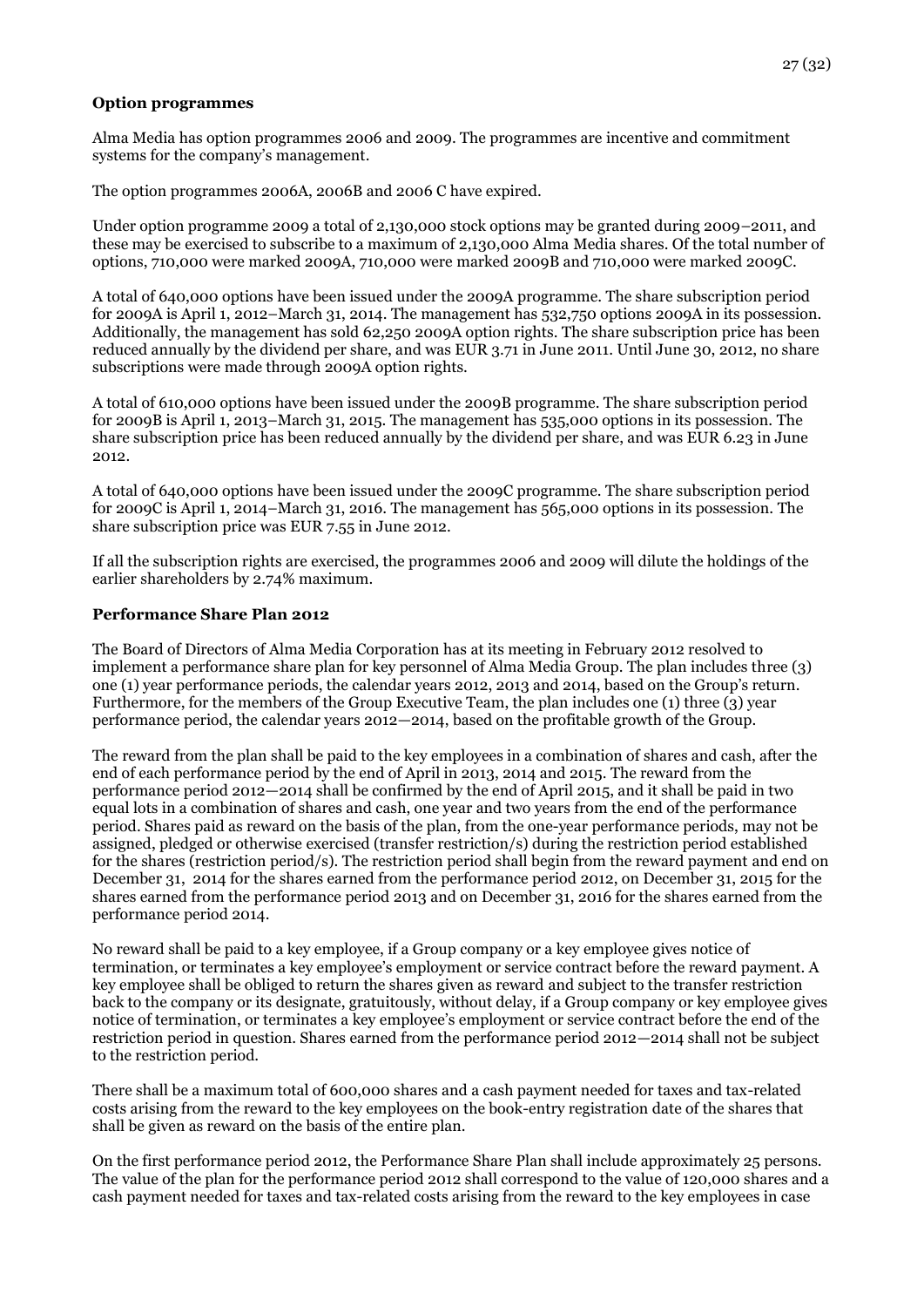the Group's return is in line with the performance criteria set by the Board of Directors. On the performance period 2012–2014 the value of the plan shall correspond to the value of 212,000 shares and a cash payment needed for taxes and tax-related costs arising from the reward to the key employees in case the Group's growth is in line with the performance criteria set by the Board of Directors.

The fair value of the reward is expensed until the target group is entitled to the reward and the shares are freely transferable. The fair value of the share is the share price, on the date on which the target group has agreed to the terms and conditions of the plan, reduced by the estimated dividends. The fair value of the cash proportion is remeasured on each reporting date based on the share price on the reporting date.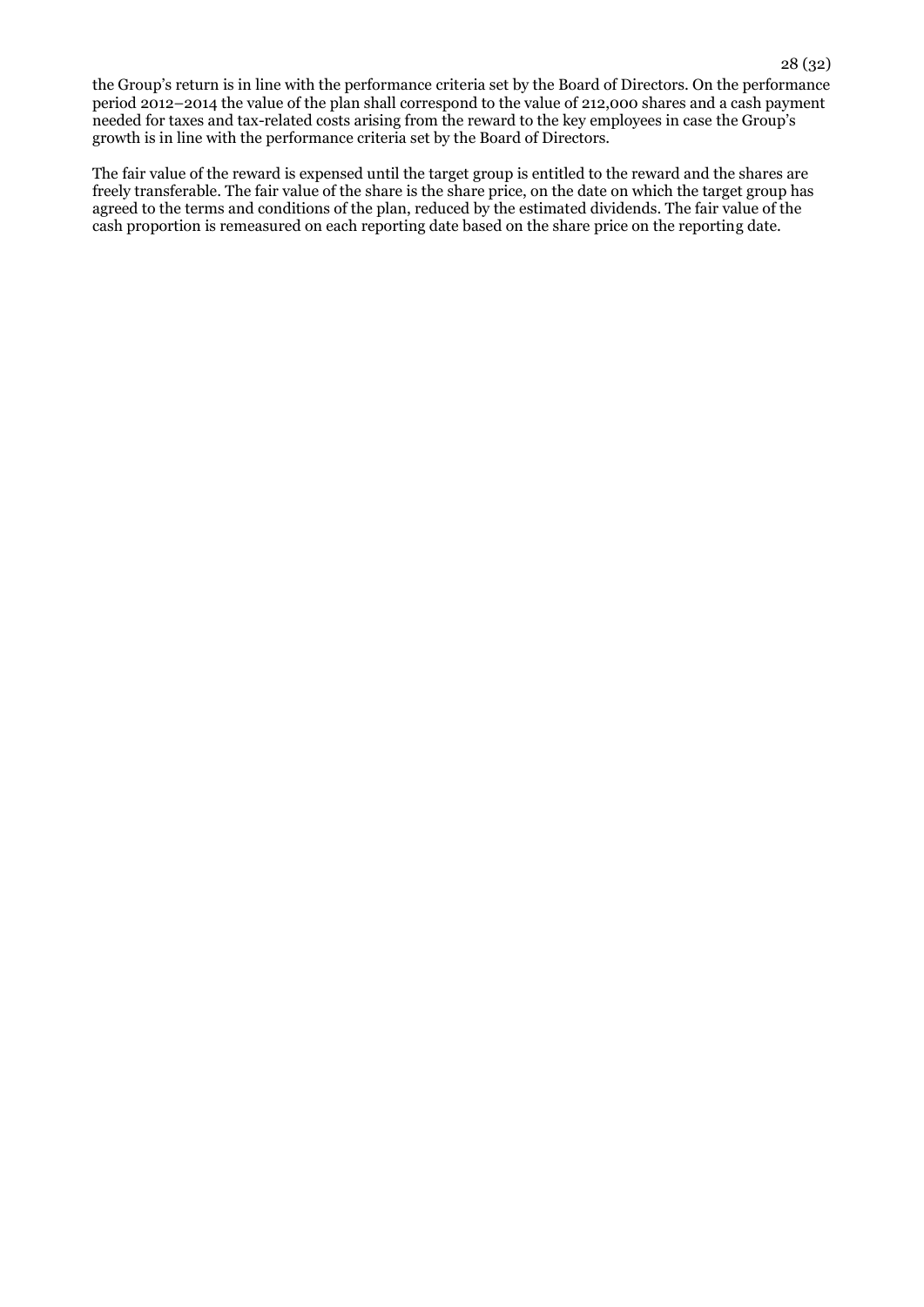# QUARTERLY INFORMATION

|                                                           | 2012<br>Q <sub>3</sub> | 2012<br>$4 - 6$ | 2012<br>$1 - 3$ | 2011<br>$10-12$ | 2011<br>Q <sub>3</sub> | $4 - 6$      | 2011 2011 2010<br>$1 - 3$ | $10-$      | 2010<br>Q <sub>3</sub> |
|-----------------------------------------------------------|------------------------|-----------------|-----------------|-----------------|------------------------|--------------|---------------------------|------------|------------------------|
| <b>MEUR</b>                                               |                        |                 |                 |                 |                        |              |                           | 12         |                        |
| Revenue                                                   |                        |                 |                 |                 |                        |              |                           |            |                        |
| Newspapers                                                | 48.9                   | 53.2            | 51.9            | 55.8            | 52.5                   |              | 57.1 53.0                 | 57.0       | 53.0                   |
| Kauppalehti Group                                         | 12.7                   | 14.4            | 14.3            | 15.2            | 12.6                   | 15.0         | 13.9                      | 16.1       | 13.3                   |
| Digital consumer services                                 | 13.3                   | 13.8            | 14.9            | 10.5            | 10.3                   | 10.9         | 10.4                      | 10.7       | 8.7                    |
| Other operations                                          | 21.2                   | 21.0            | 21.0            | 20.2            | 20.1                   | 20.2         | 19.1                      | 19.1       | 19.3                   |
|                                                           |                        |                 |                 |                 |                        |              |                           |            |                        |
| Eliminations                                              | $-20.9$                | $-21.4$         | $-21.1$         | $-20.4$         | $-20.3$                | 20.4         |                           | 19.3 -19.9 | $-19.0$                |
| <b>REVENUE</b>                                            | 75.2                   | 81.0            | 81.1            | 81.3            | 75.1                   | 82.7         | 77.1                      | 83.0       | 75.2                   |
| Total expenses excluding non-recurring                    |                        |                 |                 |                 |                        |              |                           |            |                        |
| items                                                     |                        |                 |                 |                 |                        |              |                           |            |                        |
| Newspapers                                                | 43.6                   | 46.0            | 46.1            | 47.5            | 45.5                   | 48.1         | 46.5                      | 47.6       | 44.3                   |
| Kauppalehti Group                                         | 11.2                   | 13.5            | 13.1            | 13.0            | 10.6                   | 13.0         | 12.7                      | 14.4       | 10.9                   |
| Digital consumer services                                 | 11.1                   | 12.5            | 12.6            | 9.6             | 8.4                    | 9.1          | 8.7                       | 10.6       | 8.5                    |
| Other operations                                          | 21.4                   | 22.8            | 22.1            | 21.7            | 18.8                   | 21.4         | 19.2                      | 19.3       | 17.3                   |
| TOTAL EXPENSES EXCLUDING NON-                             |                        |                 |                 |                 |                        |              |                           |            |                        |
| <b>RECURRING ITEMS</b><br>Operating profit excluding non- | 66.4                   | 73.4            | 72.8            | 71.4            | 63.1                   | 71.2         | 67.8                      | 72.0       | 61.9                   |
| recurring items                                           |                        |                 |                 |                 |                        |              |                           |            |                        |
| Newspapers                                                | 5.4                    | 7.2             | 5.9             | 8.3             | 7.0                    | 9.0          | 6.5                       | 9.5        | 8.7                    |
| Kauppalehti Group                                         | 1.5                    | 0.9             | 1.3             | 2.2             | 2.0                    | 2.0          | 1.2                       | 1.7        | 2.4                    |
| Digital consumer services                                 | 2.2                    | 1.4             | 2.4             | 0.9             | 1.9                    | 1.8          | 1.7                       | $-0.1$     | 0.2                    |
| Other operations                                          | $-0.1$                 | $-1.7$          | $-1.0$          | $-1.5$          | 1.3                    | $-1.2$       | $-0.1$                    | $-0.1$     | 2.0                    |
| OPERATING PROFIT EXCLUDING                                |                        |                 |                 |                 |                        |              |                           |            |                        |
| NON-RECURRING ITEMS                                       | 8.9                    | 7.7             | 8.5             | 10.1            | 12.0                   | 11.5         | 9.3                       | 11.0       | 13.4                   |
| % of revenue                                              |                        |                 |                 |                 |                        |              |                           |            |                        |
|                                                           |                        |                 |                 |                 |                        |              |                           | 16.6       | 16.5                   |
| Newspapers<br>Kauppalehti Group                           | 10.9<br>11.6           | 13.5<br>6.0     | 11.3<br>8.9     | 14.9            | 13.3<br>16.0           | 15.7         | 12.3<br>8.6               | 10.8       | 18.2                   |
| Digital consumer services                                 | 16.9                   | 10.2            | 16.0            | 14.5<br>8.9     | 18.1                   | 13.1<br>16.5 | 16.1                      | $-1.2$     | 2.6                    |
| Other operations                                          |                        | $-8.2$          |                 |                 |                        |              |                           |            |                        |
| % OF REVENUE                                              | $-0.6$                 |                 | $-4.8$          | $-7.6$          | 6.5                    | $-5.8$       | $-0.3$                    | $-0.7$     | 10.3                   |
|                                                           | 11.8                   | 9.5             | 10.4            | 12.4            | 16.0                   | 14.0         | 12.1                      | 13.2       | 17.8                   |
| Non-recurring items                                       |                        |                 |                 |                 |                        |              |                           |            |                        |
| Newspapers                                                | $-0.1$                 | $-2.6$          | $-0.5$          | $-0.5$          | 0.0                    | 0.0          | $-0.5$                    | $-0.4$     | 0.1                    |
| Kauppalehti Group                                         | $-0.1$                 | 0.0             | $0.0\,$         | $0.0\,$         | $0.0\,$                | 0.0          | 0.0                       | $0.0\,$    | 0.0                    |
| Digital consumer services                                 | $-0.5$                 | $-0.3$          | $-1.6$          | 0.0             | 0.0                    | 0.0          | 0.2                       | 0.2        | 0.3                    |
| Other operations                                          | 0.0                    | 0.0             | $-0.3$          | 0.0             | 0.4                    | $-0.5$       | 0.0                       | 0.0        | $-0.2$                 |
| NON-RECURRING ITEMS                                       | $-0.7$                 | $-2.9$          | $-2.5$          | $-0.5$          | 0.4                    | $-0.5$       | $-0.3$                    | $-0.3$     | 0.2                    |
|                                                           |                        |                 |                 |                 |                        |              |                           |            |                        |
| Operating profit                                          |                        |                 |                 |                 |                        |              |                           |            |                        |
| Newspapers                                                | 5.2                    | 4.6             | 5.3             | 7.8             | 7.0                    | 9.0          | 6.0                       | 9.1        | 8.8                    |
| Kauppalehti Group                                         | 1.3                    | 0.9             | 1.3             | 2.2             | 2.0                    | 2.0          | $1.2\,$                   | 1.7        | 2.4                    |
| Digital consumer services                                 | 1.8                    | 1.1             | 0.8             | 0.9             | 1.9                    | 1.8          | 1.8                       | 0.0        | 0.5                    |
| Other operations                                          | $-0.1$                 | $-1.7$          | $-1.3$          | $-1.5$          | 1.7                    | $-1.7$       | $-0.1$                    | $-0.1$     | 1.8                    |
| OPERATING PROFIT                                          | 8.1                    | 4.8             | 6.0             | 9.6             | 12.4                   | 11.0         | 9.0                       | 10.7       | 13.6                   |
| Finance income                                            | 3.1                    | 0.7             | 0.0             | 0.2             | 1.2                    | 1.0          | 0.5                       | 1.0        | 0.1                    |
| Finance expenses                                          | 0.6                    | 0.3             | 1.7             | 3.9             | 0.3                    | 0.8          | 0.6                       | 0.0        | 0.3                    |
| Share of profit of associated companies                   | $-0.2$                 | 0.3             | $-0.5$          | $-0.6$          | 2.3                    | 0.4          | 0.4                       | 0.4        | $-0.1$                 |
| PROFIT BEFORE TAX                                         | 10.5                   | 5.6             | 3.8             | 5.3             | 15.6                   | 11.8         | 9.3                       | 12.1       | 13.4                   |
| Income tax                                                | $-2.4$                 | $-1.1$          | $-1.1$          | $-2.4$          | $-3.4$                 | $-3.0$       | $-2.4$                    | $-2.9$     | $-3.5$                 |
| PROFIT FOR THE PERIOD                                     | 8.1                    | 4.5             | 2.7             | 2.8             | 12.2                   | 8.8          | 6.9                       | 9.2        | 9.8                    |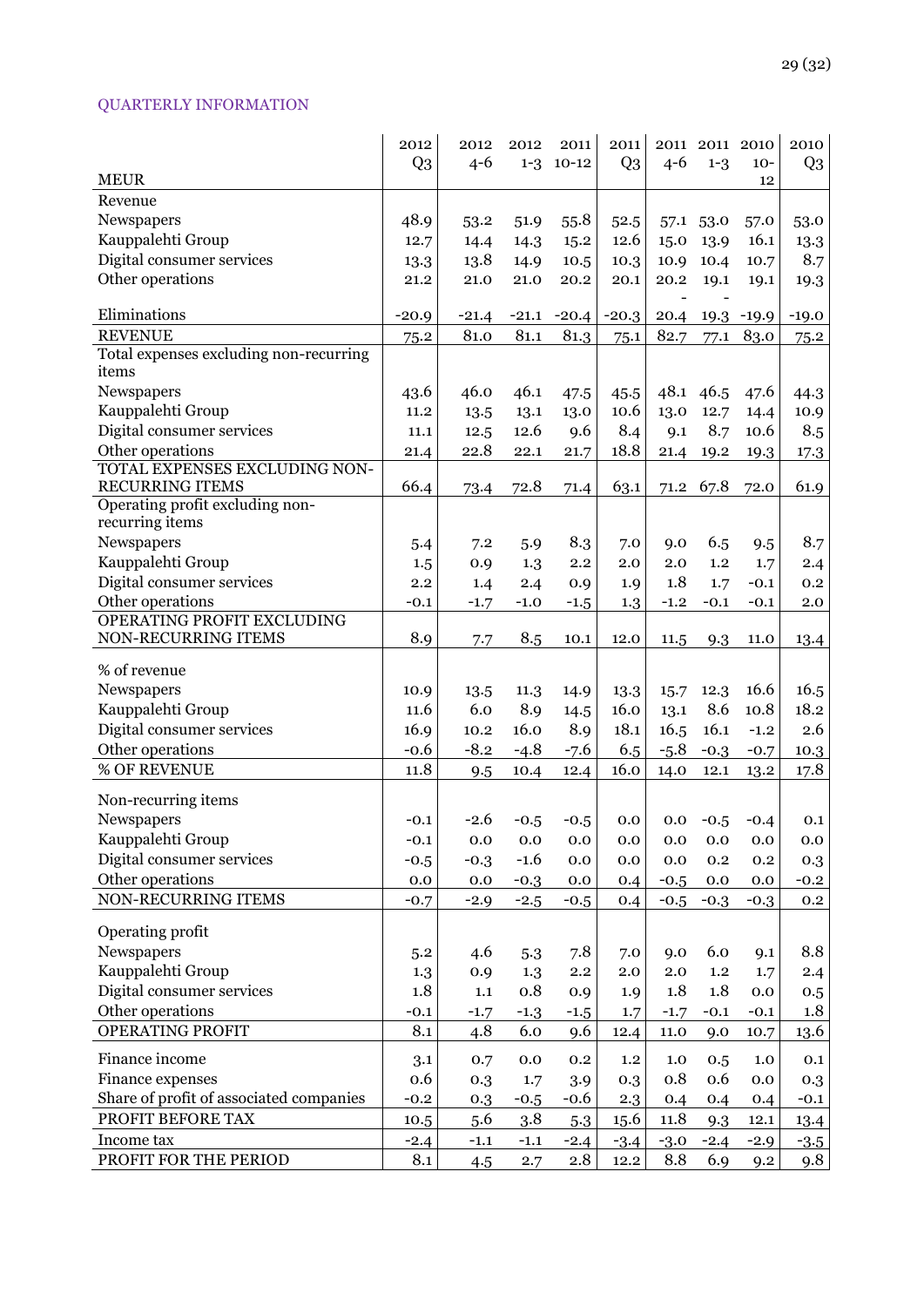#### **Main accounting principles (ifrs)**

This interim report has been prepared according to IFRS standards (IAS 34). The interim report applies the same accounting principles and calculation methods as the annual accounts dated December 31, 2011. The interim report does not, however, contain all the information or notes to the accounts included in the annual financial statements. This report should therefore be read in conjunction with the company's financial statements for 2011. The accounting principles of the financial years 2011 and 2010 are comparable. The company has no discontinued operations to report in the 2011–2012 financial periods.

The key indicators are calculated using the same formulae as applied in the previous annual financial statements. The quarterly percentages of Return on Investment (ROI) and Return on Equity (ROE) have been annualised using the formula ((1+quarterly return)4)-1). The figures in this financial statement release are independently rounded.

The Group has applied the following standards and interpretations as of January 1, 2012:

Change in IFRS7: Financial Instruments: Disclosures Change in IAS 12: Income Taxes

The impact of the new standards presented above on the Group has been marginal.

The figures in this interim report are unaudited.

#### **Seasonality**

The Group recognises its circulation revenues as paid. Therefore, circulation revenues accrue in the income statement fairly evenly during the four quarters of the year. The bulk of circulation invoicing takes place at the beginning of the year and therefore the cash flow from operating activities is strongest in the first and second quarters. This also affects the company's balance sheet position in different quarters.

#### **General statement**

This report contains certain statements that are estimates based on the management's best knowledge at the time they were made. For this reason they contain a certain amount of risk and uncertainty. The estimates may change in the event of significant changes in the general economic conditions.

#### **Financial Statement Release**

Alma Media will publish its Financial Statement Release for 2012 on Friday, February 15, 2013.

ALMA MEDIA CORPORATION Board of Directors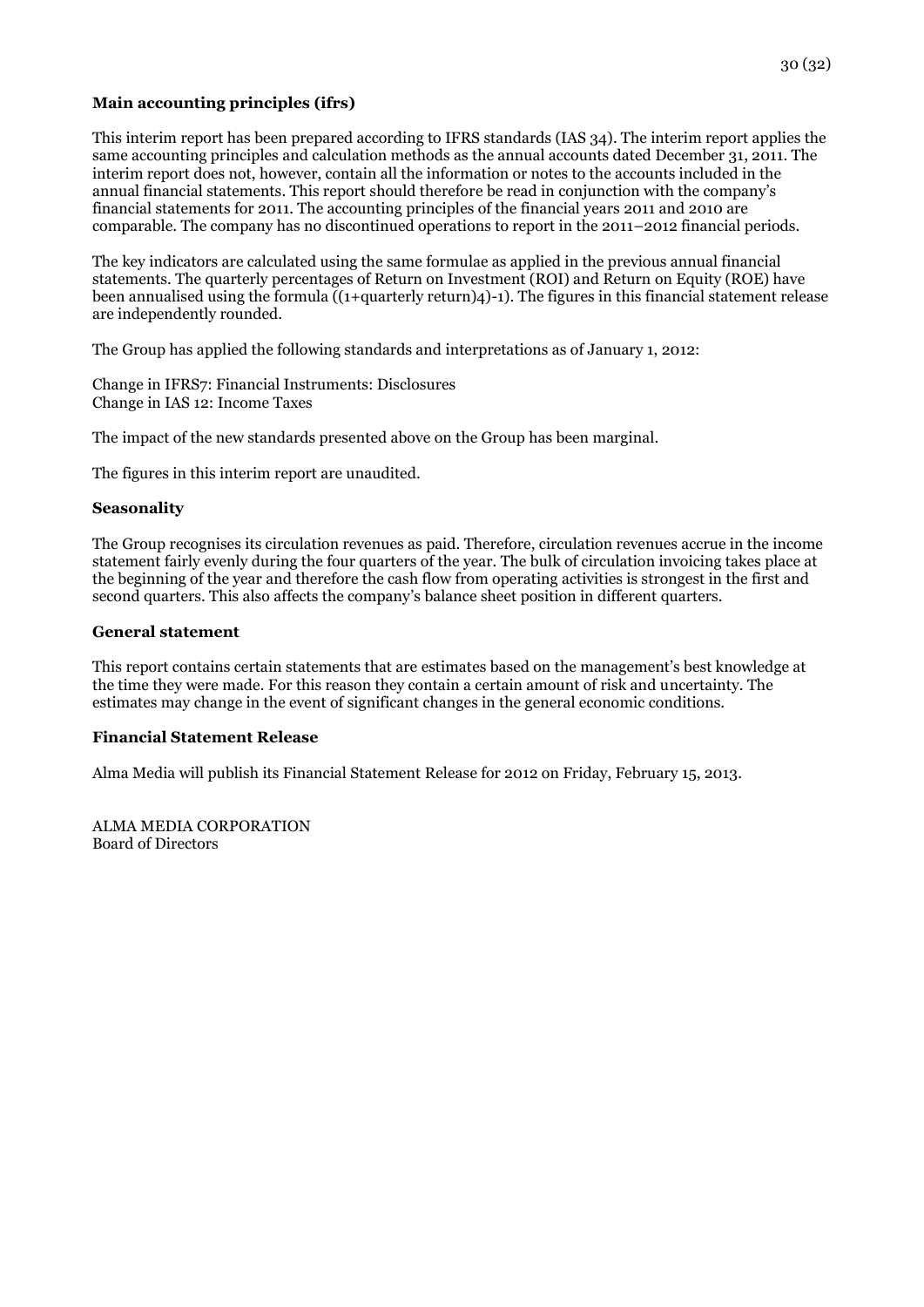# REVENUE AND OPERATING PROFIT BY SEGMENT IN THE NEW SEGMENT STRUCTURE 2011

| REVENUE BY SEGMENT,              | <b>New</b> | Former    |        |  |
|----------------------------------|------------|-----------|--------|--|
| <b>MEUR</b>                      | structure  | structure | Change |  |
| Newspapers                       |            |           |        |  |
| External                         | 214.1      | 217.3     | $-3.2$ |  |
| Inter-segments                   | 4.3        | 4.2       | 0.1    |  |
| Newspapers total                 | 218.3      | 221.5     | $-3.1$ |  |
| Kauppalehti Group                |            |           |        |  |
| External                         | 55.9       | 55.9      | 0.0    |  |
| Inter-segments                   | 0.8        | 0.8       | 0.0    |  |
| Kauppalehti Group total          | 56.7       | 56.7      | 0.0    |  |
| <b>Digital Consumer Services</b> |            |           |        |  |
| External                         | 40.7       | 37.5      | 3.2    |  |
| Inter-segments                   | 1.4        | $-0.5$    | 1.9    |  |
| Digital Consumer Services total  | 42.1       | 37.0      | 5.2    |  |
| <b>Other Operations</b>          |            |           |        |  |
| External                         | 5.6        | 5.6       | $-0.1$ |  |
| Inter-segments                   | 73.9       | 75.9      | $-2.0$ |  |
| Other Operations total           | 79.5       | 81.5      | $-2.0$ |  |
| Elimination                      | $-80.4$    | $-80.4$   | 0.0    |  |
| Total                            | 316.2      | 316.2     | 0.0    |  |

| OPERATING PROFIT/LOSS BY<br>SEGMENT*, MEUR | <b>New</b><br>structure | Former<br>structure | Change |
|--------------------------------------------|-------------------------|---------------------|--------|
| <b>Newspapers</b>                          | 29.7                    | 30.2                | $-0.4$ |
| Kauppalehti Group                          | 7.4                     | 7.4                 | 0.0    |
| <b>Digital Consumer Services</b>           | 6.4                     | 5.8                 | 0.6    |
| Other operations                           | $-1.6$                  | $-1.4$              | $-0.2$ |
| Total                                      | 42.0                    | 42.0                | 0.0    |

\*) incl. non-recurring items